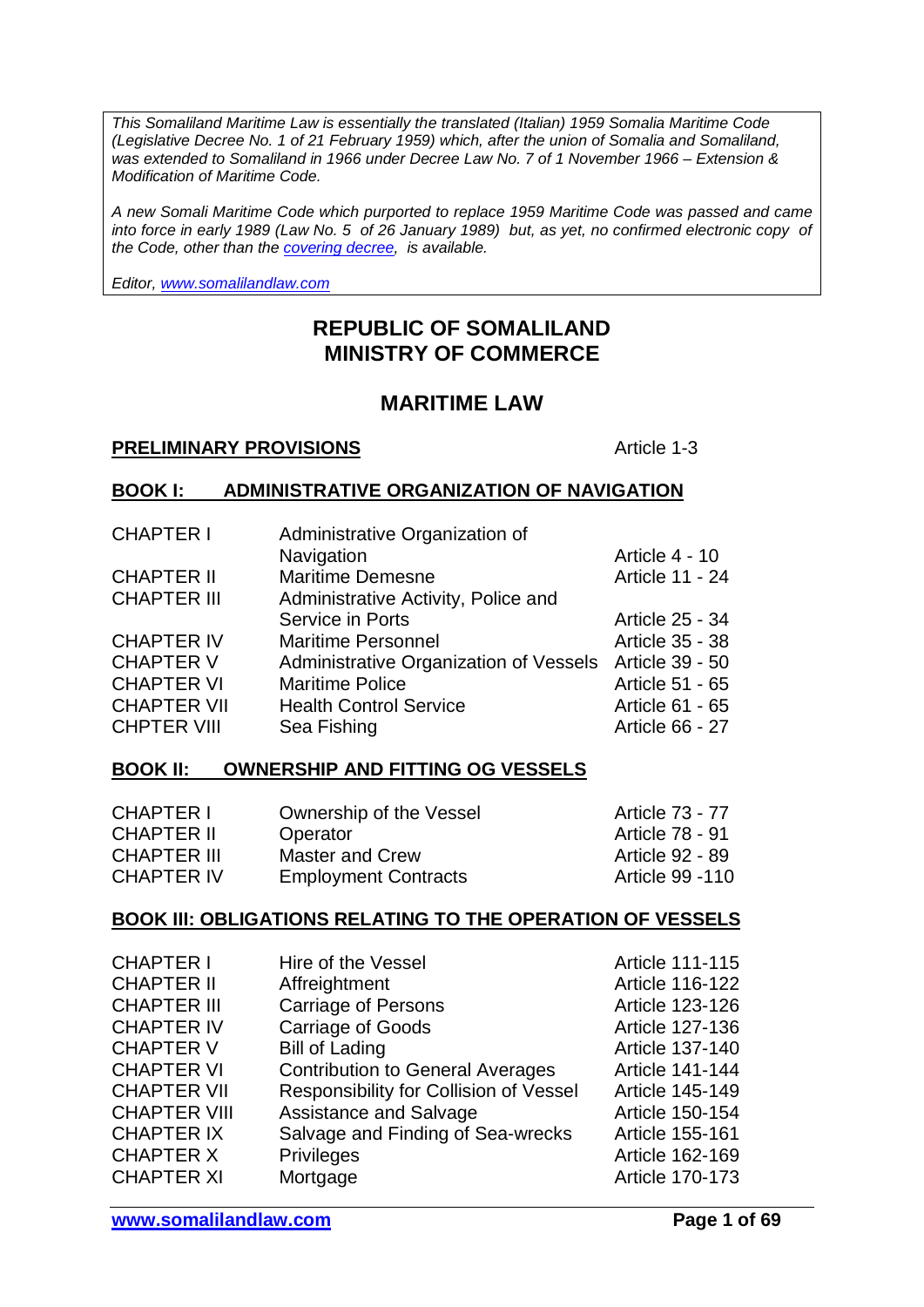### **BOOK IV: PROCEDURAL PROVISIONS**

| <b>CHAPTER I</b>   | Inquiries and lawsuits for Maritime |                        |
|--------------------|-------------------------------------|------------------------|
|                    | Accident                            | <b>Article 174-177</b> |
| <b>CHAPTER II</b>  | <b>Labour Disputes</b>              | Article 178            |
| <b>CHAPTER III</b> | Enforcement and Other Court-ordered |                        |
|                    | <b>Step</b>                         | Article 179-186        |

### **BOOK V : MARITIME CRIMES**

| <b>CHAPTER I</b>    | Crimes Against the Ship's and             |                        |
|---------------------|-------------------------------------------|------------------------|
|                     | <b>Navigation Police</b>                  | <b>Article 187-190</b> |
| <b>CHAPTER II</b>   | <b>Crimes Against Ship's Authorities</b>  |                        |
|                     | Or Against Consular Authorities           | Article 191-195        |
| <b>CHAPTER III</b>  | Crimes against the Safety of              |                        |
|                     | Navigation                                | Article 196-199        |
| <b>CHAPTER IV</b>   | Crimes against Public Faith               | Article 200-204        |
| <b>CHAPTER V</b>    | Crimes against the Ownership              |                        |
|                     | Of the Vessel or Cargo                    | Article 205-209        |
| <b>CHAPTER VI</b>   | <b>Crimes against Persons</b>             | Article 210-214        |
| <b>CHAPTER VII</b>  | Infringement of the Provisions            |                        |
|                     | Governing the Maritime Demesne            | <b>Article 215-217</b> |
| <b>CHAPTER VIII</b> | Infringement of the Provisions            |                        |
|                     | <b>Governing Police, Port Services</b>    |                        |
|                     | And Port of Call                          | Article 218-219        |
| <b>CHAPTER IX</b>   | Infringement of the Provision             |                        |
|                     | Governing the Employment of               |                        |
|                     | Sea-faring People                         | Article 220            |
| <b>CHAPTER X</b>    | infringement of the Provision             |                        |
|                     | Governing the Ownership of                |                        |
|                     | <b>The Vessel</b>                         | <b>Article 221-222</b> |
| <b>CHAPTER XI</b>   | Infringement of the Provision             |                        |
|                     | <b>Governing Navigation Police</b>        | <b>Article 223-228</b> |
| <b>CHAPTER XII</b>  | Infringements of the provisions           |                        |
|                     | governing the safety of navigation        | Articles 229-231       |
| <b>CHAPTER XIII</b> | Infringements of the provisions governing |                        |
|                     | the maritime health control service       | <b>Article 232-233</b> |
| <b>CHAPTER XIV</b>  | Infringement of the provisions            |                        |
|                     | governing sea-fishing                     | Article 234-235        |
|                     |                                           |                        |

# **BOOK VI: PROVISIONS GOVERNING DISCIPLINE**

Articles 236-244

### **TRANSITORY AND FINAL PROVISIONS**

Articles 245-252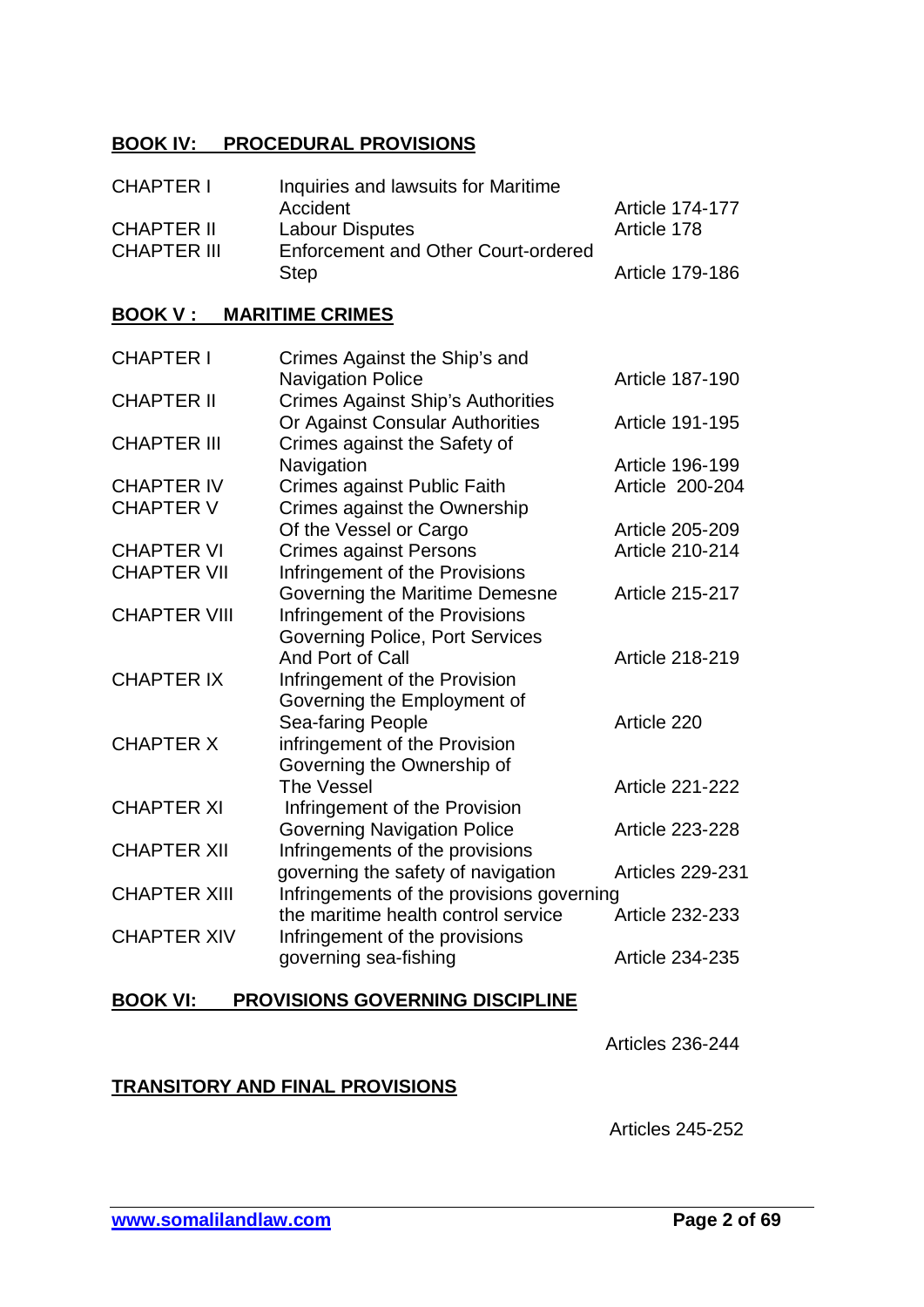# **REPUBLIC OF SOMALILAND**

### **MARITIME CODE PRELIMINARY PROVISIONS.**

### Article1

### Territorial Sea

The sovereignty of the territory embraces the zone of the sea to the distance of six nautical miles along the continental and insular coasts.

The above distance is measured from the coastline marked by the low tide.

The different provisions which night be established by laws, regulation, or international agreements for definite purposes are hereby excluded.

*(This Article was originally repealed in 1972 Territorial Sea and Ports Law, but has since been replaced by Art. 2 of the [1995 Somaliland Fishery Law](http://www.somalilandlaw.com/somaliland_fishery_law.html) - Editor)*

Article 2

Enforcement of the law of the Territory and of the National Law of the Vessel

Somaliland vessels sailing as sea in a zone or space not subject to the sovereignty of any states are considered as Somaliland Territory. Within the limits of the territorial Sea (sea Article 1), acts and facts performed on board any vessel and relating to penal, police, health, and public security laws are government by the law of the Territory.

The national law of vessel, instead, governs: ownership; joint –ownership; guarantee rights and forms of publicity; ship-owner's responsibility for obligations undertaken; powers, duties; and attributions of the ship's master; employment, hire affreightment, and carriage contracts; contribution to general averages is obligations connected connected with collision between vessels out of the territory is resorted to; obligations arising out assistance, salvage, and rescue.

Article 3

### Jurisdictional Competence

Actions regarding collision of vessels, assistance, salvage or rescue at sea can be brought before the court of the territory if the vessel which caused the collision or which has been assisted or salvaged, or the persons or the properties saved rescued find themselves in the territory.

# **BOOK 1: ADMINISTRATIVE ORGANIZATION OF NAVIGATION**

# **CHAPTER 1 ADMINISRTATIVE ORGANIZATION OF NAVIGATION**

Article 4 Competent Minister

The administration of merchant marine is headed by the Minister of Commerce.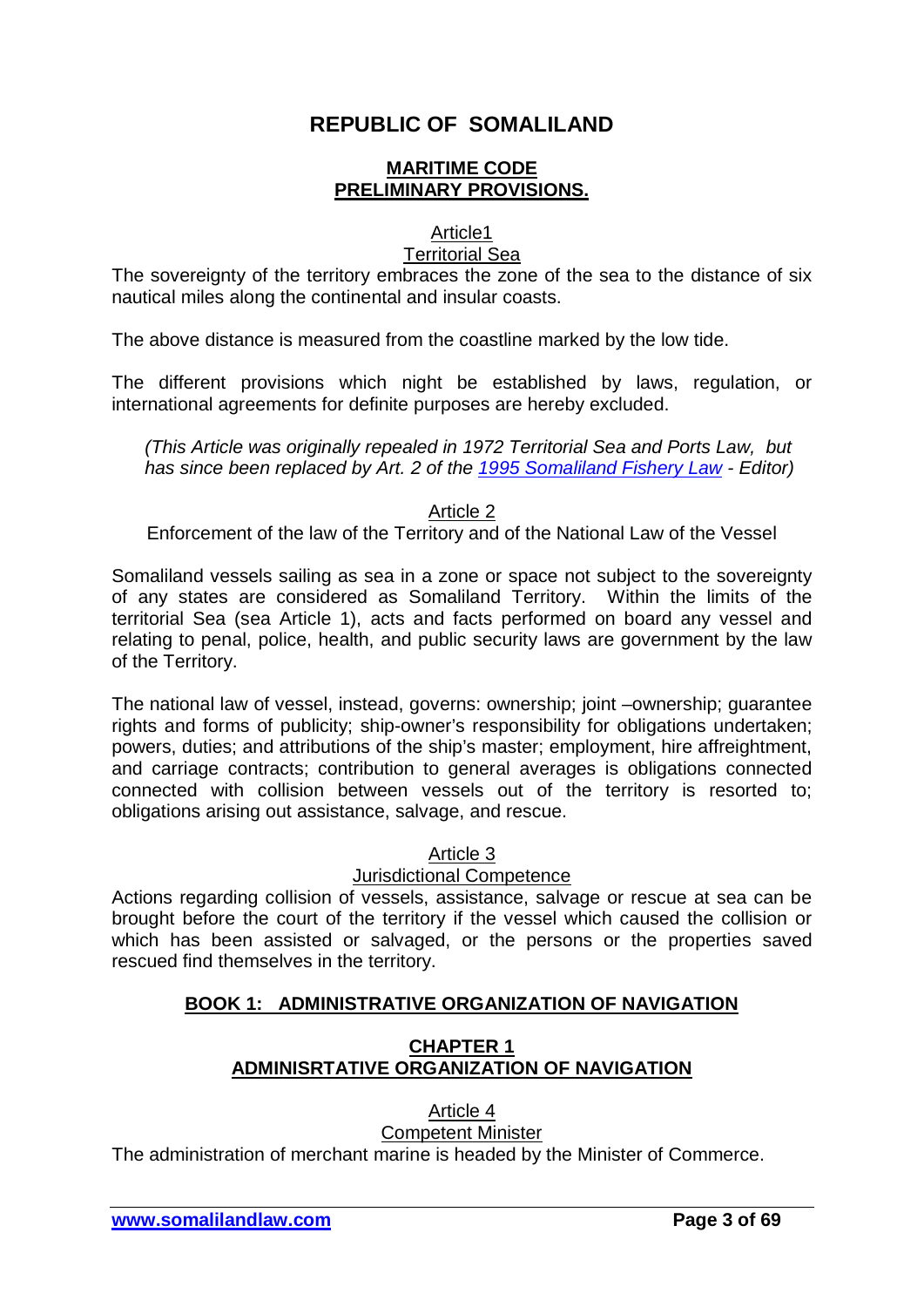### Article 5

# Administration of the Littoral

To the effects of the maritime administration, the littoral of the territory constitutes a single Maritime Zone, with Hargeisa as principal town, the office of which is known as the Port Captain's Office of Hargeisa.

The Maritime Zone includes the Maritime Boards of Chisimaio, with territorial limits from Ras Chiambone to El Gaschera excluded; of Merca, with territorial limits from El Gaschera to Danane excluded; of Bossaso, with territorial limits from Eil to Bender Ziada; and the Sea-Shore Delegations of Brave, itala, Obbia, Eil, Bender Beila, Hafun, Bargal, Alula, Haabo, Bender Merhagno, and Candala.<sup>[1](#page-3-0)</sup>

*[\(Law No. 3 of 7 January 1967](http://www.somalilandlaw.com/Maritime_Code_1959_Extension_Law_1967.pdf) changed the above and described the Somaliland Administrative Division of the Shores which covered the following sections as consisting '… of Las Koreh, extending from Bender Ziad to Ras Sura; of Mait, extending from Ras Sura to Ras Khanzir; of Berbera, extending from Ras Khanzir to Bulahar (excluding Bulahar); of Zeila, extending from Bulahar to Loya Ada'* - *Editor*)

The duties pertaining the Maritime Board for the tract of littoral from Danane to Eil Excluded are performed directly by the Port Captain's Office of Hargeisa

#### Article 6

### Line of Dependence of Administrative Maritime Board.

The Port Captain's Office of Hargeisa operates under the Ministry of Commerce Industry & Ports.

The Maritime Boards and the Central Maritime Lighthouse and Signalling Office operate under the Port Captain's Office of Hargeisa.

Seashore Delegations and District Maritime Lighthouse and Signalling Services operate under the Maritime Boards.

### Article 7

### Personnel of the Maritime Administration.

As a rule, personnel of the Port Captain's Office of Hargiesa and of Dependent Boards and Services in taken from the roll of Maritime Services.

### Article 8

### **Attribution of Harbor Masters**

The Head of the Maritime Zone, the Head of the Maritime Board and the Sea-Shore Delegate are Harbor Masters in ports in which they have their office.

Over and above the attributions set forth in the present code and the regulations, Harbor Masters exercise, within the limits of their respective jurisdiction, all the administrative attributions relating to sailing and traffic are not specifically conferred on other authorities.

<span id="page-3-0"></span><sup>&</sup>lt;sup>1</sup> The administrative division of the short in the original 1959 Code (Art. 4) were amended by Art. 1 of the Law No. 3 of 7 January 1967 (Conversion into Law with Amendemnts of Decree Law No. 7 of 1 November 1966 'Extension and Modification of the Maritime Code').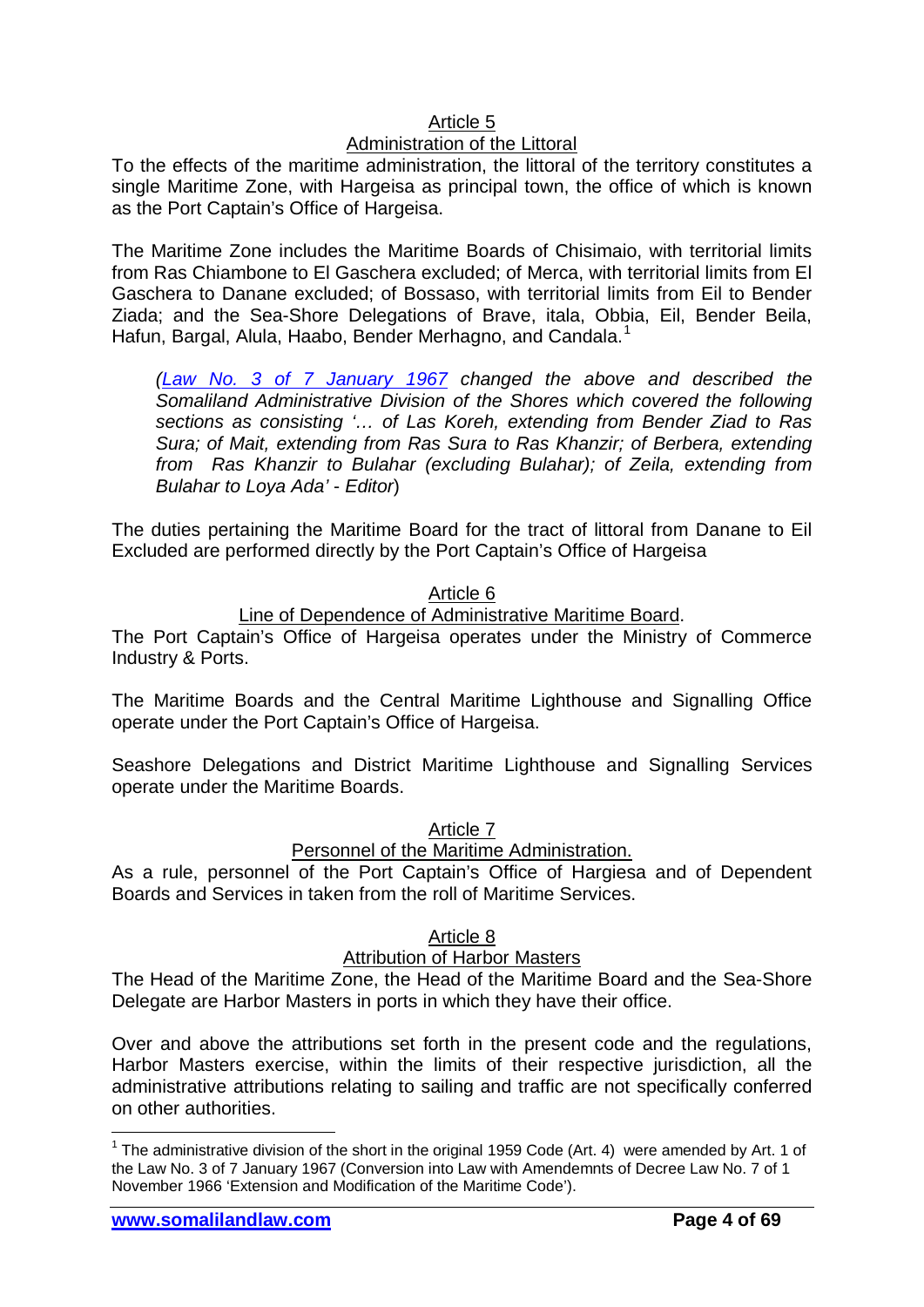Harbor Masters provide also for the technical employment of agents of the Police Corps assigned to the port in connection with the safeguard and safety of persons, preservation of works embarking and landing of passengers, goods and ballast and, general, supervision maritime service.

### Article 9

### Replacement of Consular Authorities by Harbor Masters

Harbor Masters can replace foreign Consular Authorities as regarding both the visaing of the Ship's documents and the possible assistance to foreign merchant vessels, in case there is no Consular Authority and express request of the ship's master.

#### Article 10

# Supervision of Shipping and Traffic Abroad

Supervision of shipping and national traffic abroad is exercised by consular Authorities.

### **CHAPTER II MARITIME DEMESNE**

### Article 11

### Possession, Pertinence and Use of the Maritime Demesne.

The Maritime demesne includes; beaches, shore, ports, bays, inlets, mouths of rivers flowing into the sea, basins of salt or saltlfish water which directly Communicate with the sea, also is not regularly.

Buildings and other works belonging to the administration, exiting within the limits of the maritime demesne and of the territorial sea, are considered as pertinence of the same demesne.

The maritime administration regulates the use of the maritime demesne and exercises policing on the same.

# Article 12

### Zone of the Maritime Demesne

The shore shall include that portion of the coast-line extending as far as the highest water mark at the high tide.

The extension of the shore shall be determined by the maritime offices on the Basis of ascertainment-s carried out locally and of the testimony of elder persons who are familiar with the place.

The beach shall include the land next to the shore, which can be destined for the public use of the sea. Where the extension of the beach is not determined by the subsequent articles, it shall extend as far as the nearest land publicly or privately owned.

#### Article 13 Delimitation of Zone of the Maritime Demesne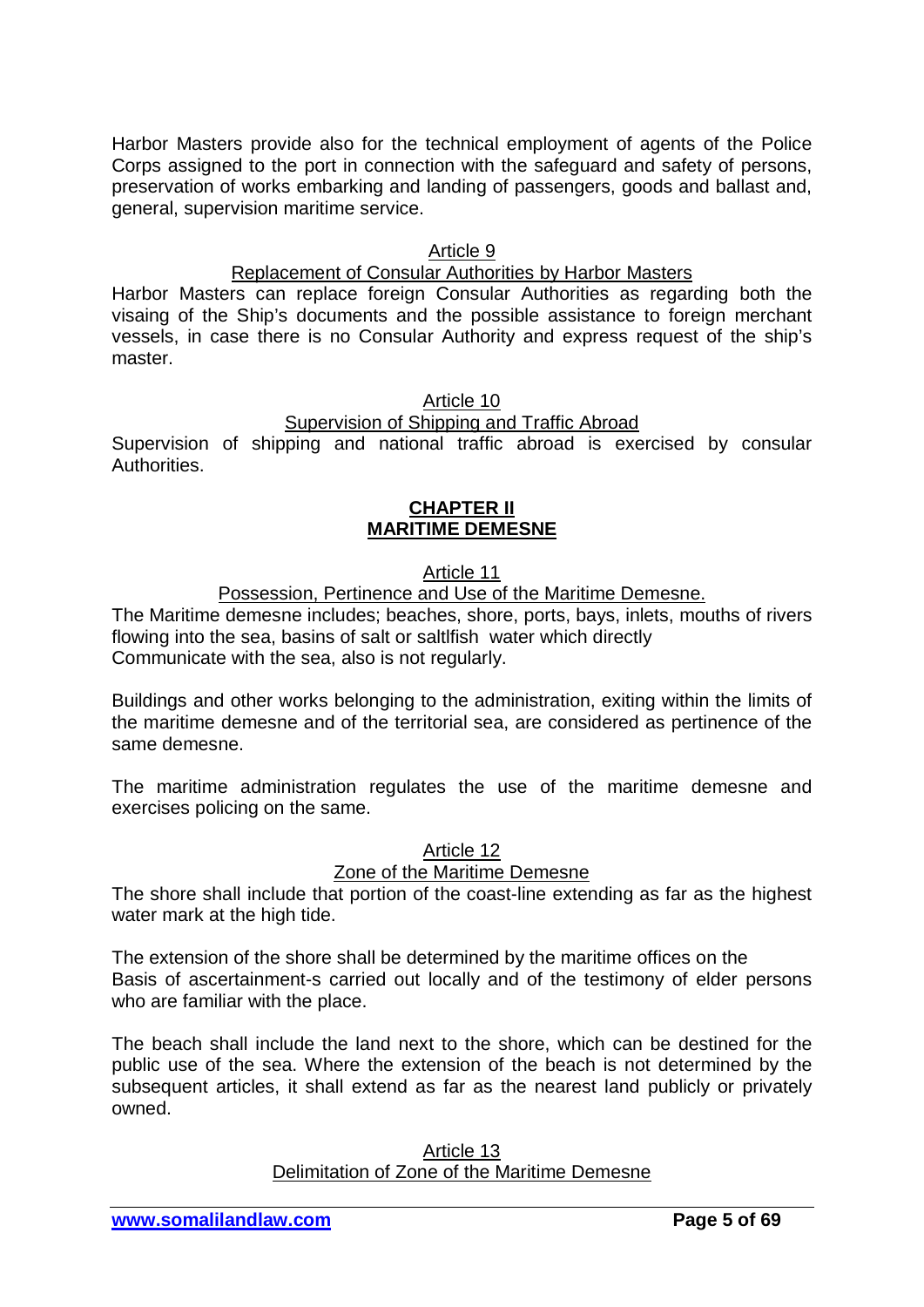The delimitation of specific zones of the maritime demesne with respect to public or private property referred to sub. Article 12, third paragraphs, is affected by the Head of the Maritime Zone any time necessary or deemed advisable.

Delimitation, however, can be requested, also by the neighbouring proprietors concerned. Preliminary, delimitations, following authorization by the Minister of Commerce, Industry & Ports, are effected by the Head of the Maritime Zone. Disputes arising in the course of delimitation are decided in an administrative way by the Minister of Commerce, Industry & Ports in agreement with the Minister of Finance. In disputes before juridical Authorities, a protection of estates pertaining to the demesne of the sole competence of the Minister of Finance

### Article 14

### Decree of Delimitation

The delimitation of the maritime demesne is provided for by decree of the Minister of Commerce, Industry & Ports.

Whoever has not put forward any claim before the administration within 180 days from the notice and publication of the Minister's decree cannot demand that delimitation be revoked or changed If so, the administration can accept his claim and pay an indemnity corresponding to the fair price of the property or of his rights, to be estimated exclusively on the basis of their condition prior to the delimitation decree.

### Article 15

### Exclusion f Zones from the Maritime Demesne and Destination of Maritime Demesne Zones Other Uses.

The exclusion from the maritime demesne of zones, which cannot be used for public sea uses and the temporary destination of parts of the maritime demesne to other public uses are provided for by decree of the Minister of Commerce, Industry & Ports in agreement with the Minister of Finance.

#### Article 16

### Prohibition of Occupation of or Innovation on Properties of the Maritime Demesne or of the Territorial Sea

Unauthorized occupation of and innovation on properties of the maritime demesne, their pertinence, and he territorial sea are prohibited.

The Harbor Master is responsible for ordering to the infringe-r to restore the properties to their former condition within the time established and, in case of noncompliance, for effecting the same of the expense of the person concerned, after authorization of the Minister of Commerce, Industry & Ports, save for panel action against the infringer.

### Article 17

Concession of Demesne Properties and Extraction and Other Materials The maritime administration, consistently with the needs connected with public use, can grant occupation and use, also exclusive of properties of the maritime demesne or zones of the territorial sea for a definite period of time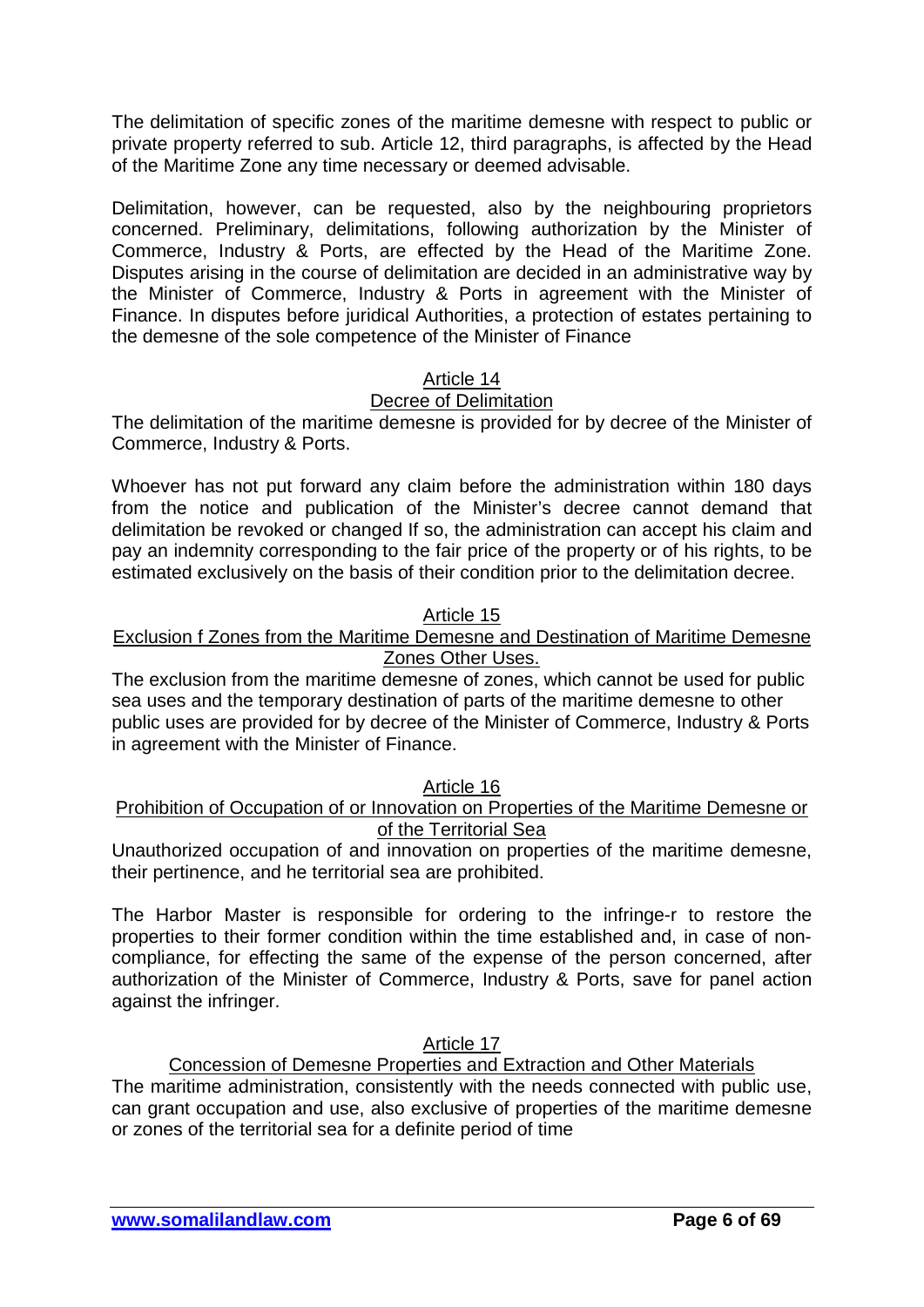Concessions, the duration of which exceeds two years, those not exceeding two years but involving installations which are difficult to remove, as well as those for which, in consideration of the object and purpose of the concession, the administration assumes special obligations before the concessionaire, are granted upon decree of the Minister of Commerce, Industry & Ports.

Other concessions, including those relating to the extraction and gathering of stones and other materials, are granted upon a licence issued by the Head of the Maritime Zones.

In case various concessions requests are submitted, preference is given to the person who offers greater guarantees of profitable utilization of the concession and intends to avail himself of it for an use which, in the judgement of the administration, is consistent with amore relevant public interest. When the above.

Reasons of preference do not exits, preference is given to the preceding concessionaire.

### Article 18

#### Concession Rent

In return for occupation and use of demesnial properties, the concessionaire must pay the administration a rent, the amount of which is established in the act of concession.

During the period of validity of the concession, the rent can be adequately reduced only in case of partial revocation of the concession, or when the utilization of the latter is partially limited by the natural causes, which modify the property, conceded. The obligation to bay the rent ceases with the expiration of the concession or upon renunciation of the concessionaire to the property conceded, or for total failure of utilization owned to natural causes of utilization of the concession, for total revocation and, save for the current year, for cancellation of the concessionaire.

As regards concessions for charity or other purposes of public interest, rents are fixed for the simple recognition of the demesnial nature nature of the properties conceded.

#### Article 19

### Revocation of the Concession

All or part of any concession can be revoked for specific reasons connected with the public use the sea or for other reasons of public interest, at the discretional judgement of the Maritime Administration.

Revocation is decided by the authority, which has granted the concession unless otherwise provided, in the case concessions which involved fixed installations, the Maritime Administration is obliged to pay an indemnity installations as the remaining years up to expiration.

In any case, this indemnity shall not exceed the value of the installations ot the time of revocation.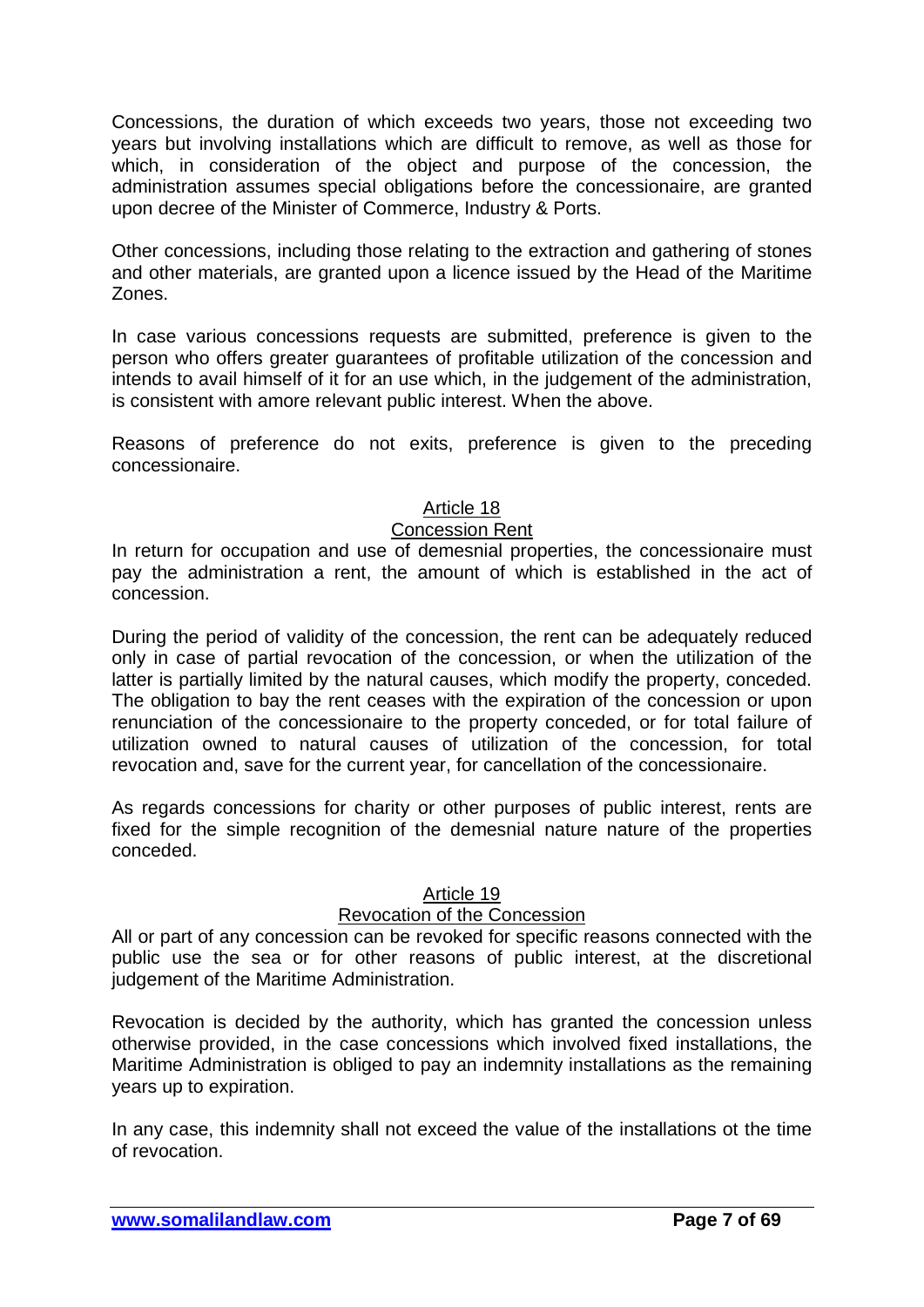In case of partial revocation, the concessionaire can renounce to the concession by notifying his decision to the grating authority within the term of 60 days from the order of revocation.

### Article 20

### Cancellation of the Concession

The maritime administration can declare the cancellation of the concessionaire:

- a) For non-performance of the works ordered in the Concession Act, or for failure to begin management within the team granted;
- b) For failure to use the concession continually during the period fixed to this effected in the Concession Act, or for bad use;
- c) For substantial unauthorized change of the purpose for which the concession had been granted;
- d) For non-payment of the rent for the number of instalment established to this effect in the Concession Act;
- e) For abusive substitution to other to other person in the use of the concession.
- f) For non-compliance of the obligation deriving from the concession or prescribed by the provision of laws regulations

In case sub. a) And b), the administration can grant a delay to the concessionaire.

Before declaring cancellation, the administration fixes a date within which the person concerned can present his defence.

Cancellation is provided for by the granting authority.

The concessionaire who lost the concession is not entitled to reimbursement either for works effected or for expenses borne.

#### Article 21

### Mortgage on Works built on Demesnial properties and Subrogation in the Concession.

When the concessionaire intends to constitute a mortgage on works built by him on decennial properties, and substitute other persons in the use of concession, he must request authorization to the granting authority.

In case of sale or enforcement, the purchaser or the assignee of the works or installations built by the concessionaire on demesnial properties cannot succeed in the concession without being authorized by the granting authority.

In case of death of the concessionaire, heirs succeed in the concession but must request its confirmation within six months under pain cancellation of their rights. Provisions regarding revocation are applicable if the administration does not technical ability and financial standing of heirs.

#### Article 22

#### Devolution of Fixed Works.

When the concessionaire is declared cancelled and unless otherwise established in the Concession Act, at the expiry of the concession, fixed works on the demesnial zone become owned by the administration without indemnity or reimbursement; the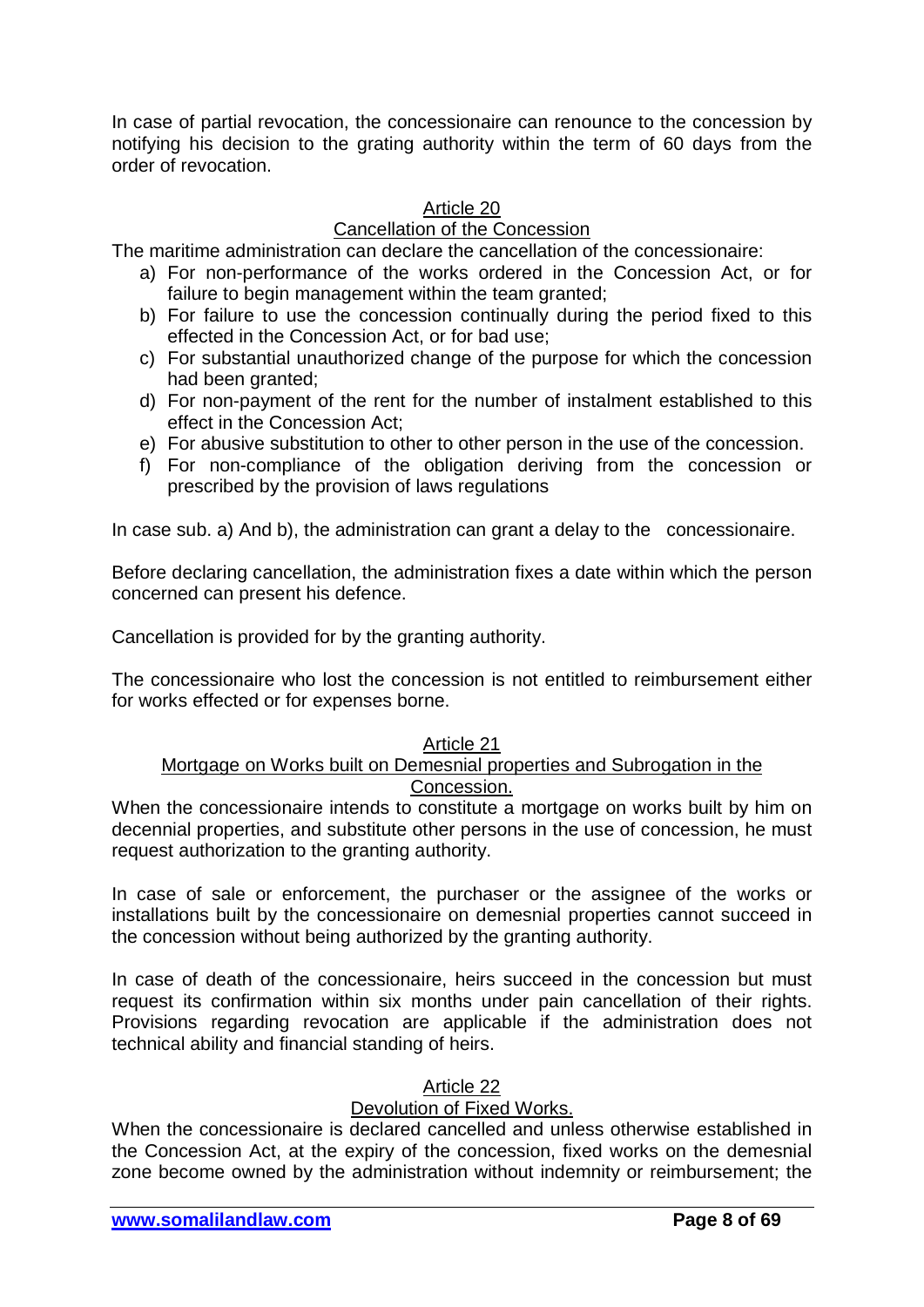granting authority, however, can order their demolition to restore the properties to their former condition at the concessionaire's expense.

### Article 23

# Rules governing the use of Demesnial Properties

In places where it is recognized advisable, the Harbor master regulates, in agreement with the custom Authority, the destination and use of areas and pertinence of the demesne for loading, unloading. And temporary stay of

Goods or materials for a period of time exceeding that necessary for ordinary port operations.

The customs Authority is responsible for granting the single authorization and fixing stays duties.

### Article 24

Installation and management for factories and storage of flammable products Concessions for the installation management of factories and coastal storage of flammable products, located also only in part within the limits of the maritime demesne or the territorial sea, are granted in accordance with the provisions of the present chapter upon decree of the ministry of commerce, industry & ports, after hearing the council of ministers.

Concessions for stations selling fuel, mineral oil and related by- products as well as for coastal storage of flammable products with a capacity not exceeding 105. 94 cubic feet (20 feet meters) are granted by the Minister of Commerce, industry & Ports.

Installation and management of factories, storage, and station referred to above are subject to the special provisions of the regulation

### **CHAPTER III ADIMINSTRATIVE ACTIVITY, POLICE AND SERVICE IN PORTS**

### Article 25

### Rules governing ship movements and maneuvers, and port activities

The Harbor Master regulates and superintends the entry and leaving, shifting anchorage, and mooring of vessels, use of buoys in ports, loading, unloading and storing of goods, imparking and lading of passengers, operations of the maritime lighthouse and signalising service, fire and measures against fire, taking any step in connection with security and police of port and adjacent areas, with the power of ordering the mooring, unmooring and any other maneuver of vessels within the port; the same authority can carry out itself, in case of need, the maneuver ordered at the expense of the vessels concerned.

Article 26

#### Removal of Submerged Materials and Vessels

In case of submersion of goods or other materials in ports, the person concerned must provide for their immediate removal.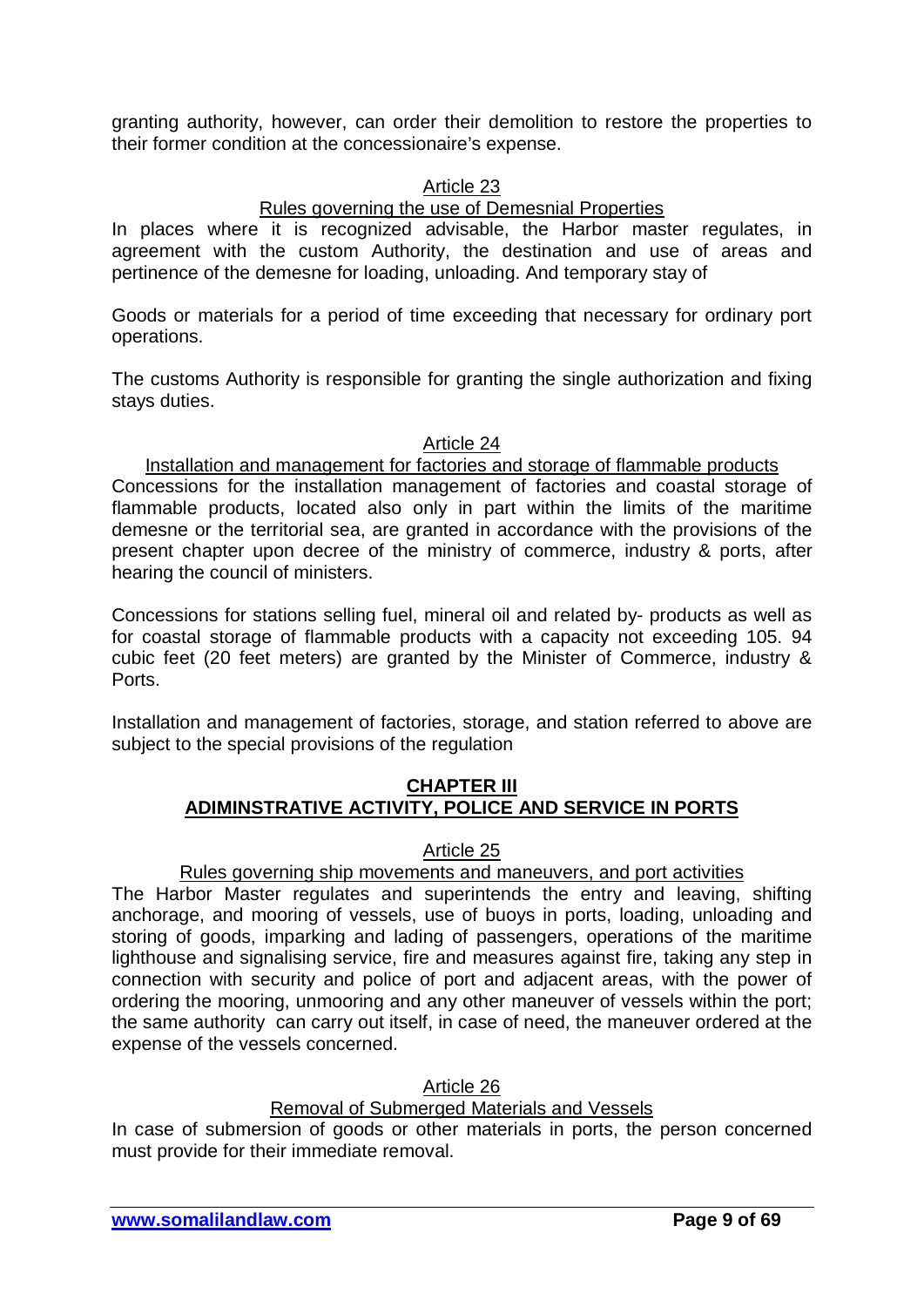Should they fail to fulfil this obligation causing, in the judgement of the Head of the Maritime Zone, a danger or hindrance to navigation, the letter authority will order that removal be carried out.

In case of submersion of vessels in port or any place of the territorial sea in which, in the judgement of the Head of the Maritime Zone, a danger or hindrance for navigation can arise, the letter authority orders the owner to remove the wreck, fixing a date for performance after hearing the Department of public Works and the Maritime Technical Office.

Should the owner fail to comply with this order, the above authority will order that removal be carried out.

The Minister of commerce, industry & ports decides on removals, procedures for their carrying out and the possible sale on behalf of the administration of

Material and wrecks salvaged as well as on the amount of reimbursement of expense due to the administration by owner who, in case of submerged vessels not exceeding 300 GRT, are obliged to the payment of removal only within the value of the wrecks salvaged.

### Article 27

### Assistance to Vessels in Danger

The Harbor master, If aware of a vessel being in danger or of a ship-wreck or other accident must immediately provide for assistance, and, if it has unavailable and cannot find the necessary means, inform authorities who are in condition to effectively intervene.

When the maritime Authority cannot intervene in time, the first necessary steps are made by any other government authority on the place.

In order to provide assistance, the Maritime Authority or, in default, any other government authority on the place can order that vessels in the port or in ist neighbourhood be put at their deposal together with their crews.

Indemnities and rewards for assistance given by these vessels are established and paid according to the provisions governing assistance and salvage.

### Article 28

# Supervision of Port Activities-Disorders in Ports and on Vessels.

Activities carried out by anyone in ports or, generally, within the limits of the maritime demesne are subject to the supervision of the Maritime Authority.

In case of disorders in ports or on vessel staying therein, the Maritime Authority, when informed, provides to re-establish the requesting, if necessary, the cooperation of police.

#### Article 29 Damages to Works and Other Ports or Maritime Installations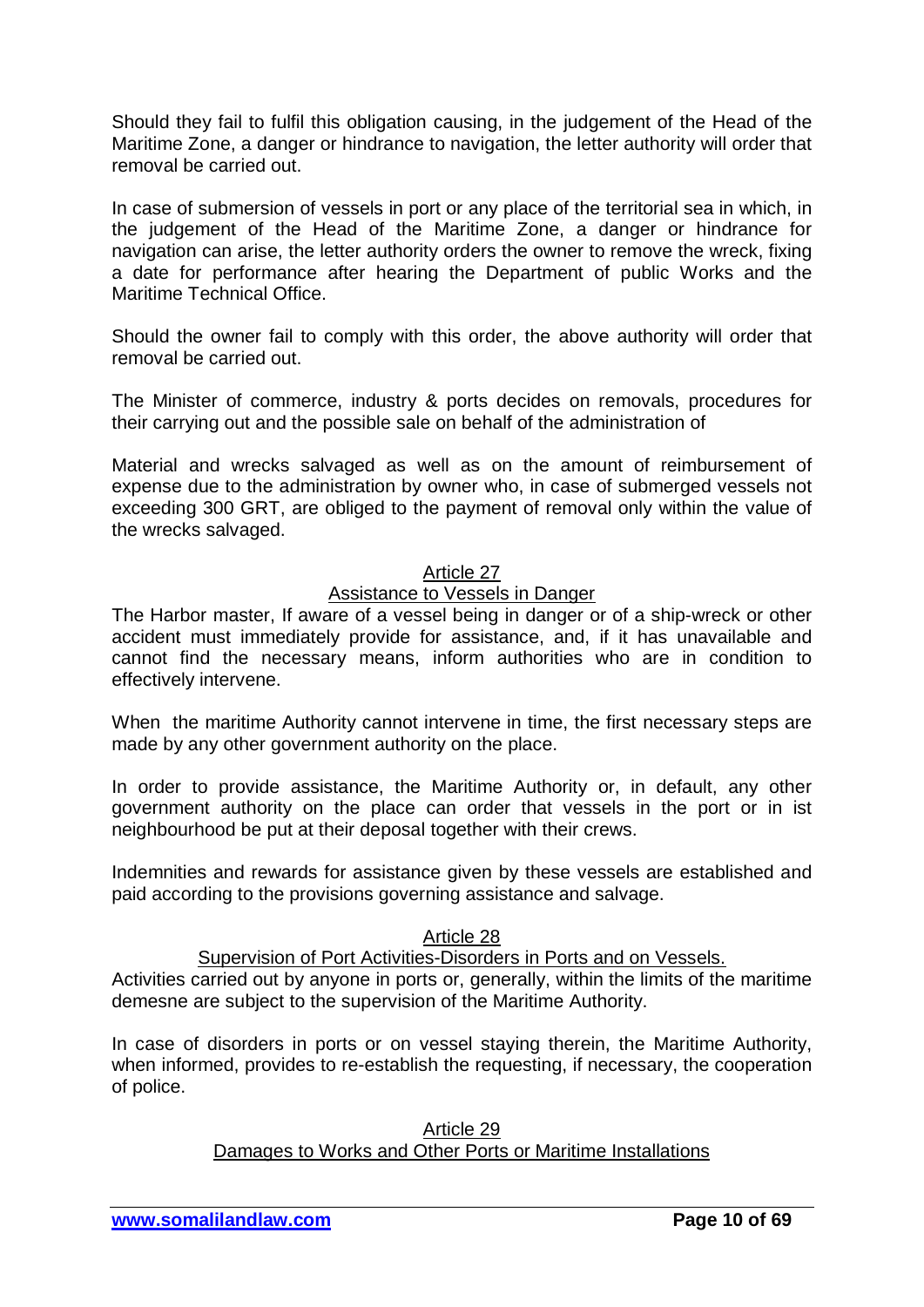If damages are caused to works or port or maritime installations, the Maritime Authority, after ascertaining their extend through technical bodies, orders the responsible person to carry out, within a determined date, the necessary repairs.

In case of urgency or in case of non-performance on the part responsible persons, the Maritime Authority carries out itself these repairs which are decided by the Ministry of Commerce, Industry & Ports.

When the above damages are caused by a vessel, the Maritime Authority must request the deposit of a sum as guarantee for payment of expenses borne to carry out the repairs.

#### Article 30

#### Fishing, use of explosives and lighting of fires in ports.

In ports and other places of call or passage of ships, fishing, deflagration of explosive substances, as well as lighting of lights or fires which are likely to trouble the signalling service, are subject to the authorization of the Maritime Authority, at its judgement.

### Article 31

### Personnel not Qualified for Pilot age.

Sea-faring people and fishers required to furnish assistance for guiding a vessel to anchorage or in a given difficult passage, can take up the job provided that as soon as they are on board state their quality and declare that they are not qualified for pilot age; they are liable for damages suffered by the vessel only when it is proved such damages derive from wrong information and indications given by them to determine the route.

### Article 32

#### Port Labor

Port laborers are people with any position in charge of loading, unloading, stowing, unstowing, transhipment, freight handing on quays and in warehouses, shifting of goods and persons in general, as well as complementary operations involving personal work or use of floating or land transportation means mechanical or implements.

#### Article 33

#### Harbor Contracting Work.

The carrying out of port operation ob behalf of third parties by business enterprises or individuals, is subject to concession upon decree of the Minister of Commerce, Industry & ports.

Concession can be granted to port laborers cooperatives. Tariffs for port operations re established in accordance with the terms provided for in the Concession Regulations.

#### Article 34 Port labor Councils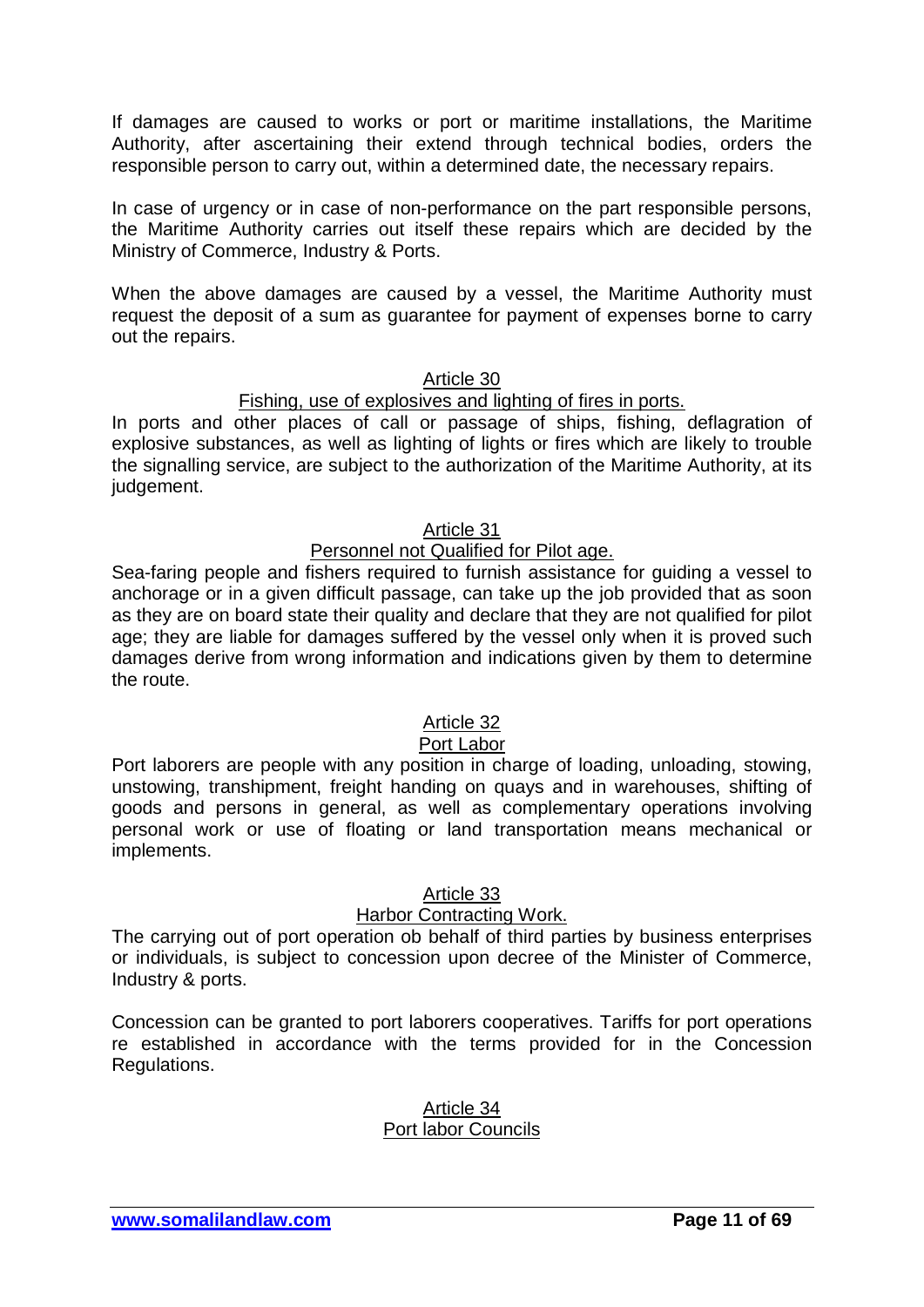If considered advisable, Port Labor Councils can be set up in ports upon decree of the Minister of Commerce, Industry & Pots. These councils assist the Harbor Master on ports labor matters.

# **CHAPTER IV MARITIME PERSONNEL.**

Article 35

Sea-faring People and Personnel employed in Maritime Activities of Ports Maritime personnel, in relation to the work performed, includes (a) sea-faring people, and (b) personnel employed in maritime activities of ports.

The former category includes people with any rank of position who constitute the crew on ships, dhows, and mechanically propelled craft.

Article 36

# Enrolment and Sailing Books of Sea-people

Sea-faring people are enrolled in special registers held by the Head of the Maritime Zone.

People enrolled are furnished with a sailing book, which is the only document qualifying for maritime activities and is valid as passport for the period and requirements connected with the performance of maritime activities. In order to enrol in the above registers, sea-faring people are required to:-

- a) be Somaliland citizens
- b) be Domiciled in the territory;
- c) be at least 15 years old
- d) be vaccinated against smallpox
- e) have the consent of the person exercising paternal authority or tutelage (for minors)
- f) be declared physically fit for sailing,
- g) know how to swim and row
- h) not to have been sentenced for crimes against properties of people, involving at least one year imprisonment, save for rehabilitation.

Minors who are at least 10 years of age can be enrolled in the above registers to be employed on ship's or dhows provided members of their family are also making part of the ship's crew and condition that they take responsibility for them.

On landing from these vessels, minors are still enrolled in the above registers but they cannot be employed on ships or dhows until 15 years of age, unless members of their family to take responsibility for them are part of the crew on said vessels.

# Article 37

Sea-faring people can cancelled from the official registers for the following reasons.

- a) death of the person enrolled.
- b) Statements of the enrolled person's intention to abandon maritime activities.
- c) Loss of Somaliland citizenship
- d) Permanent loss of physical fitness for sailing;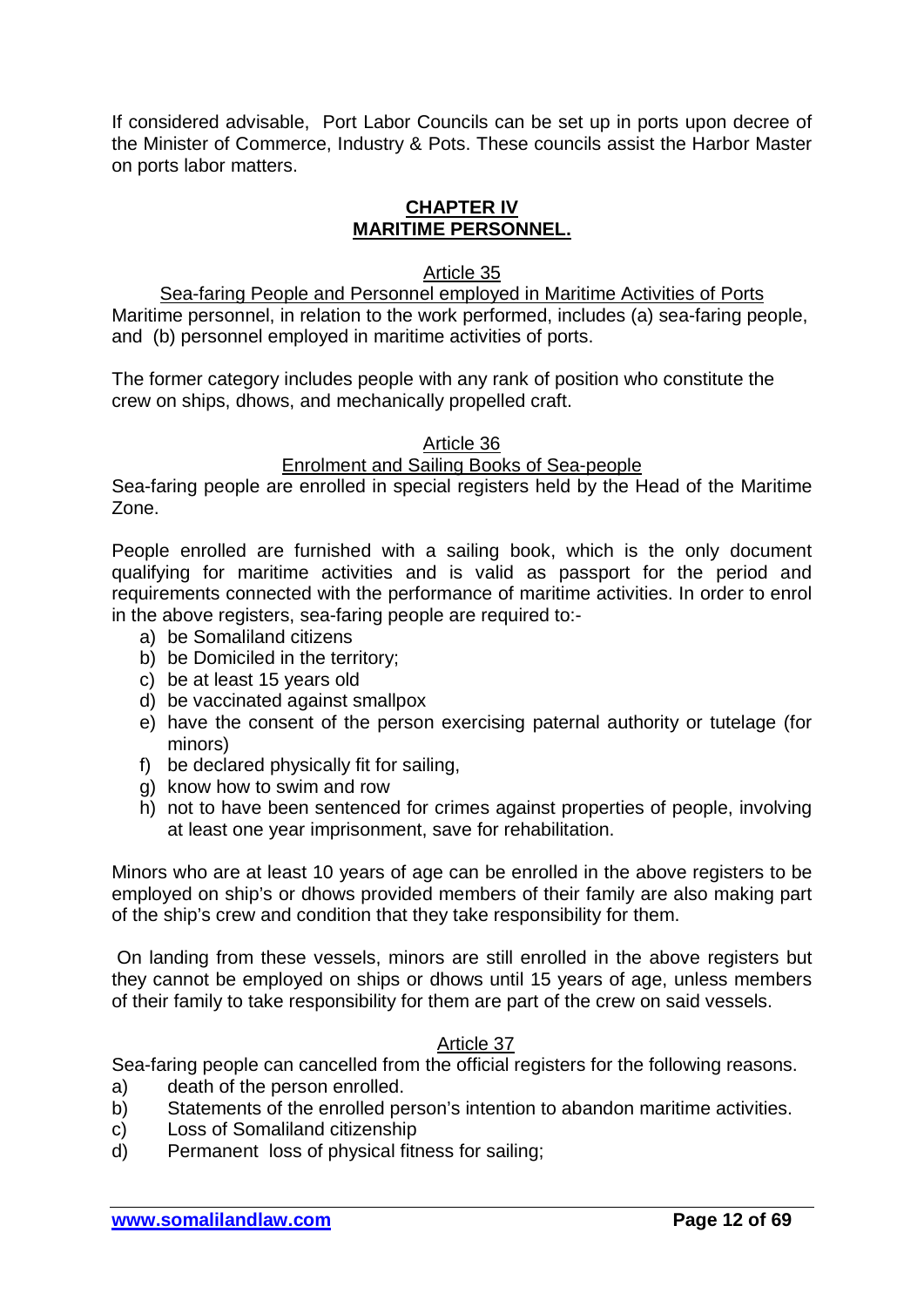e) Sentence, in irrevocable judgement, for a crime for which the applicant cannot be enrolled;

f) Cessation of sailing for a period of ten consecutive years for the persons enrolled who are in possession of professional titles, and five consecutive years for the other persons enrolled.

Persons cancelled from the official register in accordance to the above-mentioned c) to be ) can request re-enrollment when the causes which determined cancellation do not longer exist ; persons cancelled in accordance to the b)and f) can request reenrollment within a period of time from the day of cancellation, equal to the period of sailing previously carried out.

### Article 38

# Professional Titles of Maritime Personnel.

For sea-faring people and persons working in the maritime industry, professional title are the following.

- a) Deck service.
	- *1) Capitano di lungo corso (* master mariner), qualifying for command of any type of vessel for any destination.
	- *2) Padrone marittimo,* qualifying for command of any of vessel not exceeding 1,000 GRT; for sailing from Lourenco Marques to the Arabian coasts, in the Persian Gulf and the Red Sea, as well for coastal sailing in the Oman Gulf, along the Indian coasts, up to Calicut.
	- *3) Nacuda*, qualifying for command of sailing vessels not exceeding 250 GRT or mechanically-propelled vessels as specified sup. 4 below, within the same geographical limists.
	- *4) Marinaio authorizzato al traffico,* qualifying for command of sailing or mechanically-propelled-vessels not exceeding 150 GRT for coastal sailing from Lourenco Marques up to the Arabian coasts of the Oman Gulf, including the Persian Gulf but excluding the Red Sea.
	- *5) Capotarca (*head boatman), qualifying for command of sailing or mechanically-propelled-vessels not exceeding 50GRT in the waters the territorial sea.

b) Engine service;

- *1) Capitano di macchina (*chief engineer), qualifiying for supervision of marine engines of any type, installed on board vessels sailing on any sea.
- *2) Meccanico navale* ( engineer), qualifying for supervision of any type of marine engine not exceeding 800 S.H.P. or 900 rated S.H.P. installed on board vessels sailing from lourenco Marques to the Arabian coasts, in the Persian, Gulf and the Red Sea as well as for coastal sailing from the Oman Gulf, along the Indian coasts, up to Calicut.
- *3) Motorista navals* (engine room mechanic), qualifying for supercision of internal combustion engines not exceeding 300 S.H.P. installed on board vessel sailing coastwise within the limits referred to above, including the Persian Gulf but excluding the Red Sea.
- *4) Fuochista autorizzato (*authorized fireman), qualifying for supervision of engines not exceeding 150 S.H.P, installed on board vessels sailing as per the above-mentioned a)-4.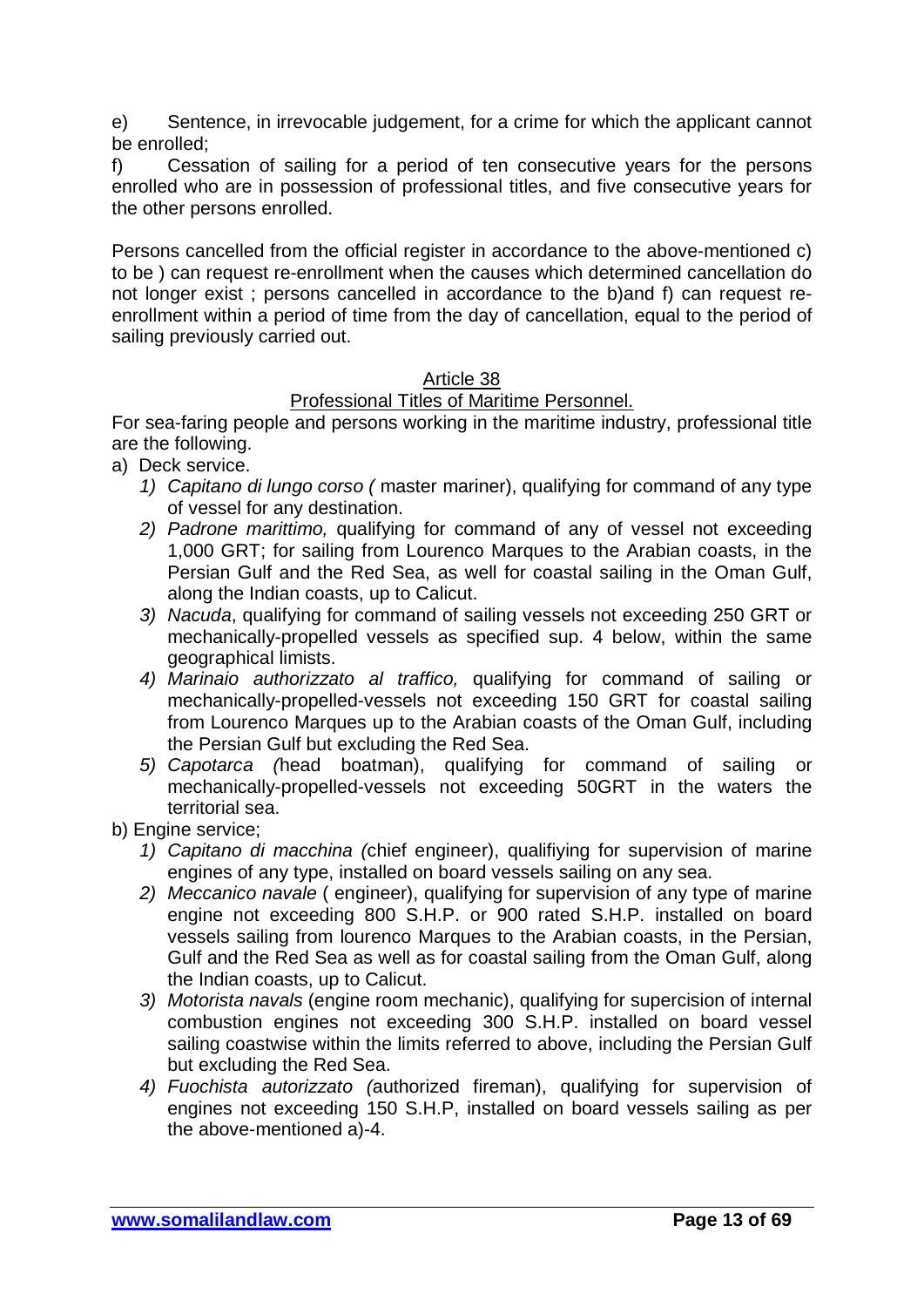- *5) Mototista abilitato ,* qualifying for supervision of internal combustion engines not exceeding 100 S.H.P. installed on board vessels sailing in the waters of the territorial sea.
- c) ship building personnel:-
	- 1) *ingegnere navale* (marine engineer), qualifying for designing or the supervising the construction, transformation or repair of any vessel.
	- 2) *cosstruttore navale* (shipbuilder engineer), qualifying for designing and supervising the construction, transformation or repair of vessels with wooden hull of any type and tonnage, or with iron hull up to 300 GRT.
	- *3) Carpentiere navale* (shipwright), qualifying for construction and repair of wooden vessels not exceeding 150 GRT.

### **CHAPTER V ADMINISTATIVE ORGANIZATION OF VESSELS**

### Article 39

### Ships, Dhows and Craft.

The term "vessel" includes any craft intended for sea transport, fishing, towage or any other purpose.

Vessels, depending on their technical requisites and type of service which they are called to perform, are registered in as:-

a) ships.

b) dhows.

c) sea craft.

The enrolment of sea craft in their appropriate registers is determined on the basis of their permanent employment in the single port.

Provisions governing ships apply also to dhows and sea craft, unless otherwise provided.

### Article 40

Admission to Navigation and Identification of Ships, Dhows and Craft. Vessels enrolled in registers held by the competent Boards and qualified in the from envisaged in the present Code are admitted to navigation.

Besides tonnage and the place where the Enrollment Board is located, ships are identified by a name, dhows by a name and enrollment number, sea craft by enrollment number.

### Article 41

### Nationality Requisites.

Vessels built anywhere, belonging to Somaliland any foreign citizen, can be enrolled in the registers indicated sub. Article 39. Them term "citizens" included corporations, business enterprises and associations of individuals. For each not register the owner of the vessel must pay.

- a) the duty established by the law at the time of enrollment.
- b) the annual tax established by the law. The amount of this tax remains the same for twenty years starting from the date of the initial enrollment.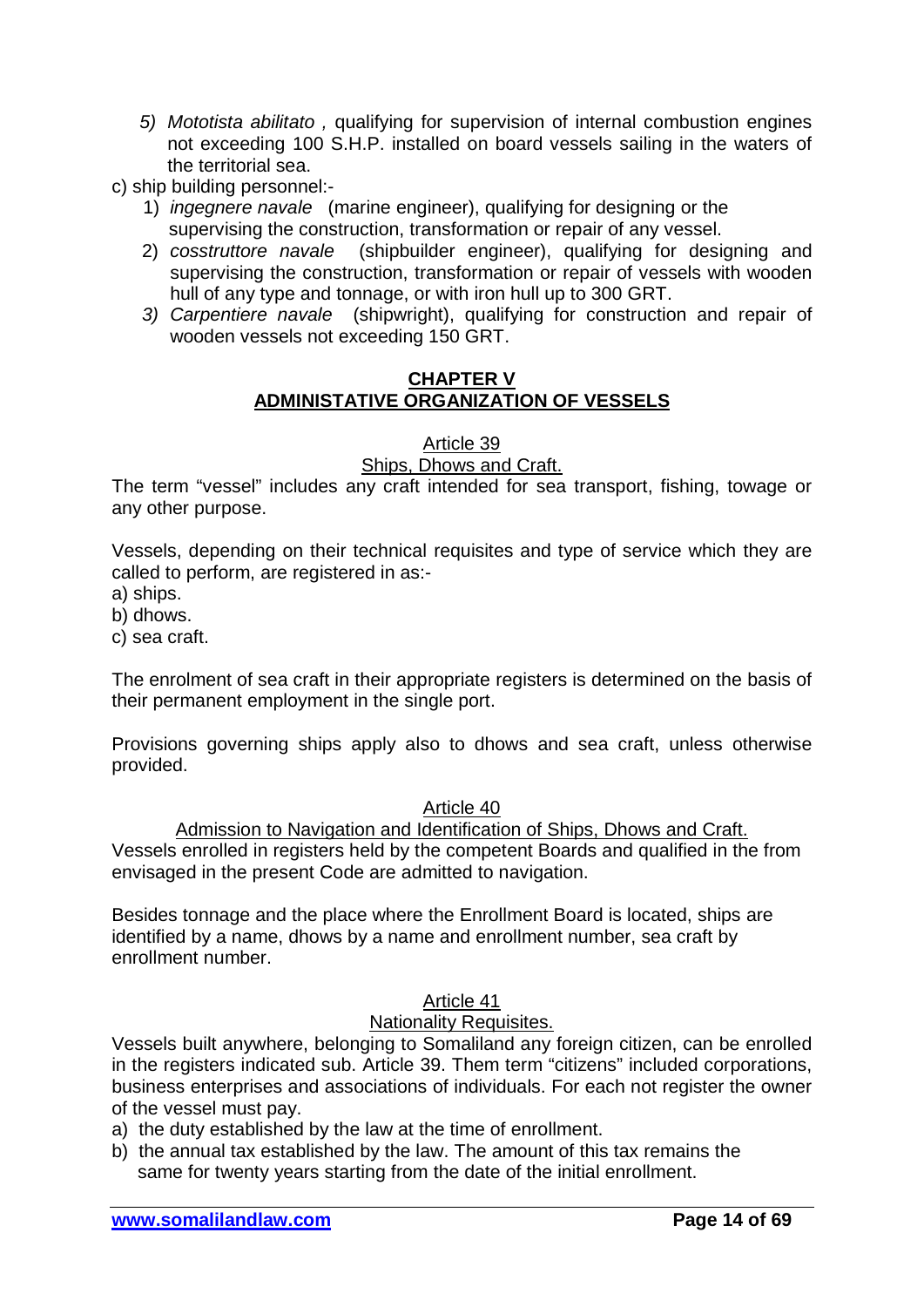Owners of ships and dhows who are not Domiciliated at the place of enrollment must appoint a representative whose residence therein constitutes, before the maritime authority, their actual domicile.

### Article 42

### Nationality Act Ships, Dows Permits, Sea-craft Licenses.

Ships, dhows, and sea craft enrolled in registers are cleared for sailing and are qualified to fly the flag Somaliland merchant marine respectively by the nationality act, permit and license.

The nationality act is issued by the Head of the Maritime Zone and contains the name, type, and major characteristics, gross and net register tonnage, name and domicile of the owner.

Dhows permits and sea craft licenses are issued by the authority holding their respective registers and contain their name, enrolment number, main dimensions, gross and net register tonnage, name and domicile of the owner, and the Enrolment Board.

In case of urgency, the nationality act can be substituted by a temporary certificate issued by the Head of the Maritime Zone to new construction vessels, or the Consular Authority, also prior to enrolment, to vessels flying a foreign flag.

This certificate is also issued to vessels whose nationality act has been lost or destroyed.

This above authorities establish the validity of the certificate in relation to the time required issue the nationality act.

In case, the duration of the validity cannot exceed one year. Dhows permits and sea craft licenses can, in the cases envisaged above, be substituted with a temporary permit or license respectively.

The nationality act must be renewed when the name, tonnage or type and main characteristics of the vessels are changed.

Over and above these reasons, dhows permits must be renewed in case of change of the Enrollment Board and number; sea craft licenses must be renewed also in case of change of the owner.

#### Article 43

### Authorization to Abandon the Flag

The owner who intends to request cancellation of his vessel from Somaliland registers in order to enrol it in registers of another state, or if he intends to sell his vessel to another person who does not state that he intends to keep the vessels enrolled in Somaliland registers, must state this to the Board of Enroillment if the vessel is in the Territory or to the Consular Authority if the vessel is abroad.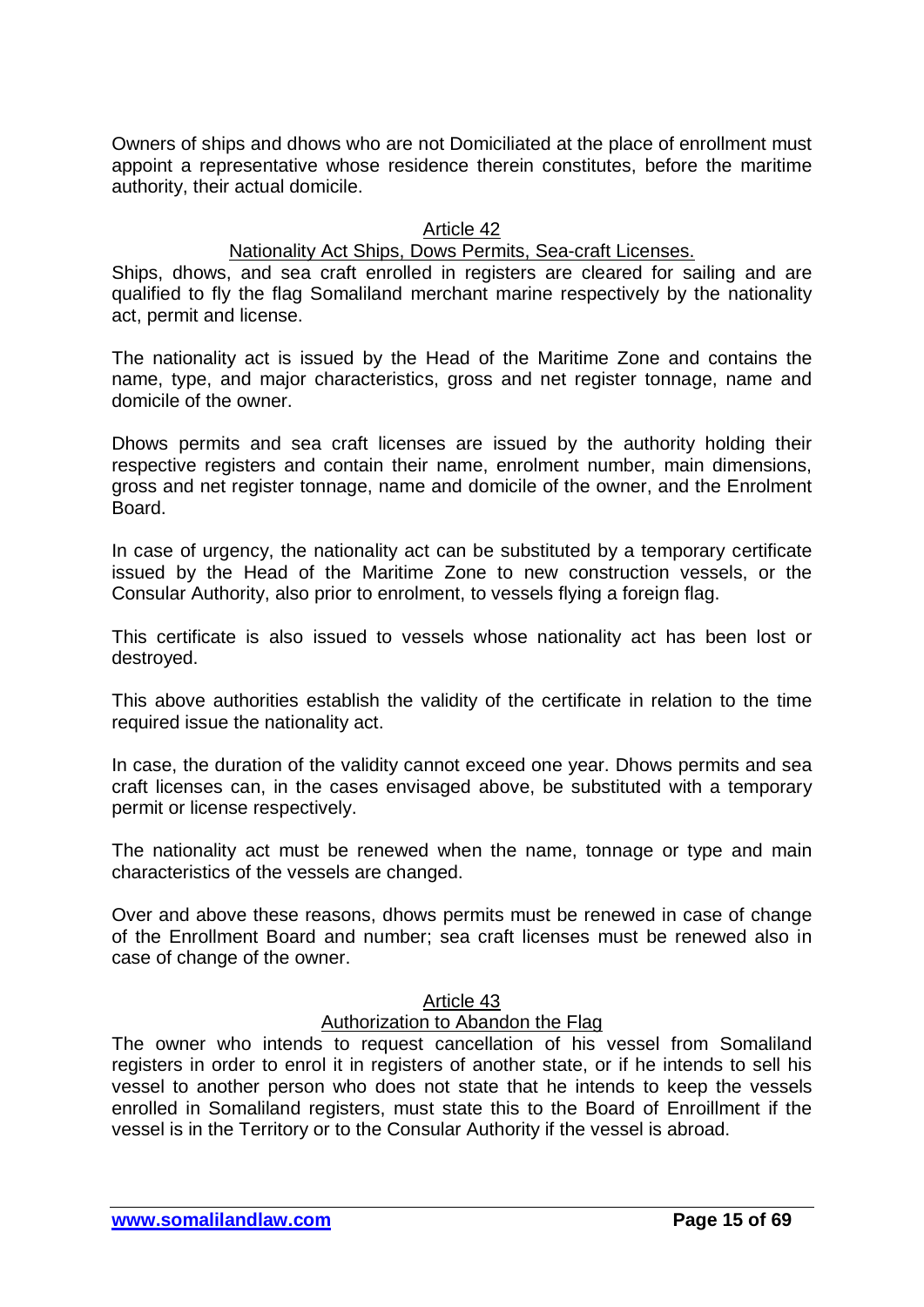The authority receiving the above statement orders the publication of the latter by affixing it in the Enrollment Board and, if this is the case, also by publication of the official bulletin inviting the persons concerned to exercise their rights within 120 days (in case of ships) or within 90 days (in case of dhows or sea craft), and issuing the authorization to abandon the flag.

Nevertheless, if within the term fixed in the preceding paragraph claims are put forward, or if the existence of real or guaranteed rights on the vessel is proved, the authorization can be given to the owner only after claims have been rejected by an irrevocable judgement or if creditors have been satisfied or the owners has complied with the provisions issued by the Maritime Authority in connection with crew wages and with the amounts due to the administration, any by the judicial Authority under request of the most diligent party, for the guarantee of creditors' interests.

The authority delivering the document authorizing to abandon the flag withdraws the ships documents.

Article 44

Authorization to Abandon the Flag in Case of Succession or Sale by Auction. The heir or the person acquiring a Somaliland vessel by auction who does not intend to keep a the vessel enrolled in Somaliland registers, must forward a statement of his will to the Enrollment Board of the vessel or, if aboard, to the Consular Authority.

The authority receiving this statement takes the steps set forth in the second paragraph of the preceding Article.

As for the granting of the authorization, the third and fourth paragraph of the preceding Article shall apply.

### Article 45

Authority Competence for Granting the Authorization to Abandon the Flag The authorization to abandon the flag is of competence of the Minister of Commerce, Industry & Ports.

### Article 46

# Voluntary Demolition of Vessel

The owner, who intends to demolish his ship, or dhow or sea craft exceeding 50 GRT, must state the same and request the authorization to the Enrollment Board delivering the ship's documents.

The authority published the statement according to the procedure set forth in Article 43.

If, within 120days from the date on which the statement was published, creditors put forward claims in this respect, or if the existence or real or guarantee rights on the vessel is proved, the authorization can be after claims have been rejected by an irrevocable judgement, or after creditors have been all satisfied, or rights cancelled, or, in default, if the owner has fulfilled owner the provisions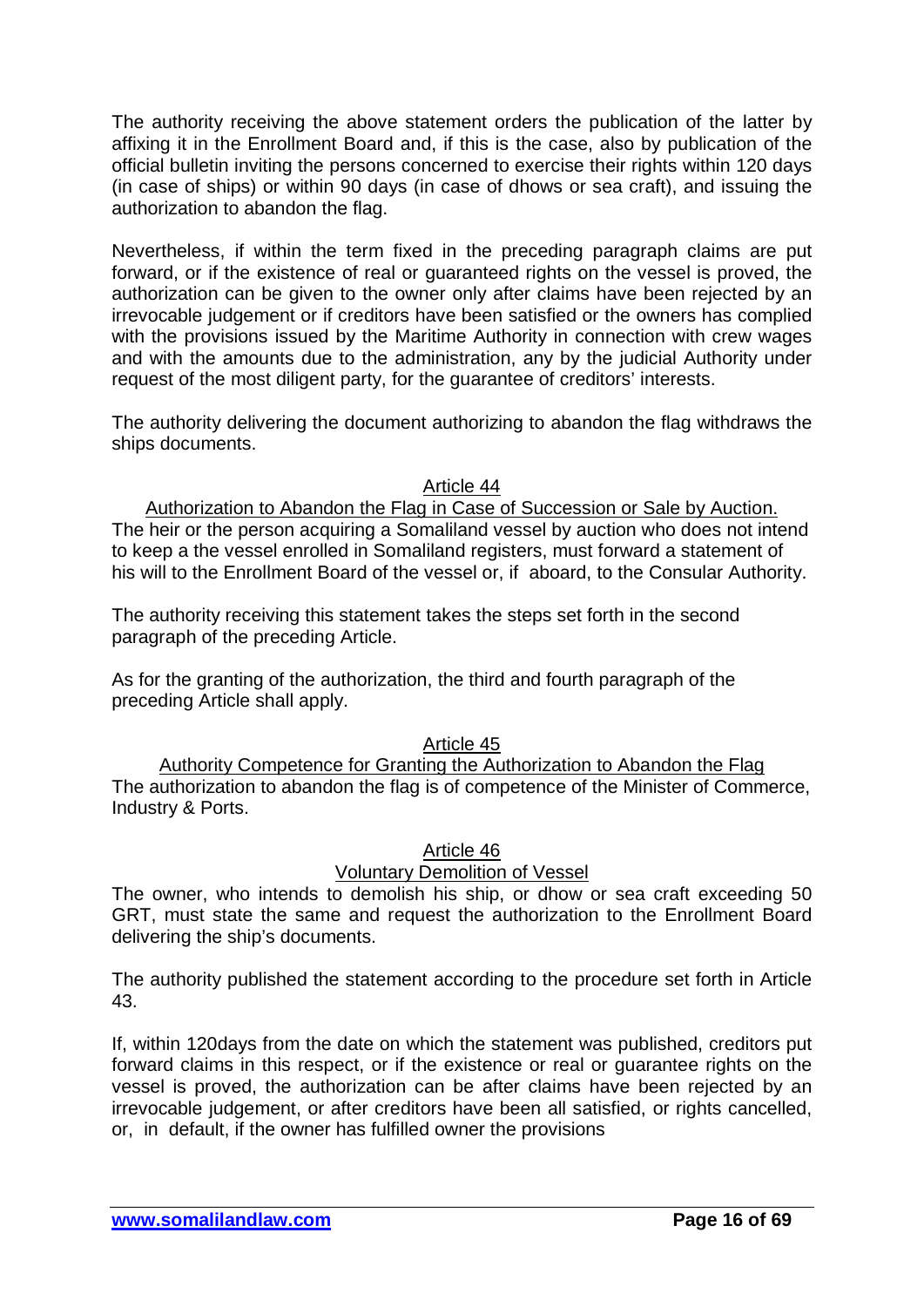Of the Maritime Authority for crew wages and for the amounts due to the administration.

The authorization is also granted by the judicial Authority under request of the most diligent part in order to safeguard the creditors' interests.

Nevertheless, demolition can be forthwith authorized when the same is necessary for serious urgency reasons.

### Article 47

### Presumed Loss.

After four months from the last news, in case of mechanically-propelled vessels, or after eight months in the other cases, the vessel is presumed to be lost on the day following that in which the last news was received.

After adequate investigation are conducted, the Enrollment Board, upon expiration of the above terms, drafts a note of presumed loss.

#### Article 48

#### Cancellation of Vessels from Registers

Any vessels are cancelled from the enrollment register in case of:-

- a) actual loss,
- b) presumed loss,
- c) demolition,
- d) abandonment of the flag,
- e) change enrollment board,

upon cancellation, the authority withdraws the ship's documents if it has not already done it in accordance with the preceding Articles, publishing cancellation as required.

#### Article 49

### Seaworthiness Conditions and Procedures for their Determination

Any vessel commencing sailing must be seaworthy, suitably rigged and equipped, for the employment intended for.

The existence of the above requisites is evidenced by suitable certificates issued by the Maritime Technical Office operating directly under the Minister of Commerce, Industry & Ports, which arranges visits and inspections necessary to ascertain and control the conditions of seaworthiness and of fitness, in view of the safeguard of human life at sea and of the security of national merchant vessels. Certificates and any other document issued by the Maritime technical Office are valid as long as the contrary is proved. Certificates issued by legally established foreign agencies are just as valid as are those issued by the Maritime Technical Office.

The Maritime Authority in the territory and the Consular Authority abroad provide that ordinary prescribed inspections and visits, at the expiration of the above certificate, as well as special inspections and visits, when they consider it advisable or when averages have occurred which can lessen the seaworthiness of the vessel or the operation of its parts, are made at the ship owner's expenses.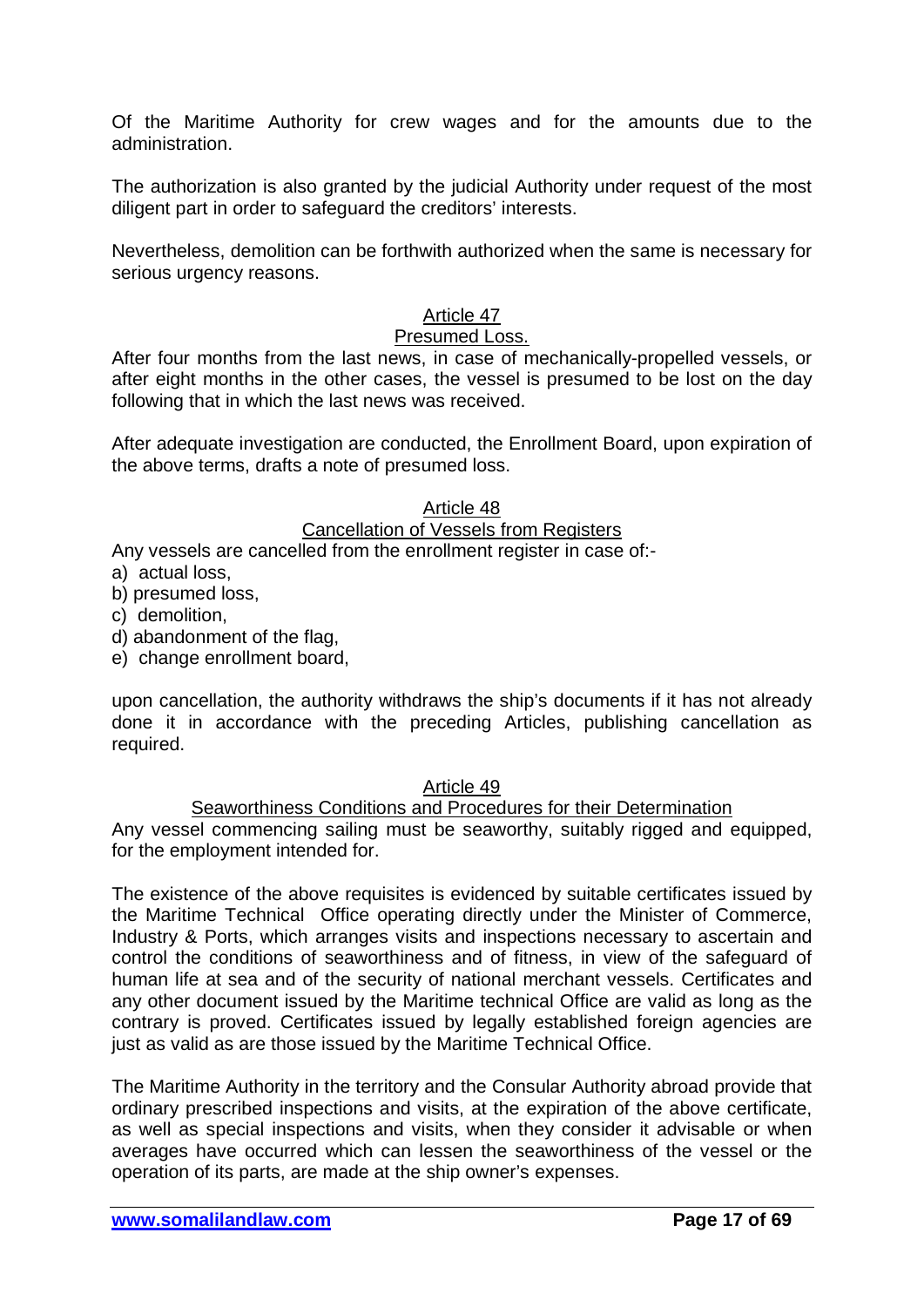#### Article 50 Ship's Documents.

Ship's documents are for:-

- a) ships; nationality act, crew roll, log-back,
- b) dhows; permit and crew roll,
- c) sea craft: license.

The above documents must be kept on board.

- 1. name of ship or dhows.
- 2. name of ship-owner.
- 3. date of fitting-out and laying-up
- 4. list of crew members, indicating the individual employment contract as well as the professional title, qualification, duties on board and wages agreed upon in the contacts.

In the crew roll, the following data are noted:-

- 1. visits of the maritime technical office,
- 2. payment of maritime taxes and duties,
- 3. visa for arrival and departure of the vessel, to be affixed in each port by the Maritime or Consular Authority.

The log-book is filed in daily by the ship's master who reports any fact relating to sailing, money collected and paid in connections with both the vessel and crew; fulfilment of lows and regulations for the security of navigation; crimes committed on board and steps taken; any special event regarding the vessel, persons on board, and cargo, which happened during the voyage; and unloading of goods, indicating the nature, quality and quantity of goods, date and place of loading and destination port, shipper's and consignee's and the date and place of re-delivery.

The master reports also the hours of sailing, the number of revolutions per minute, consumption, averages and repairs to the power plant on the advice of the Chief Engineer who fills in daily a report on the part of his competence.

Reports on the log-book must be signed daily by the master.

They give evidence also in ship-owner's favour, if lawfully made; in any case, they give evidence against the ship-owner but no part of their contents can be deleted by the party seeking advantage from the same.

# **CHAPTER VI MARITIME POLICE**

# Article 51

Arrival of Vessel.

Upon arrival of a ship or dhow flying the Somaliland flag in a part of the territory, also in case of voluntary or forced refuge, the Master of the ship or dhow, besides complying with health regulations referred to sub. Chapter VII, must: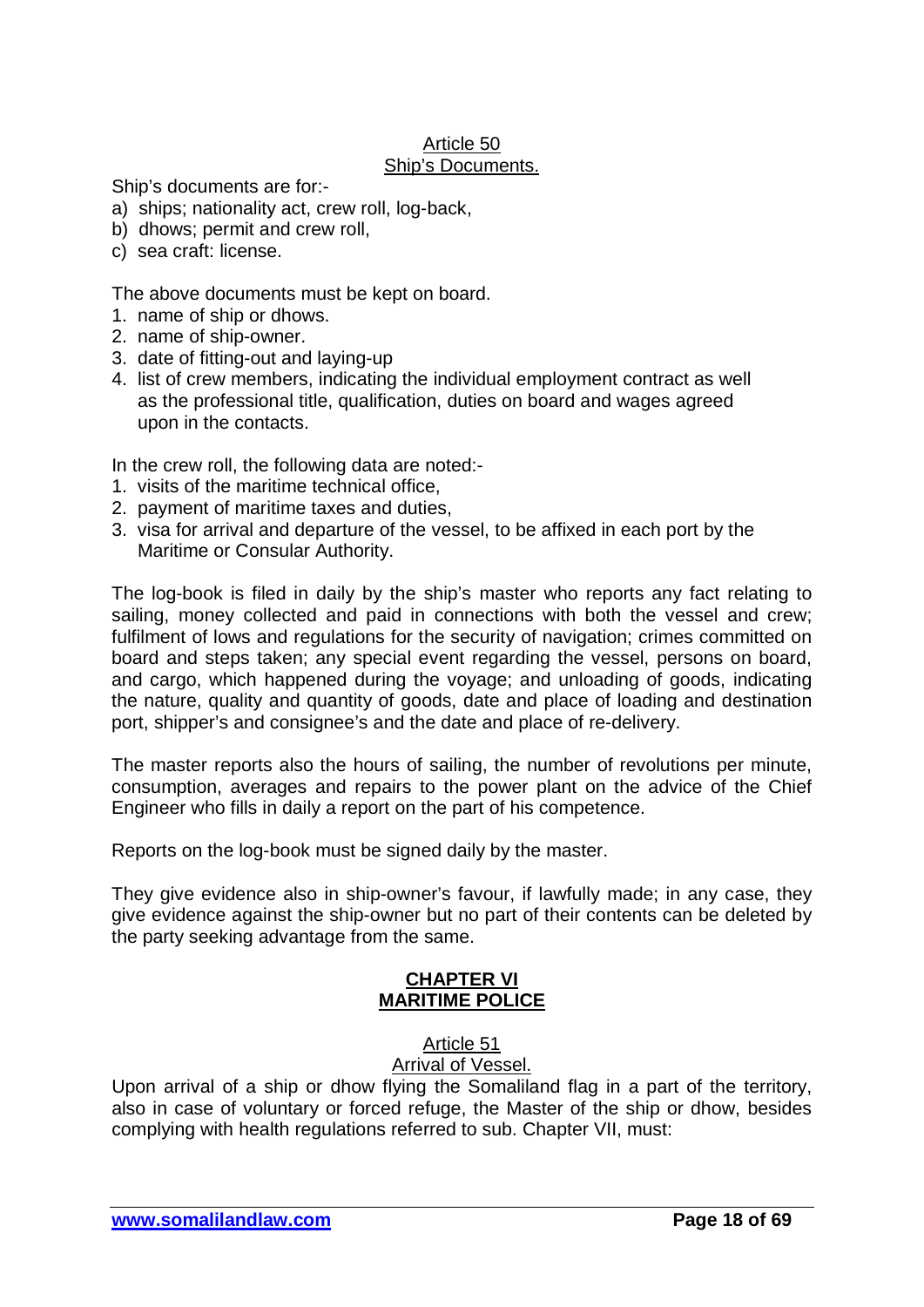a) deliver to the Maritime Authority going on board a notice evidencing the basic data to identify the vessel, name of the master, of the owner and of the representative, number of crew members, quantity and quality of cargo on board and of that to be unloaded, number of passengers an board and number of passenger who are landing.

b) deliver the ship's documents; the log-book is vindicated by the Maritime Authority who affixed a visa after the latest report contained in the book.

c) declare averages and any special event occurred during the voyage to the ship or dhow ,to the cargo and the persons who are on board. For ships, the maritime authority mentions this statement and adds it to the visa affixed on the log-book; for dhows, it drafts the relative note.

The same authority, if considered advisable, starts immediate investigation on the fact denounced drafting a separate note thereon. In foreign ports, operations referred to the above sub. b) and c) are carried out by the Consular Authority or by the local authority if authorized by the laws of the country or by international agreements; otherwise they are carried out in the first port of the territory or in the first foreign port in which resides the Consular Authority.

In case the statement of average or that relating to special events has not already been received by the local authority, the master must submit it to the Consular Authority immediately after clearance for pratique.

The master must furnish the Maritime or Consular Authority the information requested him on the voyage and to send to the same authority for investigations that the letter may consider advisable, crew members and passengers.

Foreign ships and dhows must also produce health documents and documents for identifying the ship, and are also subject to the provisions set for in the above sub .a), first paragraph, present Articles.

### Article 52

### Departure of Vessels.

Any ship or dhow flying the Somaliland flag cannot leave ports in the territory or abroad without having obtained the departure visa to be affixed on the crew roll by the Maritime or Consular Authority respectively.

The visa cannot be issued when both the ship-owner and the Master have not fulfilled the obligations established by the Police Rules relating to the safety of navigation, or have not complied with health or customs obligations, or else have not paid maritime taxes and duties, fines or the guarantee deposit under Article 29, second paragraph.

The departure visa issued to foreign ships or dhows is evidenced by a departure clearance of the Maritime Authority which issue it only if police and customs rules have been complied with and maritime taxes and duties, fines and the guarantee deposit as per Article 29, second paragraph, have been paid.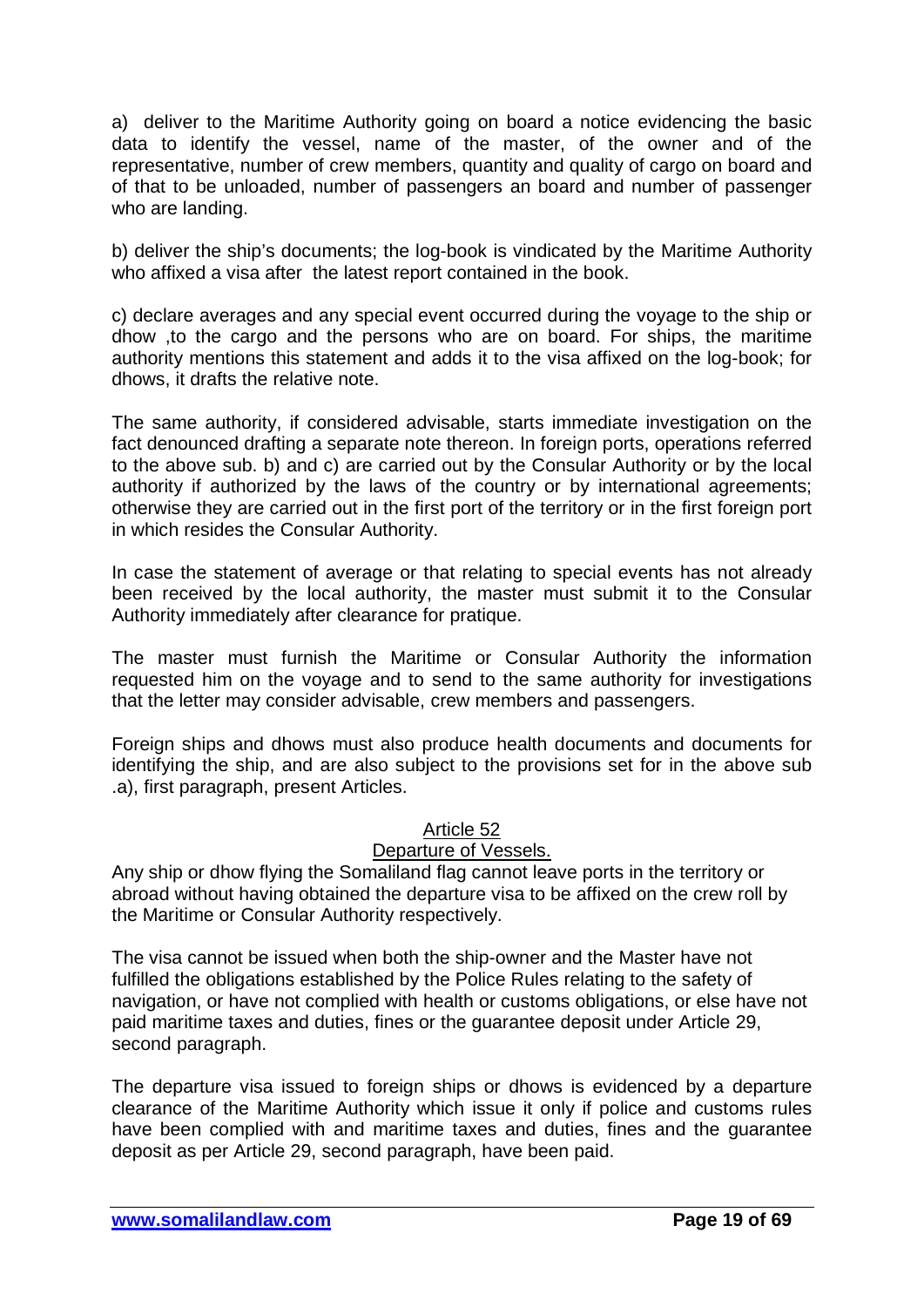### Article 53

All persons in any quality on board a vessel are subject to the master's authority.

Crew members cannot land without being authorized to do so by the master.

They must cooperate in saving the vessel, passengers, and cargo until when the master has ordered to abandon the vessel.

In case of wreckage, they must give their works for salvaging the wreck if so required immediately after the wreckage either by the ship-master or by the Maritime or Consular Authority.

#### Article 54

#### Complaints of Crew Members and Passengers

Crew members can bring complaints before the Maritime or Consular Authority against measures taken by the master in respect of the performance of their duties.

The master cannot present the person who intends to make complaints from presenting before the above authorities, unless urgent service requirements make their presence on board necessary.

Crew members, in number not less than one third, can complaint against both quality and quantity of victuals.

The Maritime or Consular Authority, after ascertaining the actual situation, order if this is the case, the ship-master to take immediately the most adequate measures and, in case of non-compliance, they provide by office furnishing the necessary amount by sale or pawn of rigging not indispensable for safe navigation or, subsequently, of items loaded on the vessel, given previous notice to the ship-owner and, whenever possible, to the persons having rights on the above properties.

When goods are sold, the ship-owners is obliged indemnify their owners. Similar steps are made by the Maritime and Consular Authority in case of complaint of passengers.

### Article 55

### Abusive Loading of Dangerous Goods.

When dangerous goods are clandestinely loaded on a vessel, the master, as soon as he has discovered this fact, must depending on the circumstance, order that the same be unloaded or, if sailing, must render them inoffensive or destroy them if its not possible to suitably hold them in custody as far as the first port. The master must take the same measures when goods are loaded, the transport of which, although not forbidden by specific rules, is or becomes, during sailing dangerous or harmful to the vessel, persons or cargo, if it is not possible to take the same in custody until the arrival in the port of destination.

Such goods when kept in custody as far as the first port of call, must be delivered by the master to the Harbor Master or the Consular Authority to be stored in customs warehouse and put at the disposal of the persons concerned.

### Article 56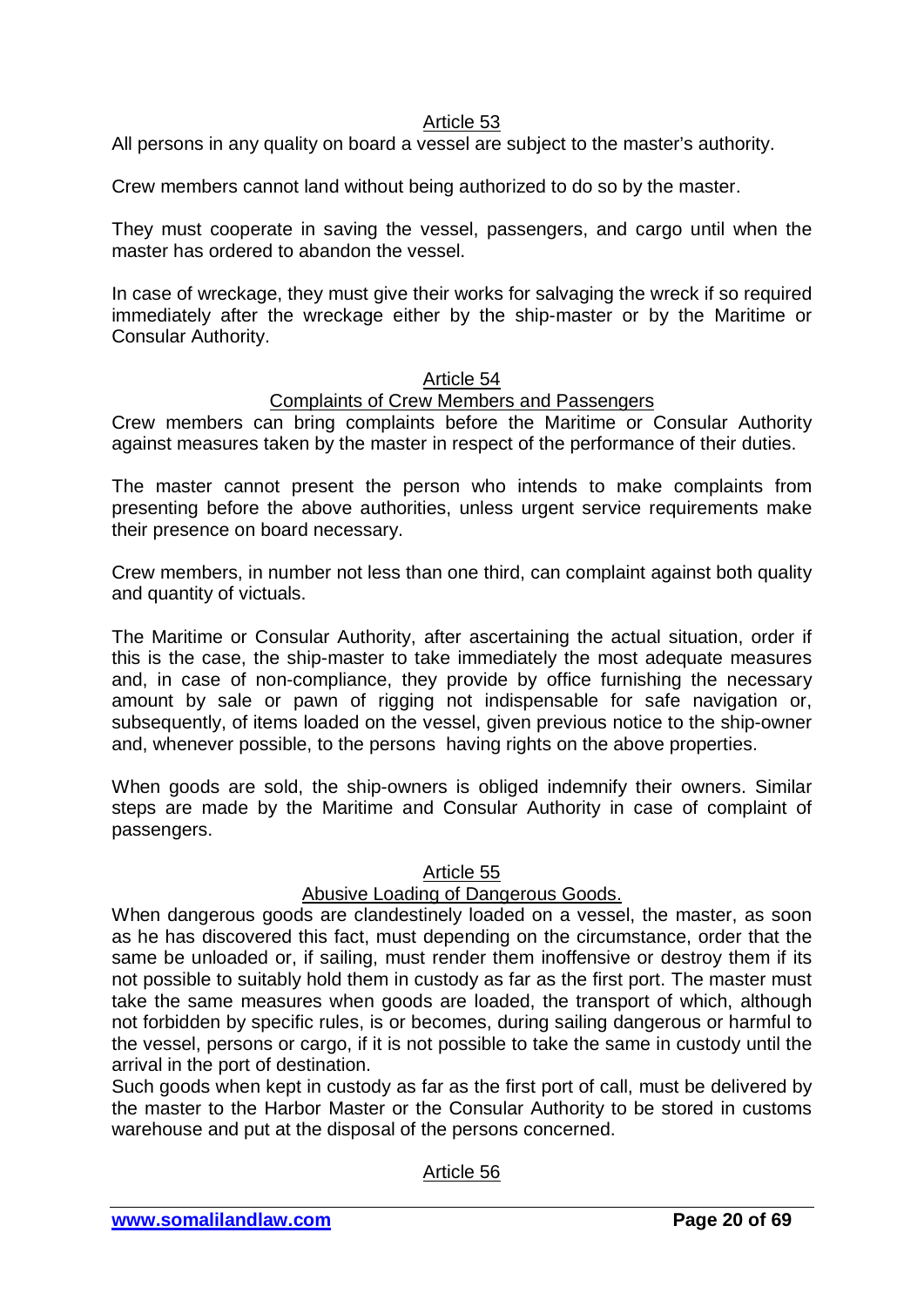### Death or Disappearance of Persons during the Voyage.

In case of death or disappearance of persons during the voyage the ship-master must ascertain the causes which determined the death or disappearance, with the assistance of two witnesses. If the death was caused by a disease which can transmit to others, the master must take any item belonging to the persons deceased be destroyed if considered dangerous to the heath of the other persons.

Save for this case, the above-mentioned items as well as those belonging to persons disappeared, are kept by the master as far as the first port of call and there delivered to the Maritime or Consular Authority.

After ascertaining the causes referred to sub, the first paragraph of the present Article, the master, in presence of the witnesses who have assisted him, reports the fact to the above authorities which, in turn draft a notice bearing the personal data on the person deceased or disappeared as, well as the hour, data, causes and circumstance of the event reported by the master.

This notice is forwarded to the Municipal or District Authority of the place of the last domicile of the person deceased or disappeared and, in case of disappearance, to this judicial Authority of the of the first port of call.

### Article 57

### Repatriation of Somaliland Seaman and Citizens.

In foreign countries where no Consular Authority exists, the master must give shelter on board and repatriate Somaliland seamen who are found abandoned.

He must also give shelter on board and repatriate any other Somaliland citizen whom the Consular Authority deems, for whatsoever reasons, suitable to repatriate.

The master, however, cannot even if abroad give shelter on board to persons, also if Somaliland citizens searched for by the competent authority for having committed a common crime.

### Article 58

### Loss of Ship's Papers and Documents.

In case of loss of papers or other ship's documents, the master must, in the first port of call, report it to the Harbor Master or to the Consular Authority which deliver him temporary documents to continue the voyage.

### Article 59

# Request to Stop by Foreign Warships.

Ships and shows flying the Somaliland flag must obey the request to stop made by warships of friendly nations, justifying, if requested, their own nationality.

The above ships and dhows have not the obligation, in peacetime, to undergo any visit or other set of jurisdiction by warships of friendly nations except for what has been internationally agreed to prevent slave trade.

#### Article 60 Technical Provisions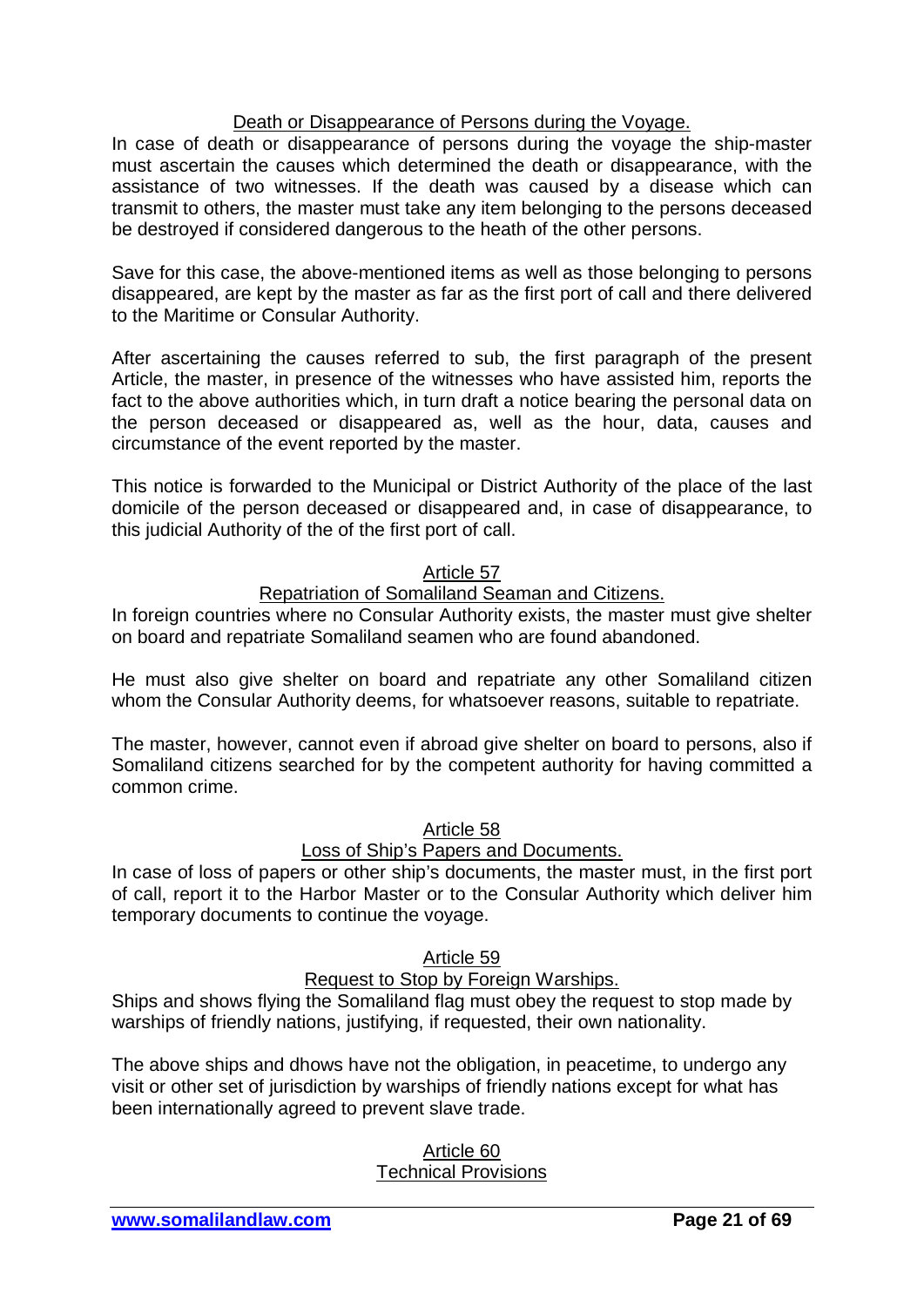Provisions relative to maritime signalling in general, those to avoid collision as well as those relative to the installation and operation of radio electric apparatuses on board are established by the regulation.

# **CHAPTER VII HEALTH CONTROL SERVICE.**

# Article 61

# Maritime Health Control Service

The Maritime Health Control Service in ports, vessels anchored therein , as well as for arrivals and departures by sea, for the defence against the transmission by such way of infectious disease, operates under the department of public health through the Maritime Authority and its staff.

In ports of the territory, where the need arises, a port surgeon is nominated.

Port surgeons effect all the visits and controls connected with their duty established by the present code and the regulation, ensuring that all health measures are carried out in both parts and anchored vessels and dhows.

They must immediately inform the department of public Health and the Maritime Authority of any fact relating to public health as well as of any infringement of heath provisions, proposing the necessary steps to be made in this connection.

In ports where no surgeons are available, the heath control service is entrusted to the auxiliary health personal in the manner and with the limitations established by the department of Public Health which nominates also a surgeon in the nearest place to supervise the above-mentioned and intervene in the most serious cases.

# Article 62

### Request of Admission to Pratique

The master of national or foreign ships and dhows including the captain of naval vessels, on arriving in a port of the territory is obliged to keep the vessel or dhow completely isolated, hosting the yellow flag indicating quarantine, established by the international signal code and forbidding any communications before having obtained admission to pratique.

To obtain the latter, the master must request it the maritime authority, which goes on board the infected vessel. To the authority, which must be assisted by the port surgeon or, in absence of the latter, by the auxiliary health personnel concerned, the master must show besides health documents his possession the health declaration to sub. Article 64.

#### Article 63 Quarantine in Ports

The master my not request admission to pratique referred to in the preceding Article and take t he sea freely; any case, however, the must inform the maritime authority of his intensions upon arrival, submit the document referred to sub. Article 51, first paragraph, a) and keep the vessel or dhows in strict isolation hoisting the yellow flag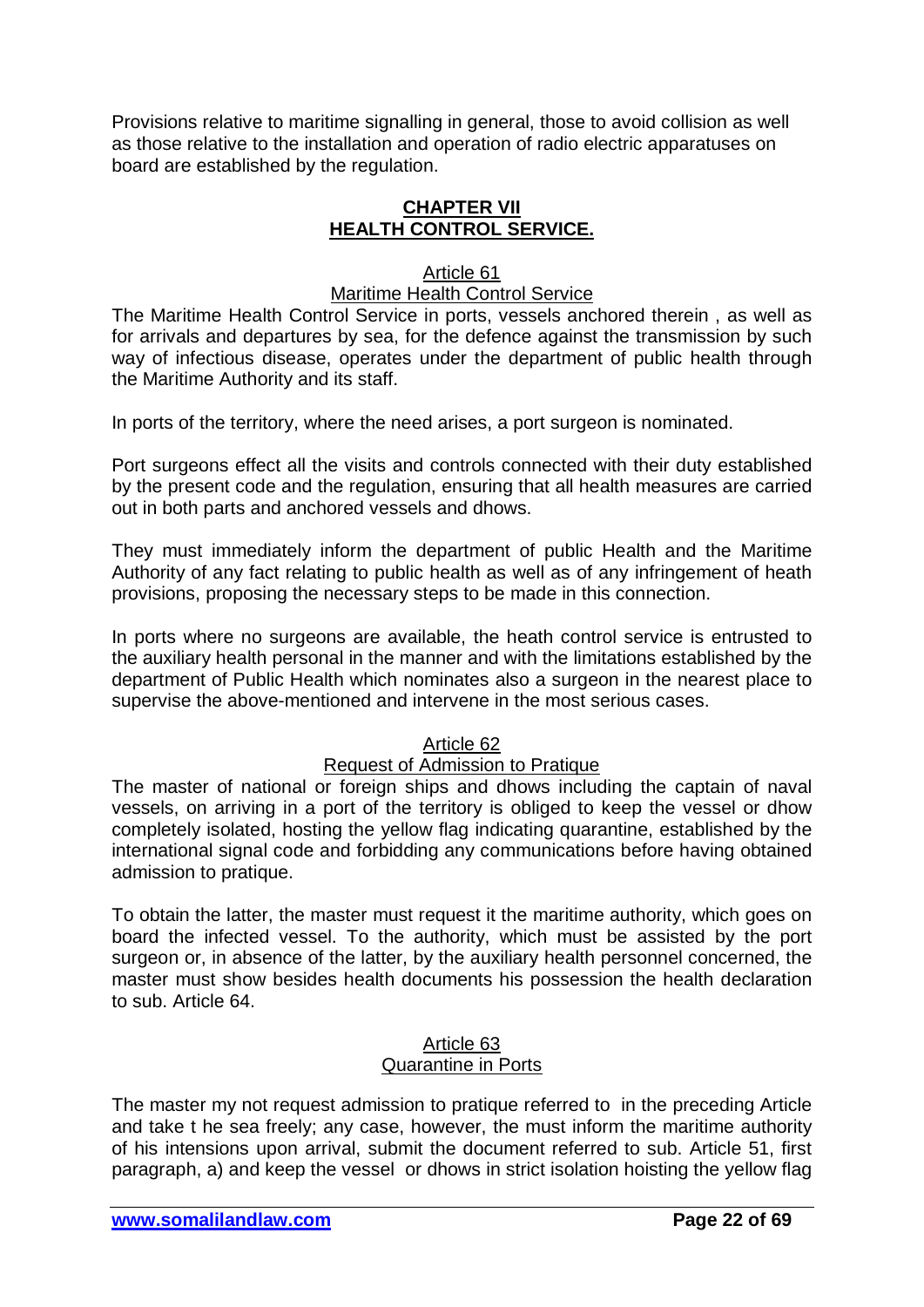indicating quarantine for the time of stay which, for foreign naval vessels cannot as rule exceed 5 days except for diplomatic understandings or cases of force mejure.

### Article 64

### Health Declaration

Before requesting pratique, the master must control the health conditions of anyone on board drawing up and signing a heath declaration; the latter is signed also by the ship's surgeon, if any. The declaration should indicate the date and place of departure of the vessel, intermediate ports touched and date, number of passengers and crew, hygienic conditions of the vessel, any disease which occurred during the voyage and information on the health conditions of both passengers and crew received while at sea. The contents of the health declaration cannot be brought to the knowledge of anyone on board. When the maritime authority has doubts about the correctness of the declaration drawn up by the master, it can question passengers or crew members. For warships, the captain's declaration will suffice.

### Article 65

### Clearance for Pratique

Vessels arriving from countries which are not subject to health treatments, if the voyage was safe and the master has not received suspect information during the same, are immediately cleared for pratique by the Maritime Authority after hearing the ports surgeon, or in absence of the latter, the auxiliary health personnel concerned as soon as the ship-master has complied with the provisions set in the preceding Article.

In case;

- 1. the number of persons on board differs from that shown in the ship's papers.
- 2. the cargo is all or partly composed of substances which are suspected to jeopardize public health.
- 3. the master has received suspect information during the voyage,
- 4. a doubtful Authority or death caused by disease has occurred during the voyage.

the Maritime Authority does not issue the clearance for pratique until when the provisions of the Department of Public Health in this respect , following and urgent report by the port surgeon or in absence of the latter, by the auxiliary health personnel concerned, have been complied with.

Vessels arriving from intermediate departure or arrival ports subject to health treatment, in order to be cleared for pratigue, must comply with the provisions set forth in the regulation for each particular case.

# **CHAPTER VIII SEA FISHING**

### Article 68

### Major and Minor Fishing Activity

Sea fishing falls into two classes: major and minor fishing activities. The former class relates to the activities carried out exclusively by means of fixed plants or large nets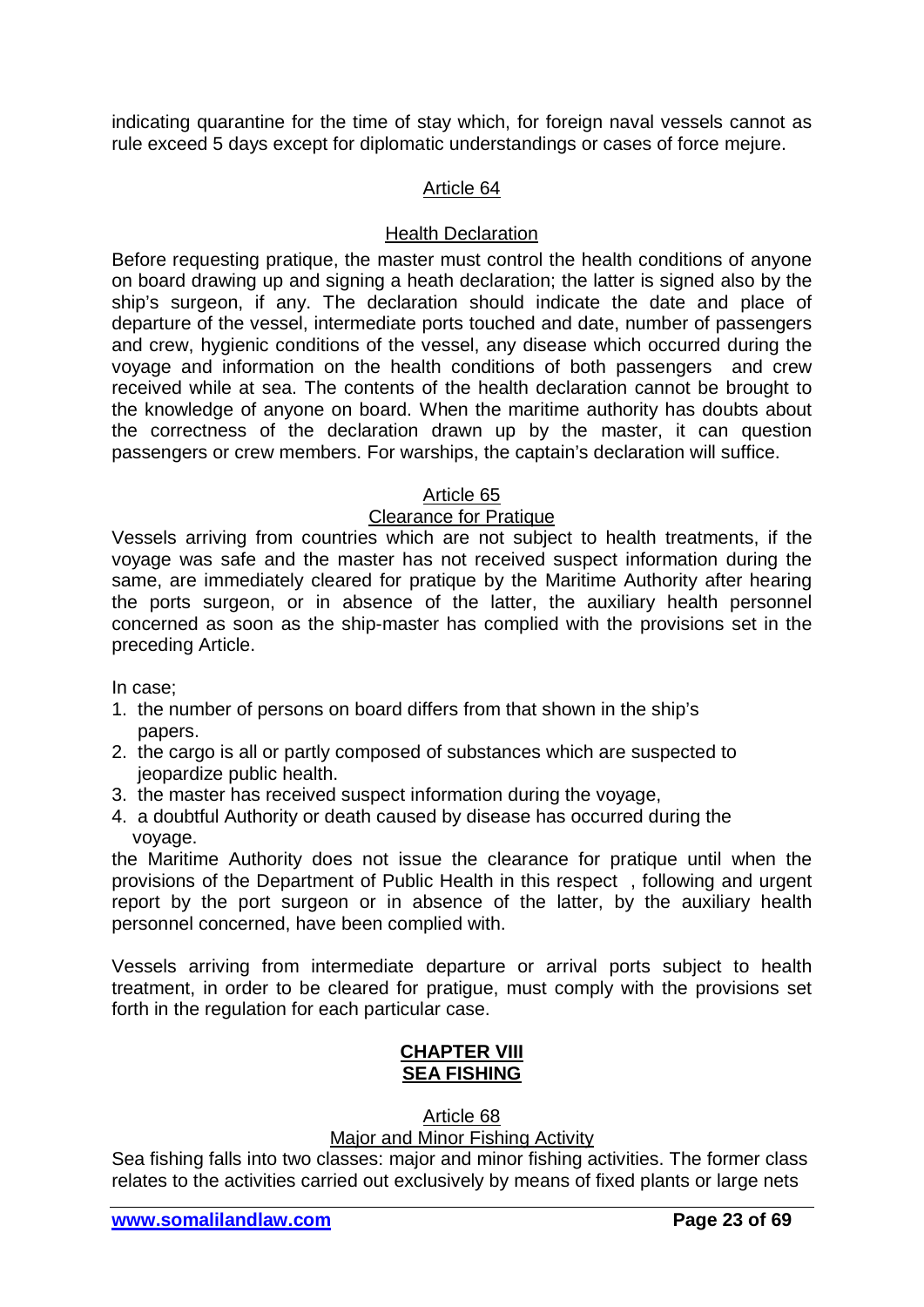for catching large sized fish including trawling on the high sea carried out with any mechanically-propelled-vessel.

The latter class involves the remaining fishing activities including fishing of motherof-pearl and other industrially exploitable shells.

Fishing activities are governed by the following articles, which apply to both Somali and foreign citizens allowed, in accordance with definite agreements, to fish in the waters of the territory.

# Article 67

### Concessions and License

Major fishing activities on the territorial sea and permanent breeding of fish and other aquatic animal in shore areas, in demesnial maritime waters or in the territorial sea are permitted only to person holding a concession for this purpose issued upon decree of the Minister of Commerce, Industry & Ports.

Minor fishing activities are permitted only to persons holding a license for this purpose issued by the Maritime Authority upon payment of the relative duty.

The normal validity of license in one year and it can be rewarded annually.

License are not necessary for fishing with conventional means. In concession acts relative to major fishing activities as well as in license for minor fishing activities, express reservation must be made for uses referred to in the preceding paragraph.

The right to major fishing activities does not prejudice that of minor fishing activities; to this end, any means employed in major fishing activities cannot be used within a line 500 meters from the coast.

# Article 68

### Concessions for Major Fishing Activities

Concessions to carry out major fishing activities can be granted by the administration for a period not exceeding nine years and are renewable upon expiration for another period of the same length.

Concessions may include one or more sea areas; in any case, these concessions do not involve exclusive rights by the concessionaire upon the sea area covered by the concession, since the administration has the power to determine for each area the number of concessions which can be granted in relation particularly to the exploitation conditions, safeguard of sea fish and the different species of fish as well as to fix other special rules necessary to the public interest.

When concessions cover trawling on large areas of the territorial sea, the concessionaire must have on land the necessary sea product and by-product preservation and processing plants.

The same rule, however, may be applied also in other cases. To this end, concessionaires can obtain the occupation and use of available maritime demesne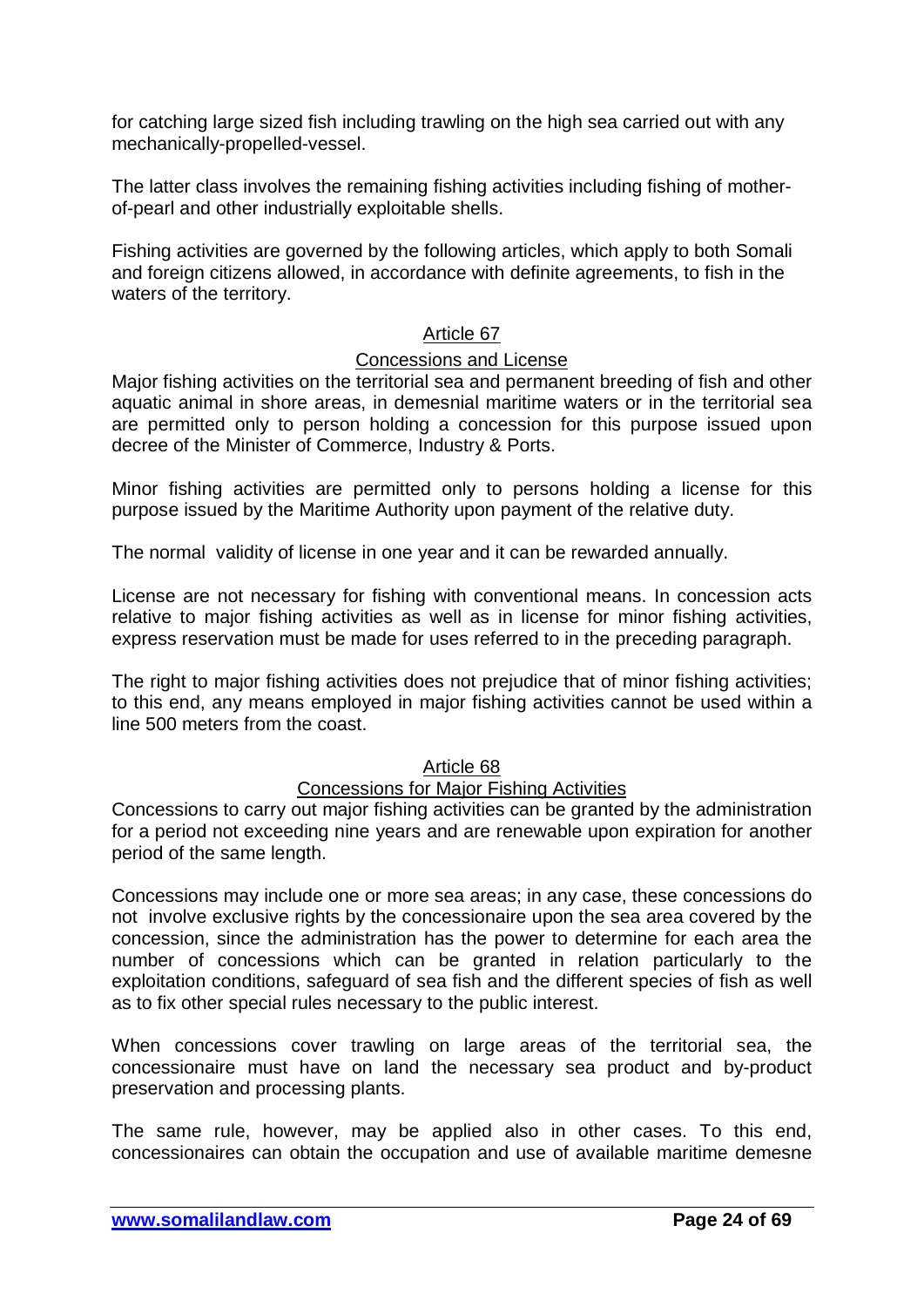areas necessary to operate a fishing industry. These areas are granted with the same Concession Act as above or by a Subsequent Act.

Concessions are subject to the annual payment of a rent which is determined case by case according to the nature, importance, and duration of the concession, with special regard to the sea area conceded and to its location with respect to the places of call as well as to the maritime demesne areas conceded pursuant to the preceding paragraph.

### Article 69

### Applicability

For any case not specifically contemplated in the present Code, chapter VIII, relating to concessions referred to sub. the preceding Articles, the latter are governed by the provisions of chapter II of the present Book, insofar as consistent.

### Article 70

### Prohibition To Fish

The Minister of Commerce, industry & Ports can prohibit, without paying any indemnity, fishing activities on sea areas conceded or on specific sea zones for reasons connected with public needs or with sailing or maritime signal requirements.

### Article 71

### Prohibited Fishing Means

In any case, fishing by means of dynamite or similar materials as well as the use of electric current as a direct killing or stunning means, or throwing or dissolving substances in water to enervate, stun or kill fish and other aquatic animal, is prohibited.

Catching and selling animals thus stunned and killed is likewise prohibited.

# Article 72

#### Supervision of Fishing

Supervision of fishing and enforcement of the rules governing it are entrusted to the Maritime Authority.

### **BOOK II: OWNERSHIP AND FITING OF VESSELS**

### **CHAPTER I OWNERSHIP OF THE VESSEL**

Article 73

Provisions Applicable to Vessels

Unless otherwise provided, vessels are governed by the provisions regulating movable property. Boats, riggings, tools, fittings and, in general anything, durably destined to service or ornament of the vessel are part of the vessel.

Article 74

### Joint-ownership

The shares of participation in the ownership of a vessel are expressed in fractions.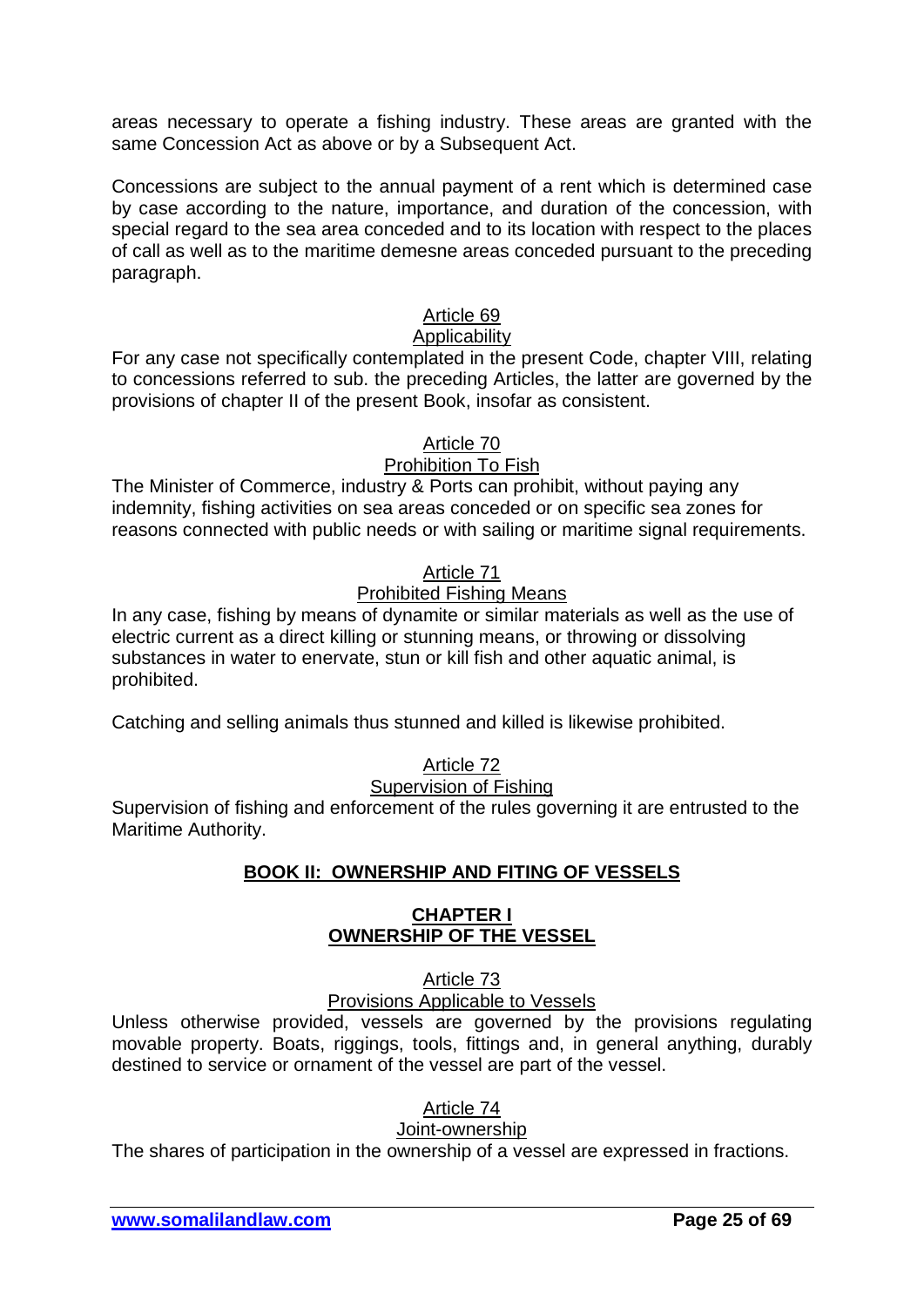For anything that concerns common interest of the joint-owners of the vessel. Resolutions taken by the majority bind also the minority.

The majority is farmed by the vote of joint-owners representing as a whole over one half the value of the vessel; as regard sale mortgages, the majority is formed by the vote of joint-owners representing as a whole at least two thirds of the value of the vessel.

The judicial Authority, however, upon request of joint-owners representing at least half the value of the vessel or in case of serious and urgent motives at least one forth the value of the vessel can authorize the sale or mortgage of the vessel after hearing dissentient joint-owners.

### Article 75

### Form of Acts Relating to the Ownership of Vessels

Acts of acquisition, transfer or cancellation of ownership or other real rights on vessels or their fractions must be drawn up in writing pain of nullity

#### Article 76

### Publicity of Acts Relating to the Ownership of the Vessel

Acts referred to sub, the preceding Article have no value before third parties unless they are rendered public through transcription in the register of the ship, dhows or sea craft.

For ships and dhows, publicity must be completed by nothing the above acts on the act of nationality and permit respectively. Publicity is requested to the Enrolment Board. If the vessel does not find itself in the enrolment place, the above note can be made by the Maritime or Consular Authority of the place in which the vessel finds itself, upon request of the Enrolment Board.

### Article 77

### Order of Precedence and prevalence of Transcription

In the case of several acts being published according to the preceding Articles, precedence is determined by the date of transcription in the registers of the ship, dhow or sea craft. In case of different between the transcription in the register and the annotations on the act of nationality for ships or on permits for dhows, the notes the register shall prevail.

#### **CHAPTER II OPERATOR**

#### Article 78 Declaration As Operator

Operator is the person using a vessel for one or more voyage or for the purposes to which it is destined, providing it with the necessary stores and items independently whether he is not the owner of the vessel, assuming himself or entrusting to others the command of the vessel.

The operator who is not the owner of the vessel, before assuming the operator of the latter, must make a declaration as operator to the Enrollment Board. If not the declaration can also be made by the owner of the vessel.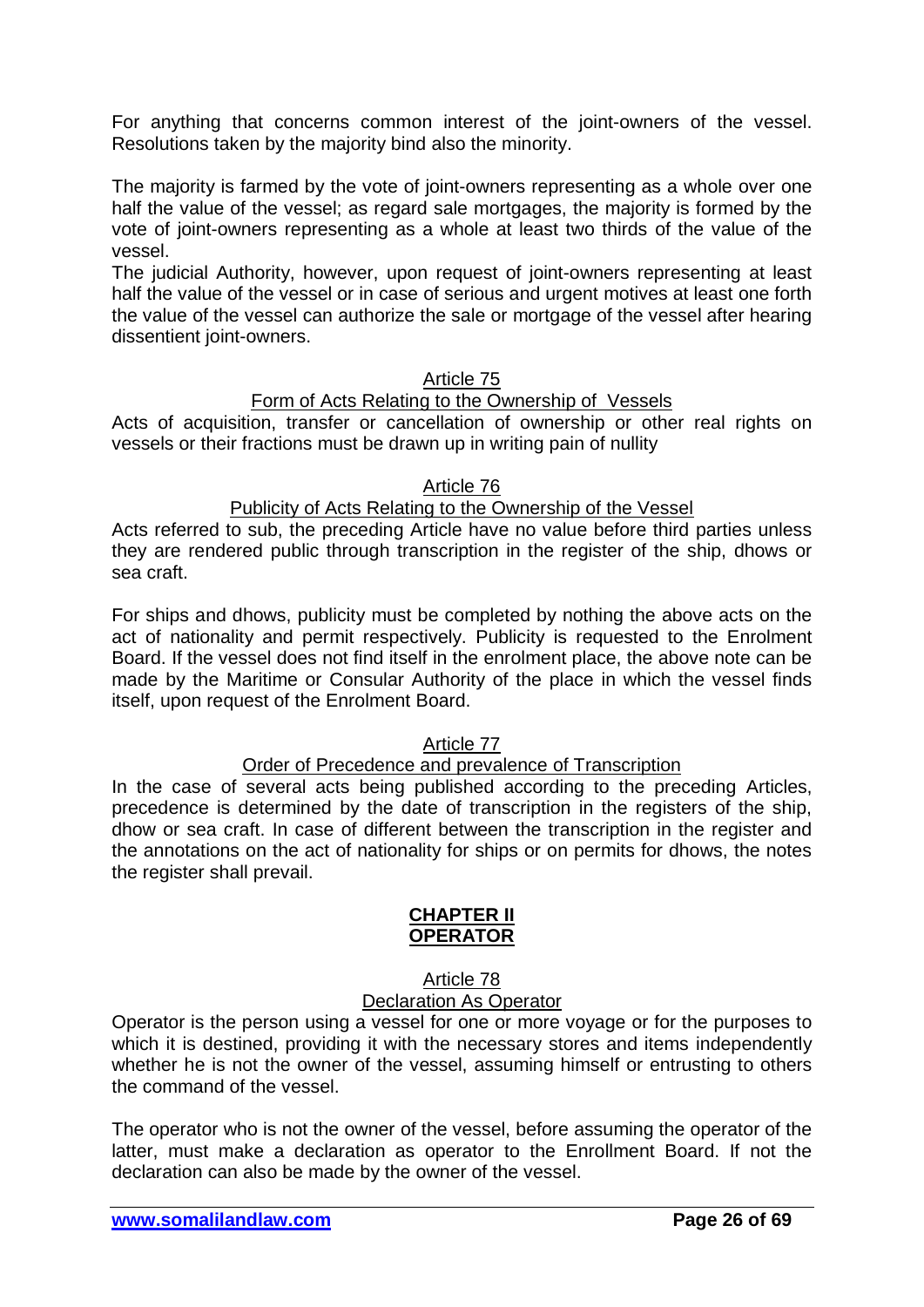If the declaration is made at the same time by operator and owner, the Enrolment Board can accept the declaration as operator by process verbal which must be signed by the appearance; otherwise the Enrolment Board can accept the declarations as operator only when it receives the original copy of the title providing for the use of the vessel.

The declaration as operator is noted in the register of the vessel.

# Article 79

### Presumption of Operator

In default of the declaration as operator referred to sub. the preceding Articles, the ship owners is presumed as operator unless contrary evidence is given.

In case of vessel owners, they are presumed operations in proportion to their jointownership shares unless contrary evidence is given

#### Article 80

### Designation of Representatives

When the operator is not Dom ciliated or resident in the enrollment place of the ship or shows or when the operator is the master, the operator must appoint a person residing in that place to represent him before the Enrollment Board.

### Article 81

# Operator's Liability

The operator is liable for the acts of the crew and for the obligations undertaken by the master as regarding both vessel and voyage. Nevertheless, the operator is not liable for the fulfilment by the master of the obligations connected with assistance or salvage not for the other obligations imposed by law upon the master as "leader" of the voyage.

### Article 82

### Limitation of the ship-owner's Dept

Save for obligations deriving form his personal fraud or grave fault and these relating to employment contacts of the crew, the ship owner is liable.

a) up to the value of the vessel or freight

- 1. for his share of contribution to general averages;-
- 2. for remuneration of assistance and salvage,
- 3. save for his express authorization and ratification in this connection, for obligations resulting from contracts entered into or operations carries out by the master by virtue of his legal powers, outside the fitting place, for the actual preservation of the vessel or to continue the voyage, provided these needs are not due insufficiency or defect of fitting or of stores at the beginning of the voyage
- b) up to Sh. So 160 per GRT of the Vessel;-
	- 1. for indemnities due to third parties as a result of damages caused by the master or crew on land or at sea.
	- 2. for indemnities due on account of damages suffered by the cargo,
	- 3. for obligations resulting from bills of lading,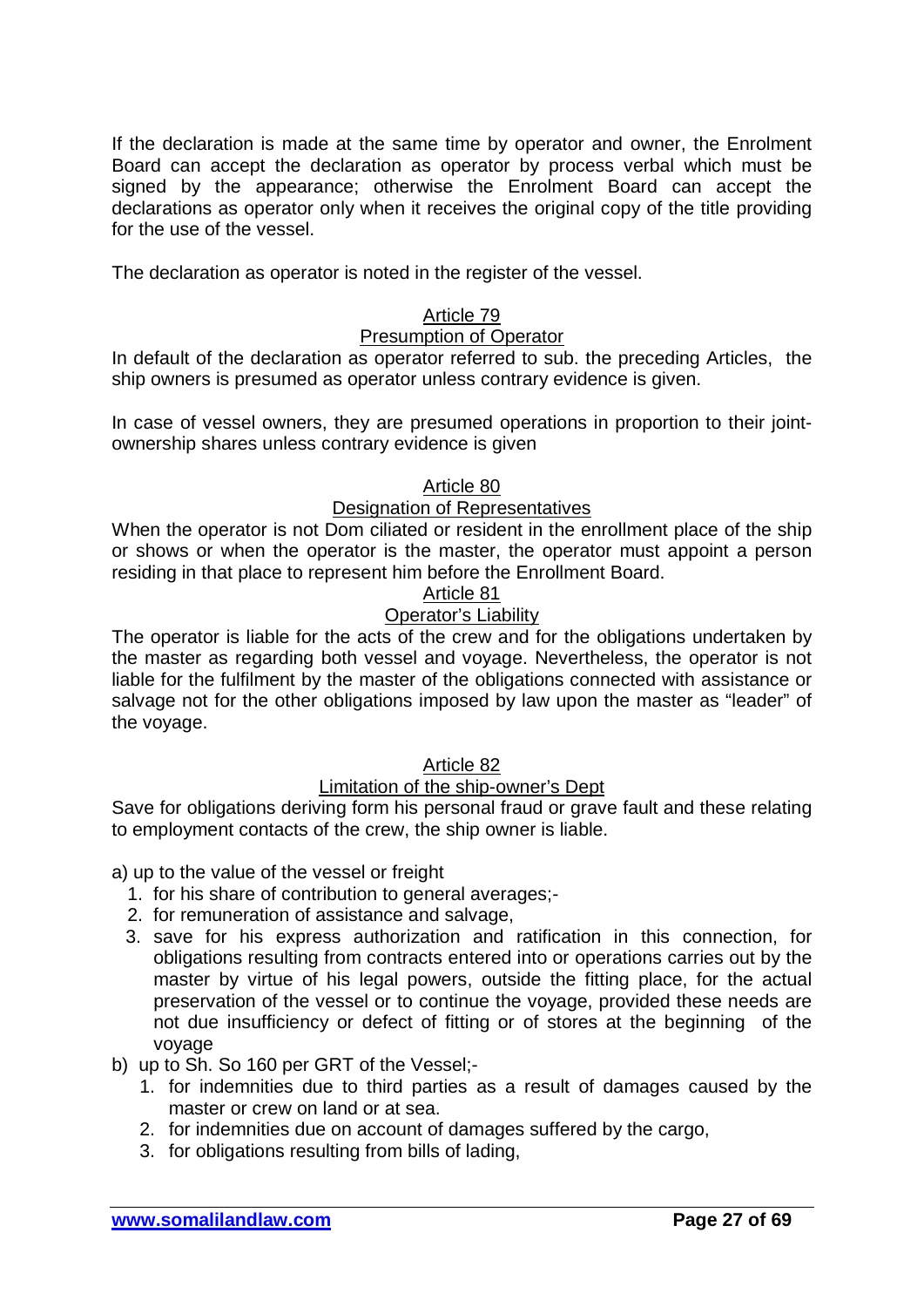- 4. for indemnities due on account of a nautical fault committed in performing a contract,
- 5. for obligations deriving from damages caused to harbor works and for the obligation to remove the rest of a sunk vessel and for related operations.

c) up to Sh. So 160 per GRT of the vessel added to the above figure sub. b) for indemnities due to injured persons or to persons who have right to exact the indemnity for them, in case of death or personal injury to anyone on board caused by the master or the crew.

The latter sum is fixed for vessels of over 300 GRT only.

### Article 83

Calculation of Tonnage and freight in Connection with the Limitation of the Shipowner's Dept

To the effects of the previsions set forth in the preceding Article, tonnage is calculated as follows;

- 1. For mechanically-propelled-vessels, on the basis of not register tonnage plus to the volume of the enclosed spaces of power plant which is deducted from gross register tonnage to determine not register tonnage.
- 2. For other vessel, On the basis of net register tonnage.

To the effects of the provisions set forth in sub. Article 82),a), the freight is calculated in any case at 10 percent of the value of vessel at the beginning of voyage.

# Article 84

# Valuation of the Vessel

Ship-owners who intend to avail themselves of the limitation of liability up to the value of the vessel or freight are obliged to give evidence of such value.

The valuation of vessel is made;-

- 1. On the basis of the vessel's conditions upon arrival of the first port, in case of collision or other accident in favor of all the creditor concerned, also by virtue of a contract and who were such price to the arrival at the first port touched after the accident as well as in favor of credits arising out of a general average caused by such accident. if, prior to arrival at the first port a new accident independent of the farmer causes as further diminution of the vessel's value, such diminution of value is not calculated in respect of credits referring to the farmer accident. For accidents occurring during the vessel's stay in a port, the valuation is made on the basis of the vessel's conditions in this port after the accident.
- 2. On the basis of the vessel's conditions at the destination port of the cargo or at he place where the voyage is interrupted, if credits relating to the cargo or else credits deriving from a bill of lading are involved independently of the cases envisaged sub. 1) above. If the cargo is bound for different destinations and the damage derives from the same cause, the valuation is made on the basis of the vessel's conditions at the first port of the above-mentioned destinations.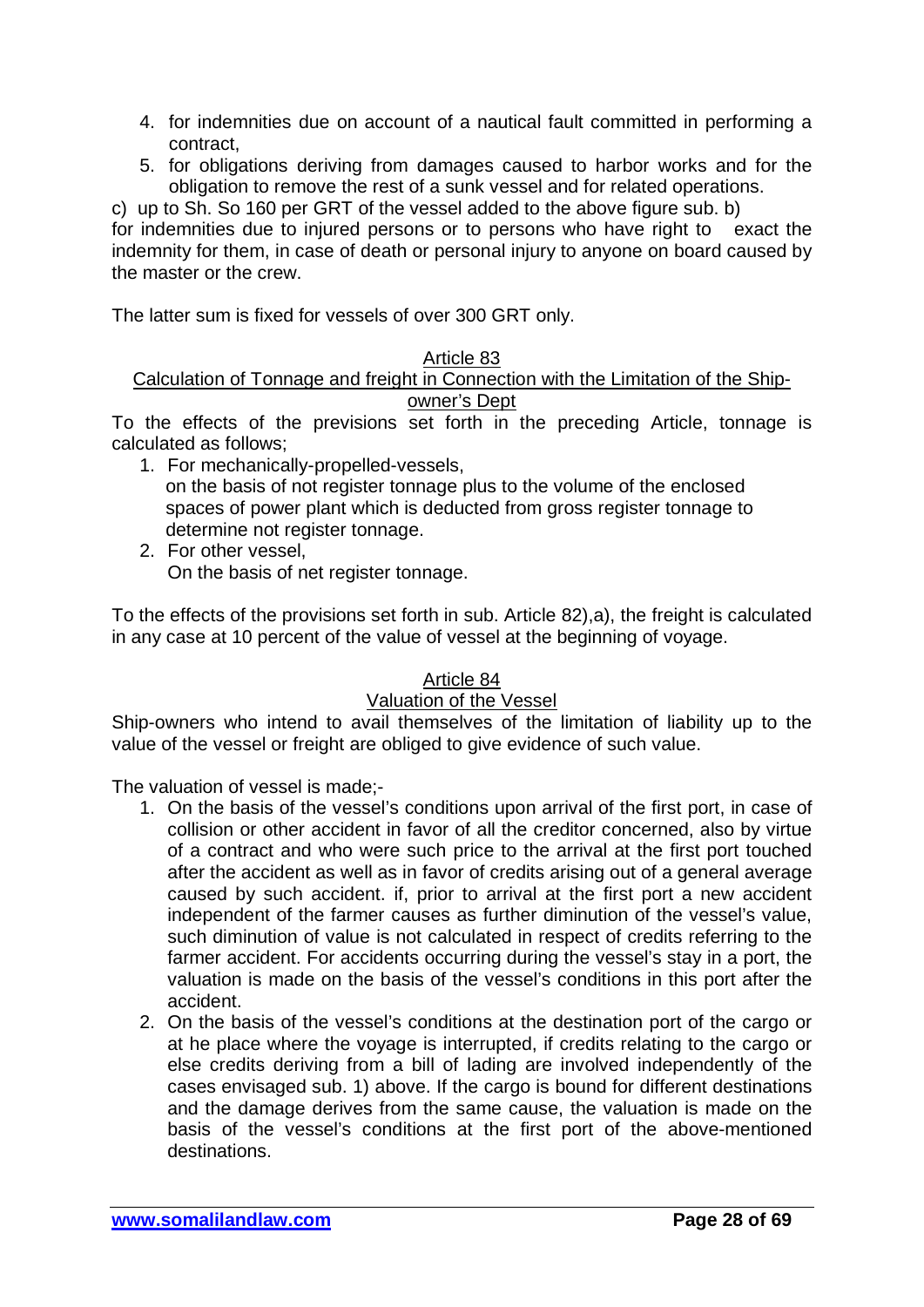3. In any other case contemplated sub. Article 82, the valuation is made on the basis of the vessel's conditions at the end of the voyage.

The judicial authority of the place in which the valuation is made or the Consular Authority abroad must appoint an expert, if ship-owner or the master requests his presence, who will check the value stated by ship-owner.

### Article 85

#### Plurality of Creditors

Creditors involved in the same accident and creditors not involved in any accident and for whom the value of the vessel is determined in the same port, have all right to the sum within the limits of which the ship-owner is liable before them, taken into account also pre-emption rights which, according to their respective degree of priority, are due to credits guaranteed by privilege.

### Article 86

Effectiveness of Guarantee given by Ship-owner in Case of Attachment Vessel In case of attachment, guarantee given up to the maximum limit of the ship-owner's liability favors all the creditors to whom this limit may be applied.

In case vessel becomes subject to a new attachment proceeding, the judicial authority can revoke the latter if the ship-owner gives evidence that he has given guarantee up to the maximum limit of his liability, that this guarantee is satisfactory and that creditors can by all means avail themselves of it.

If the guarantee is given for a lesser amount or if several guarantees are subsequently requested, the disputes involved are settled by the parties, or in default to reach an agreement between the latter, be judicial authority to avoid that the limit of liability is surpassed.

### Article 87

# Unallowed Attachment of Enforcement

Creditors involved in the limitation of liability cannot request attachment or enforcement; if the latter have already been started, they must be stopped by the judicial authority when the ship-owner has deposited the sum corresponding to the value referred to sub. Article 84, legal interests calculated as of the day of liquidation of creditors up to the day in which the deposit is made, as well as the sum corresponding to legal and liquidation costs. If the ship-owner's liability for acts of facts entitle him to ask limitation is not yet definitely established he can, if authorized the judicial authority following the procedure fixed by the latter, replace the above sums with a concrete guarantee.

### Article 88

# Request to Check Credits and Share of Sums Due by the Ship-owner

Within 5 days from the date in which the filling is made or from the date in which the guarantee referred to sub. the preceding Article is issued that ship-owner must submit to the competent regional court a request to have credits checked or sums due shared. The ship-owner's request must show the names of creditors known to him.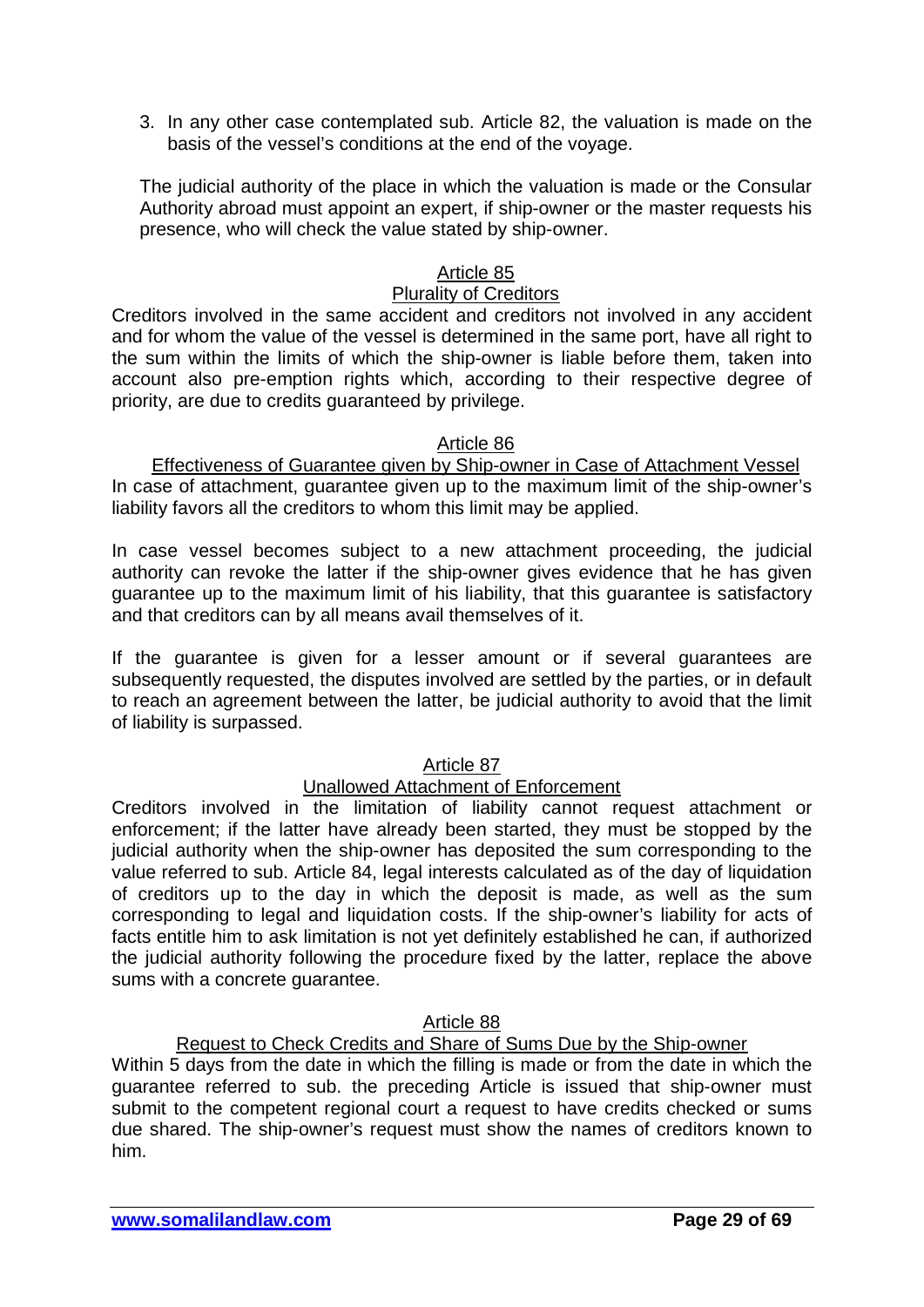If the shop-owner does not submit this request within the term established, it can be submitted by any creditor.

### Article 89 Injunction to creditors

The court must urgently forward to creditors listed in the ship-owner's request by means of a registered letter with return receipt, an injunction to produce under pain of cancellation within 30 days, their instruments of credit and the request of inscription in the sharing list.

The same injunction must be notified by the Court to creditors unknown to the shipowner, through publicity on the official bulletin as well as through other means which are considered appropriate.

For creditors residing abroad, the court must establish in the single cases the special procedure to notify or publicize the injunction and fix an adequate term to carry out the provisions referred to sub. The preceding paragraph.

### Article 90

### Credit Check Note and Sharing List

The Court's note relating to the check of credits is filled with the Chancery. This fact must be publicized also by a notice affixed in the vessel's Enrollment Board. If within 15 days from filing claims are put forward in connection with credits, determination of the vessel's value and freight, the Court summons that parties at a definite date.

After claims have been settled or after expiration of the term referred to sub. The preceding paragraph without any claim being put forward, the court draws up the list of sharing of the sums among the creditors concerned, taking into account preemption rights.

Such list is filed with the Chancery; Anyone who may be interested in it has right to read and have a copy of the same.

### Article 91

# Approval of the Sharing List

 After 5 days from the date in which the sharing list has been filed with the Chancery, the Court summons the creditors by means of a registered letter with return receipt to discuss and approve the list, inviting also the ship-owner to attend. If all the creditors present approve the list and no claim is put forward by the shipowner, this fact is noted in the list. If one or all the creditors are not present on the day and at the time fixed, this fact will means that they have accepted the list.

If any dispute arises on the proposed list among creditors present or between a few of them and the ship-owner, the Court will summon the parties at a subsequent hearing and the sharing of sums will be suspended until a judgement is rendered on the dispute or the letter is settled.

### **CHAPTER III MASTER AND CREW**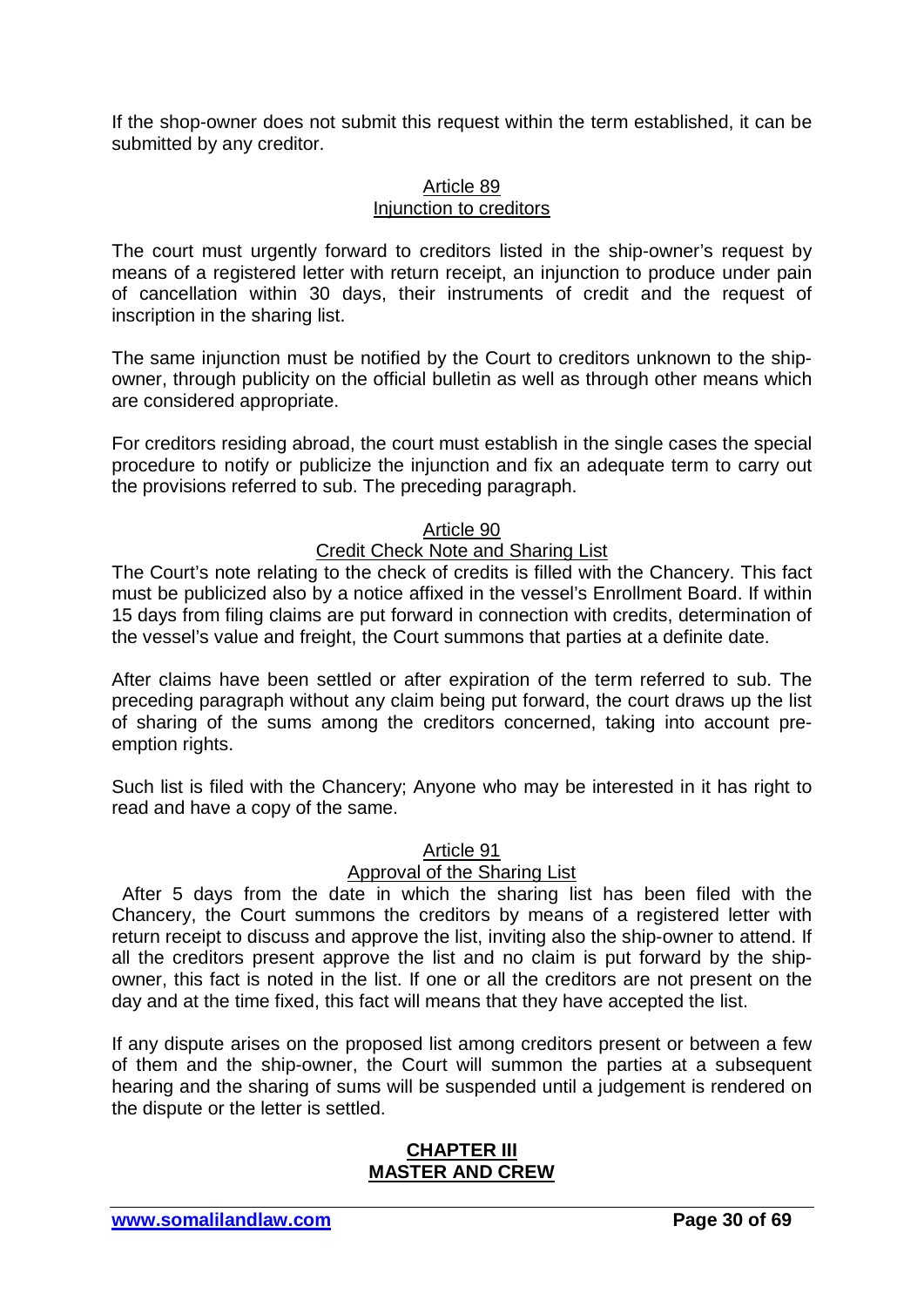### Article 93

### Nautical Direction of the Vessel

The nautical direction of the vessel is of sole competence of the shipmaster. Even when obliged to avail himself of the pilot, he must personally direct the maneuver of the vessel entering or leaving ports as well as in any other circumstances in which sailing presents particular difficulties.

In case of death, absence or impediment of the master during sailing the direction of the vessel is taken over by the deck officer next to the master in rank.

### Article 93

#### Duties of the Master Before and During Sailing

Before sailing, the master must ascertain that the vessel is fit for the voyage well equipped and rigged, properly loaded and stowed.

If during the voyage events occur putting in danger the vessel, cargo and passengers, the master must try to ensure their safety by all means at his immediate disposal or which he can obtain either by taking refuge in a port or requesting assistance to other vessels.

If it is necessary to sacrifice or damage parts of the vessel or cargo, he must, as far as possible, proceed commencing with the vessel, passing then to the cargo, giving precedence to items of minor value and to those items for which sacrifice is more useful and preservation less necessary.

In case of abandonment of the vessel, the master must be the last to abandon it seeing to it that, as far as possible, the ships papers and books as well as items of value committed to his custody are saved.

### Article 94

### Keeping of ship's Documents

The mater must see to it that documents relating to the vessel, crew passengers, and cargo are regularly kept.

### Article 95

### Representation and Legal Powers

The shi-master is appointed by the operator and represents him. He exercise the powers conferred on him by law in respect all persons interested in the vessel and cargo.

Out of the place in which the operator or his representative furnished with necessary powers are present, the master can carry out the necessary acts for the vessel and voyage, and he can likewise appoint and dismiss crew members. In the circumstances referred to sub. the preceding paragraph, the master can, in case of urgency, notify acts or start or continue judicial proceedings and voyage. Out of the above-mentioned places, third parties can likewise notify acts to the master personally or against the latter start or continue judicial proceedings regarding facts of the crew relative to the vessel and voyage or obligations undertaken by the master during the voyage. The operator can resume the summons served by the master or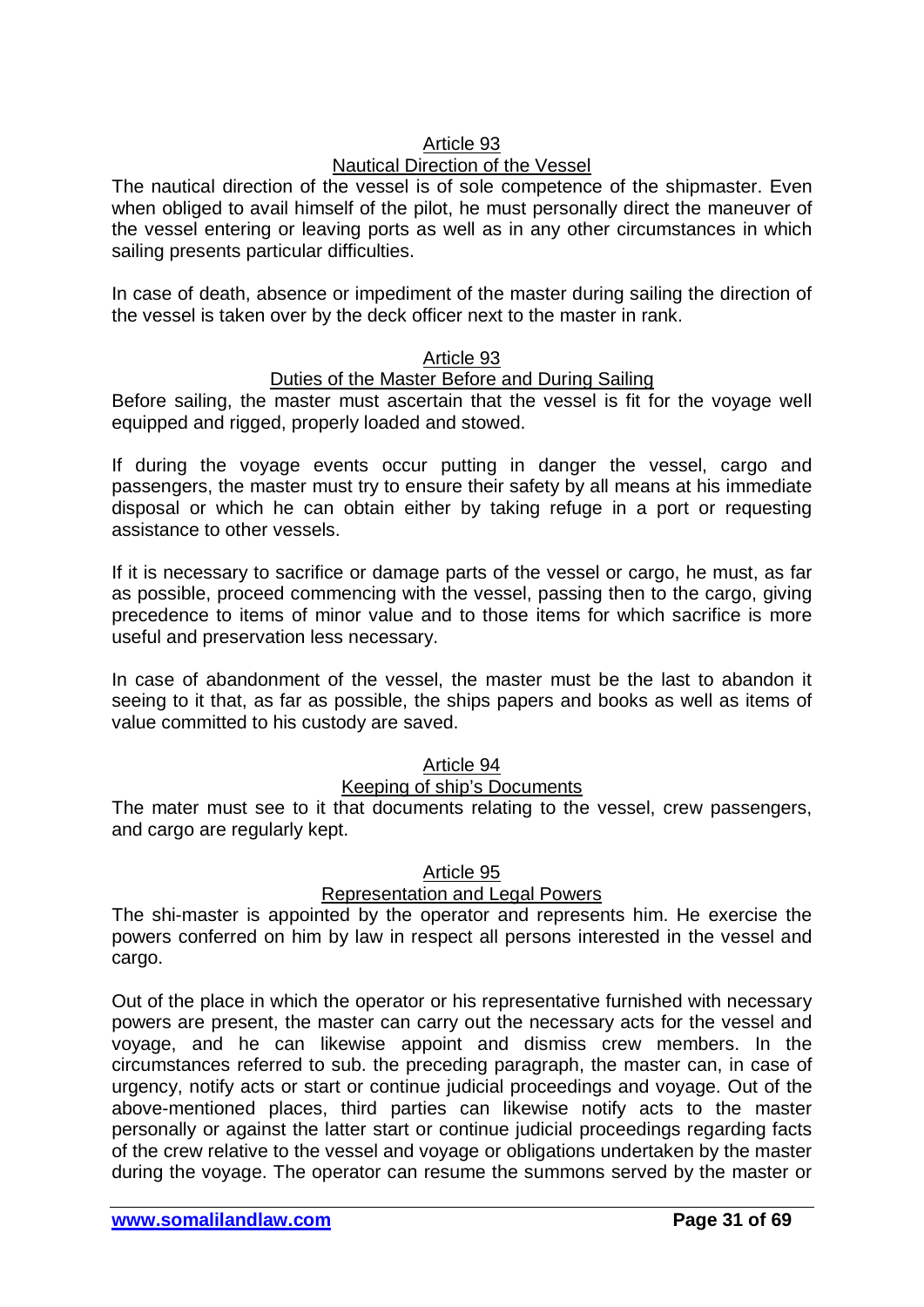on him, and besides he can bring claims against judgements issued in proceedings, in contradictory with the master.

### Article 96

### Necessity of Funds and Other Items During the Voyage.

If during the voyage, the need arises of funds for suppliers, repairs or other urgent needs of the vessel or for the continuation of the voyage, the master must immediately inform the operator. When this is not possible or if the operator duly informed has neither furnished means or given suitable instructions, the master can ask authorization in the territory to the judicial Authority or to the Consular Authority, if aboard, otherwise to the local authority, to borrow the necessary amounts or to undertake obligations towards those supplying stores, materials.

Implements or labor, or to pawn or sell stores, implements, or fitting or the vessel no necessary for safe navigation.

If, during sailing, stores and any other item necessary to the continuation of the voyage run short, the master must take care for their supply. To this end if necessary, he must request the sum to vessels which he may encounter or otherwise call at the nearest place, even if for this purpose a deviation is necessary.

In case of extreme necessity, the master can employ for the needs of the vessel goods carried on board; in case, however, the operator must reimburse their owners the value which the goods would have had at the time of arrival at the place of destination.

### Article 97

### Management of Interests of the Owners of the Cargo

When necessary and consistent with the requirements of the common adventure, the master must protect the interests of the owners of the cargo. If, in order to avoid or reduce damages, special measures are necessary, the master must, if possible, inform the owners of the cargo, or their local representatives, if any, known to him, and abide by their instructions; in default he must act according to his opinion in the best possible manner.

### Article 98

### Formation of the Crew

The crew is formed by the master and by all other persons employed for the service of the ship. In relation to navigation and services assigned to the ship as well as to the tonnage, type and power of the engine, the Head of the Maritime Zone, after hearing the operator, establishes the qualitative and quantitative composition of the crew.

The crew of a ship assigned to lines services touching ports of the territory must be composed of Somaliland seamen in the proportion established each time by the Minister of Commerce, Industry & Ports, after hearing the operator, at the time of the initial enrolment in Somaliland registers.

In relation the nature of the voyage and tonnage, the compositions of the crew of each dhow is established according to local customs by the Maritime Authority of the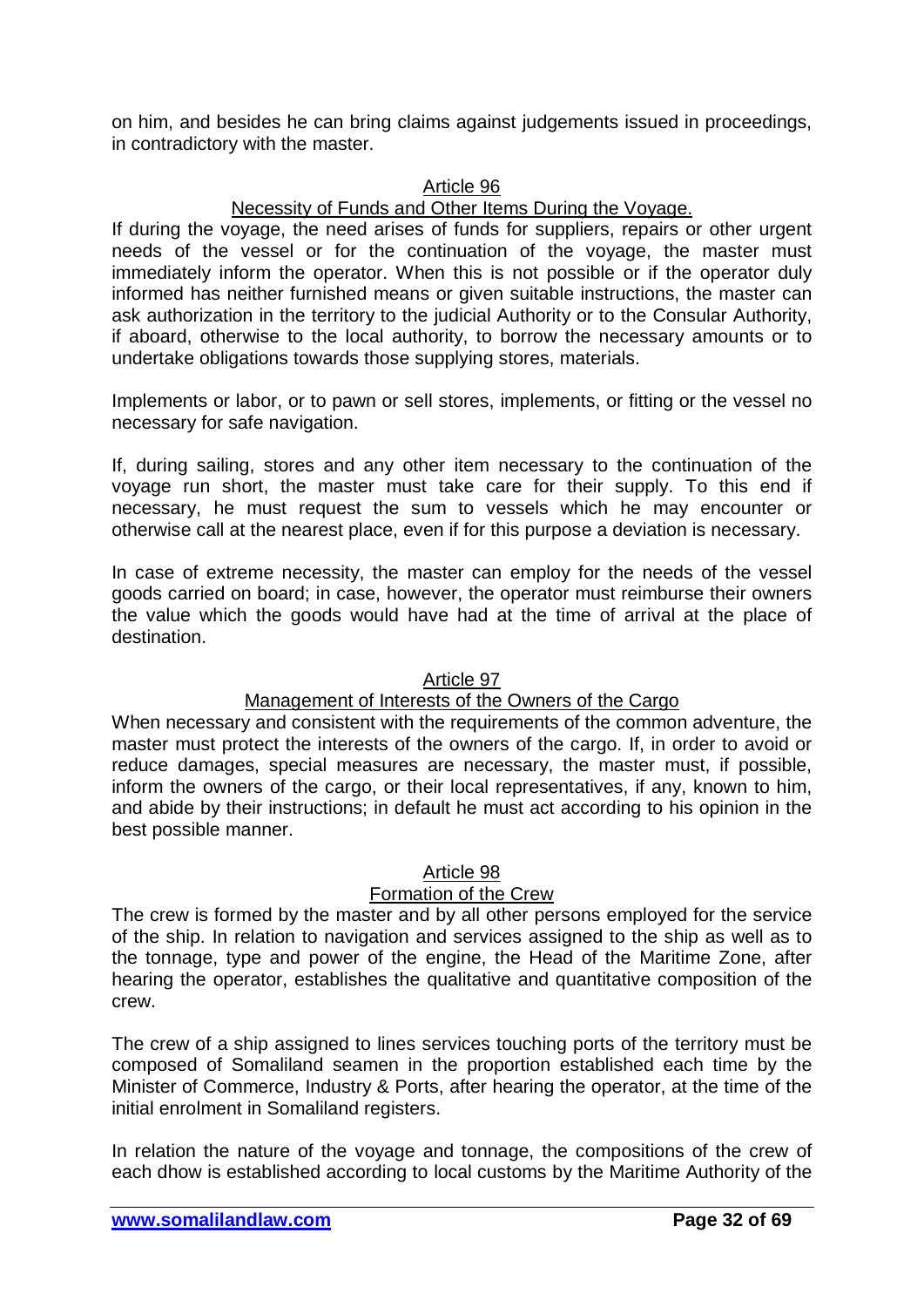fitting place, keeping the number of crew members within a minimum level considers indispensable and maximum level which cannot be exceeded in relation to the safety of sailing and the safeguard of human life at Sea.

Crew of sea craft must be adequate for ordinary manoeuvres according to the use to which the craft is destined.

### **CHAPTER IV EMPOLYMENT CONTRACTS**

#### Article 99

#### Type of Employment Contracts

The employment contracts can be stipulated.

- a) for a single or more voyages,
- b) for a definite period of time,
- c) for an indefinite period of time,

Wages due to seaman can be established on the basis of:-

- a) a fixed sum for the entire voyage,
- b) a fixed sum per month or other period of time,
- c) a share of voyage profits,

To the effects of the employment contract, a voyage is intended as a crossing between the loading port and the latest port of destination including intermediate ports, besides the possible crossing in palest to reach the loading port.

By voyage profits it is means net freight and other profits resulting from the voyage.

The contract for a definite period of time and that for several voyages cannot be stipulated for a duration exceeding one year; if stipulated for a longer duration they are considered as contracts for an indefinite period of time.

If, by virtue of several contracts per voyage or contracts at definite time or else several contracts of both types, the seaman uninterruptedly works with the same ship-owner for a time exceeding one year, the employment contract is considers to be at indefinite time.

### Article 100

#### Form of the Contacts

The employment contract between master and owner or between master or owner and the crew must be drawn up in writing, in presence of the Maritime Authority if in the territory or in presence of the Consular Authority if aboard, who must then record it on the crew roll.

The employment contract must be signed by the master or by owner and by the employed person; if the later cannot or does not known how to sign, two witnesses extraneous to the crew must sign the contract for them.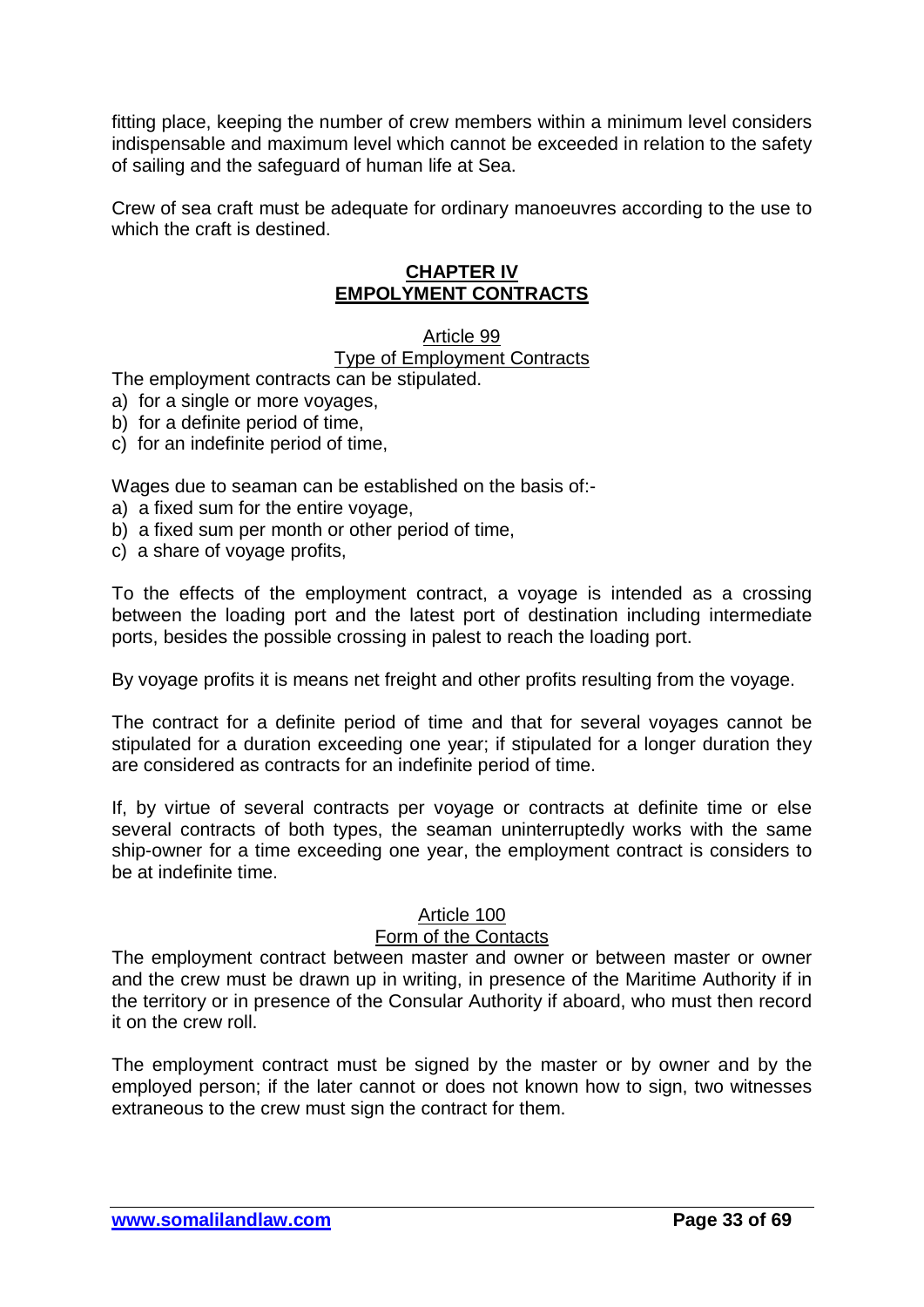Employment of minor must be made by those who exercise the paternal authority or tutelage either by their personal intervention at the moment of employment, or by an authenticated statement of consent to be left with he above authorities.

Persons under eighteen years of age cannot be employed for engine services nor can they be assigned to those to these services

Before the signing of the contract, the latter must be read before and explained to the person concerned; fulfilment of this formality must appear in the contract itself.

The employment contract for dhows and sea crafts can be made verbally according to the customs.

### Article 101

### Keeping of the Contract

Original copies of employment contracts are kept by the Maritime or Consular Authorities; authenticated copies of the above contracts are kept with the ship's documents.

If employment is made abroad in a place where no consular authorities exist, the contract must be stipulated in writing in presence of two witnesses who sign the same. The contract is kept among the ship's documents.

#### Article 102

# Contents of the Contract

The employment contract must indicate:-

- a) the vessel on which the seaman must work,
- b) personal data on the seaman, domicile, roll number, and his professional titles, if any,
- c) qualification and duties on board.
- d) voyage or voyages to be effected and the day in which the seaman must assume service, if employment is per voyage; commencement and duration of the contract. If employment is at definite time; commencement of the contract, if employment is at indefinite time.
- e) and place amount of wages,
- f) place and data of stipulation of the contract,

the contract is governed by the rules concerning the contract at indefinite time if the same does not evidence stipulation per voyage or at definite time.

### Article 103

#### Duties of Persons Employed

Crew members are not obliged to render a service different from that for which they have been employed. Nevertheless, the master in the interest of navigation, has the option of temporarily assigning crew members to a service different from the one for which they have been employed, provided that it is adequate to their professional title and rank on board.

In case of need for the security or the voyage, seaman can be assigned to any service whatsoever. Crew members carrying out duties different from those for which they have been employed are entitled to major wages due for these duties.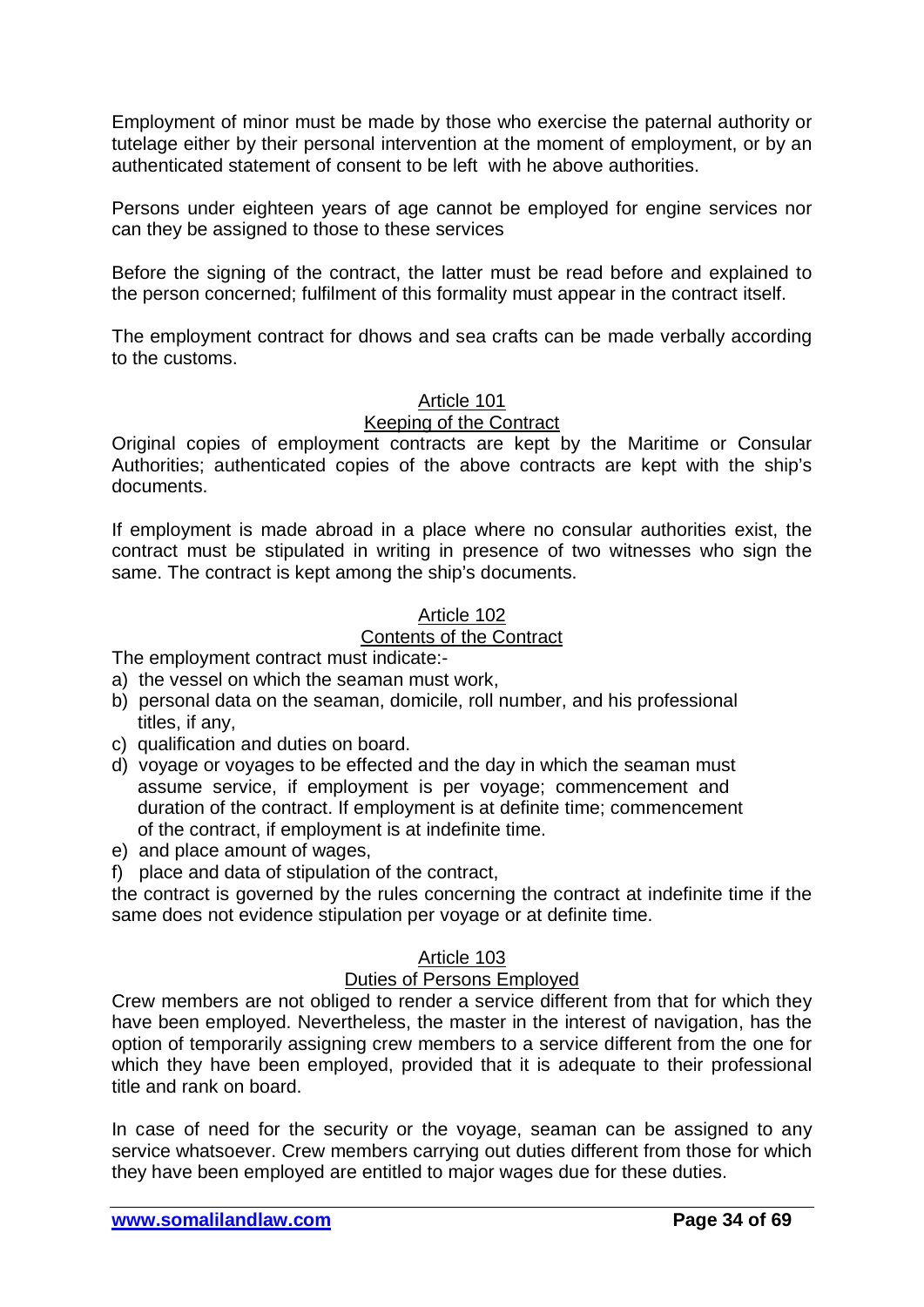The master and crew members cannot load on the vessel goods for their own account without the authorization of the ship-owner or his representatives.

The employed persons failing to comply with the provisions as per the preceding paragraph is obliged to pay twice the freight current in the place and on the data of the loading for the same voyage and for goods of the same kind of that unduly loaded without prejudice of the compensation of damages.

### Article 104

### Treatment of ill or injured Seaman

Excluding the cases in which special laws make it compulsory for the ship-owner to effect insurance against crew's accidents and diseases, when the person employed falls ill or is injured while n service, he has right to death assistance at the shipowner's expenses for the time necessary to recover but, in any case, for a period not exceeding four months from the date of landing.

#### Article 105

### Death of Seamen

In case of death of seamen during the voyage :-

a) If he had been employed on a fixed wage for the entire voyage, half the wage is paid to his heirs if he dies during the outward voyage or in the port of arrival, and the wage is paid to his heirs in its entirely if he dies during the inward voyage.

b) If he had been employed on a monthly wage or other period of time, the wage is due until the day of his death.

c) If he had been employed on a profit-sharing basis, the entire wage is due if he dies after commencing the voyage.

### Article 106

#### Expiration of the Contract

The employment contract stipulated for a single or several voyages expires with

The completion of the voyage or of the last of the voyage foreseen in the contract.

The contract for a definite period of time automatically expires at the expiry of the fixed in the contract.

However, if the date expires during the voyage, the contract is prorogued as far as the port of latest destination.

The above-mentioned contracts and the contracts of employment for an indefinite period of time can be terminated at any time for the will of the ship-owner or of the seaman, provided due notice is given within the terms established in the contract or in case of lack of the latter, according to the customs.

However, the person employed for an indefinite period of time can avail himself of this power only in a port of latest destination.

#### Article 107 Termination of the Contract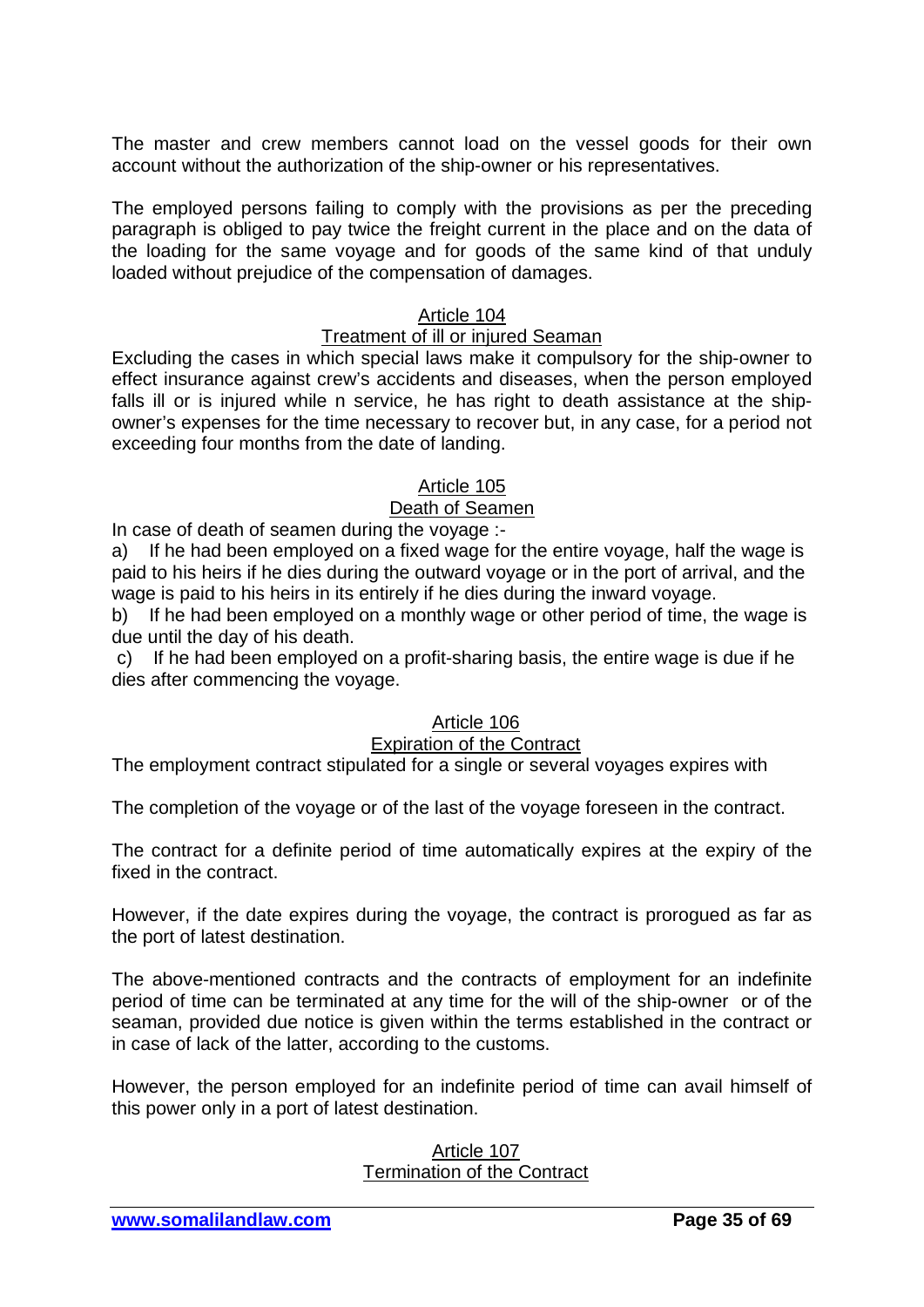Any employment contract is terminated upon :-

1. total loss or absolute unseaworthiness of the vessel or for a period exceeding 60 days caused by shipwreck.

2. loss of the vessel's nationality.

3. Court-ordered sales of the vessel.

4. when the seaman, for illness or injures, must be landed and cannot retake his place at the departure of the vessel from a port of call.

5. interdictions of trade with the port of destination or stop of the vessel or any other cause not chargeable to the owner, which makes it impossible to commence or continue the voyage.

6. unfitting of the ship for lack of traffic for a period of not less than 20 days or seasonal unfitting of the dhow or sea craft or else unfitting for repairs not to exceed 30 days.

7. cancellation from the roll.

8. revocation on the part of the personal exercising paternal authority or protection of the consent to the enrolment in the rolls of the minor under eighteen years of age.

9. failure of the seaman, in the cases not foreseen in the preceding paragraph, to assume service on board within the time fixed prior to the departure of the vessel.

10. order of the maritime or Consular Authority, upon request of the seaman, to disembark immediately from the vessel, if the master has committed an abuse of power against him or has tolerated that said abuses were committed by other persons, or else he does not furnish him, without justified motive, victuals or health assistance in the due measure.

### Article 108

Wages due to the Seaman in Case of Contract Expiration or Termination In the event of expiration or termination of the contract as contemplated sub. Articles 106 and 107 :-

1. if the wage is fixed on a per-voyage basis, the seaman has right to the

part of the amount agreed upon, proportioned to the duration of the service effected in relation to the maximum duration of the voyage which was foreseen at the time of the stipulation of the contract's stipulation.

2. if the wage is fixed per month on the basis of any other period, it is due to the seaman until the day in which he has performed his services.

3. if the wage is fixed on a profit-sharing basis, the seaman has right to the part of the quota proportioned to the duration of the service effected in relation to the maximum duration of the voyage which was foreseen at the time of stipulation of the contract; in the case of termination as contemplated sub 10) of Article 107, the seaman has right to the entire quota.

### Article 109

### Repatriation of the Seaman

If expiration of termination of the employment contract occurs a port than that of employment, the seaman has right to the expenses for returning to the port of employment. Unless the ship-owner does provide within the terms established by customs, the seaman is suitably and adequately embarked on another vessel bound for the same port.

In the case of sub. Nos. 7 and 9 of Article 107 and in any other case of contract termination caused by the seaman as well as in case of termination of the contract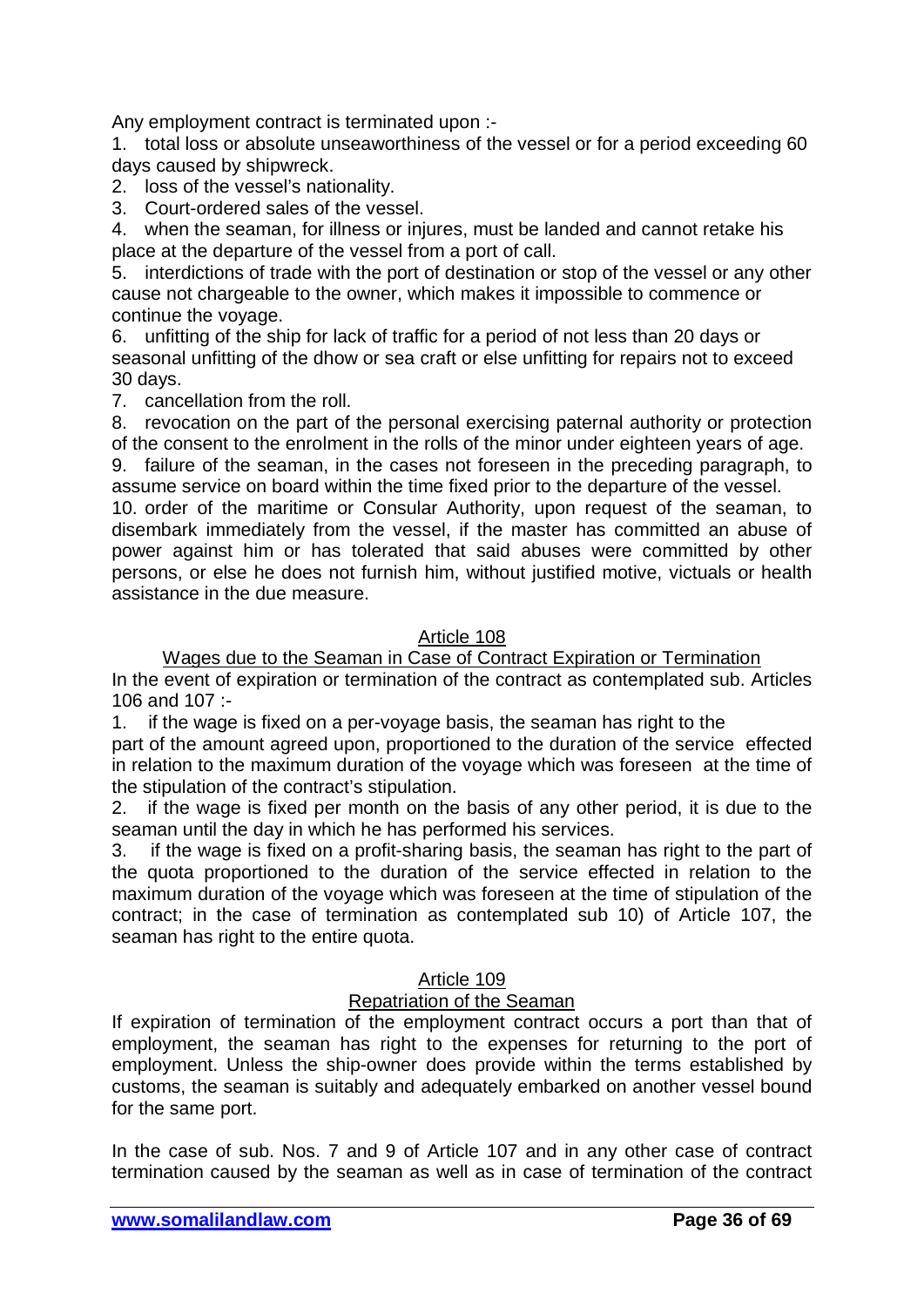per voyage or for a define period of time by will of the seaman, the ship-owner has right to reimbursement, by the seaman, of expenses borne to repatriate him.

# Article 110

# Change of the Ship-Owner

Save for the case envisaged sub. Nr. 2 of Article 107 in the case event of change of the ship-owner, the new ship-owner succeeds the preceding one in all rights and obligations arising out of employment contracts of crew members; the later however, can request contract termination upon the arrival of the vessel in a port of the territory or in a port of latest destination.

# **BOOK III: OBLIGATIONS RELATING TO THE OPERATION OF VESSELS**

### **CHAPTER I HIRE OF THE VESSEL**

# Article 111

# Hire Contracts

A contract for hire of a vessel is the one whereby the owner of a vessel commits himself to leave to the other party the possession of the vessel for a certain period of time against a given rent. The hire contract must be proved in writing. The written proof, however, is not required for vessels not exceeding 50 GRT.

# Article 112

# Hirer's Obligations

The hirer becomes operator of the vessel,. The hirer is obliged to employ the vessel according to its technical characteristics and in conformity with the employment agreed upon.

The hirer can neither sub-hire the vessel nor turnover the rights deriving from the contract unless authorized by the owner. The form of sub-hire and transfer contracts is regulated by the provisions of the preceding Article.

# Article 113

# Obligations of the Owner

The lessor is bound to deliver the vessel in good seaworthiness conditions, provided with the documents necessary for sailing as well as any repair caused by wear for normal use of the vessel in accordance with the employment agreed upon.

The lessor is responsible for damages deriving form faults of seaworthiness unless he proves that the same derives from a latent fault not ascertainable with the normal diligence.

# Article 114

# Expiration of the Contract

Unless the owner's express consent is obtained, the contract is not considered as renewed even if the vessel, on finding itself in voyage, cannot be delivered the expiry of the contract.

In case, the expiration of the contract is prorogued until the end of the voyage.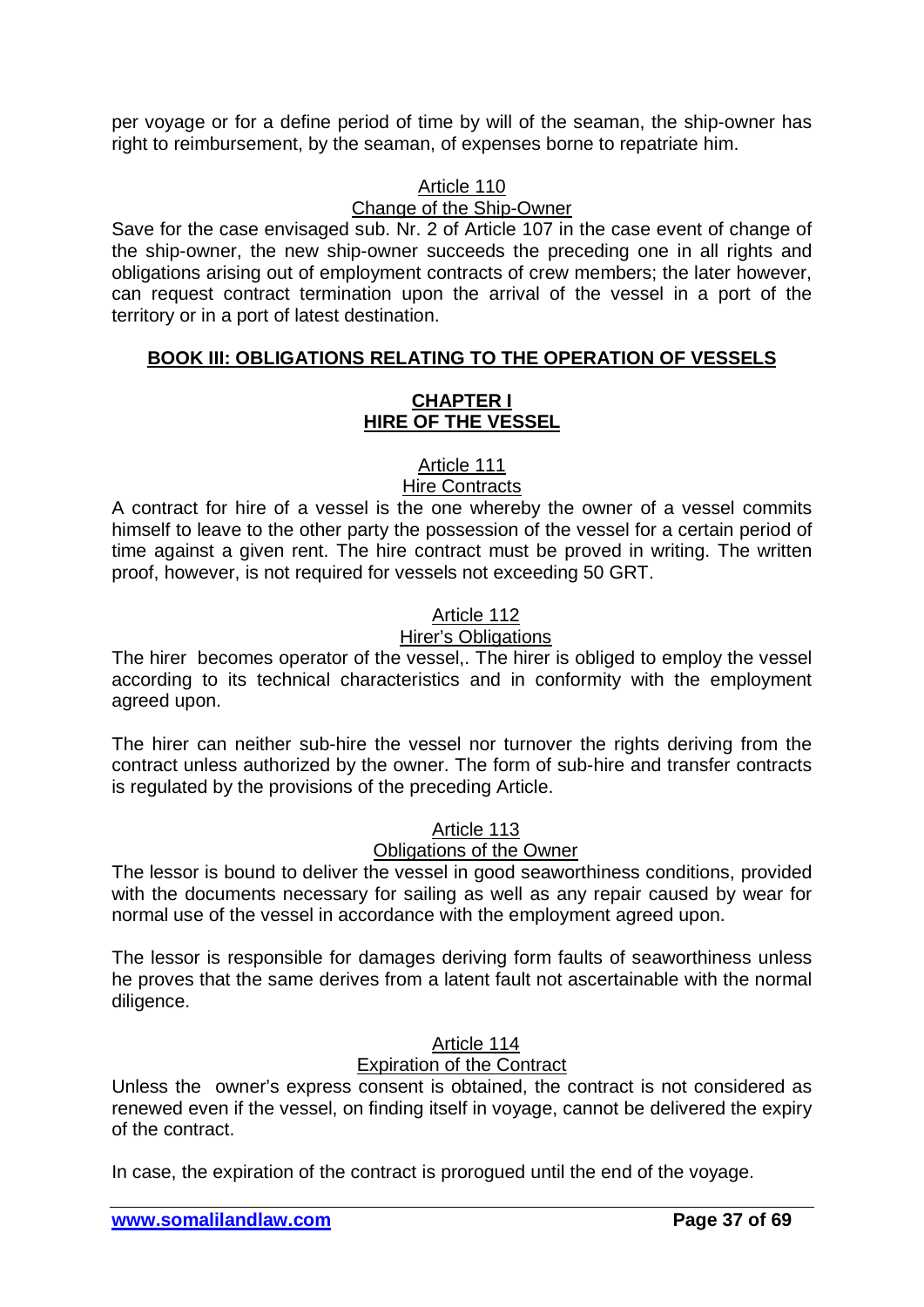# Article 115

# **Prescription**

Rights deriving from the hire contract are time-barred within one year from the expiry of the contract or in the case provided for in the preceding Article, from the data of the redelivery of the vessel. In case of presumed loss, the term begins from the data of cancellation of the vessel from the register.

### **CHAPTER II**

### **AFFREIGHTMENT**

# Article 116

# Contract of Affreightment

The contract of affreightment is the one whereby the owner, return for the freight agreed upon, undertakes the obligation to perform by means of a specific vessel one or more pre-established voyages, or such voyages as the chartered may order within the period of time agreed upon, on the terms fixed by the contract or by customs.

The charterer does not become the operator of the vessel. The contract of affreightment must be proved in writing. The writing proof, however, is not required for vessels not exceeding 50GRT.

### Article 117

### Ship-Owner's Obligations

The ship-owner is obliged, prior to sailing, to put the vessel in good seaworthiness conditions for the completion of the voyage, to equip it and to provide the necessary document.

The ship-owner is liable for damages deriving from faults of seaworthiness, unless he proved that they derive from a latent fault nor ascertainable with due diligence.

### Article 118

### Charterer's Obligations

Unless otherwise agreed upon in the time-charter, the charterer over above expenses relating to the cargo must also bear expenses relative to the commercial employment of the vessel such as stowage, agency, health and similar duties as well as, if the vessel is of the mechanically-propelled-type, fuel, water, and lubricants necessary to the operation of the power plant and auxiliary plants on board.

### Article 119

### Execution and Duration of Voyage in the Time-charter

In the time-charter, the owner is not obliged to commence a voyage which places the vessel or the persons in a danger which was not possible to foresee at the time of the stipulation of the contract. Likewise, he is not obliged to commence a voyage, the probable duration of which surpasses the expiry of the contract in connection with the duration of the same.

If, in consequence of facts due to the charterer, the duration of the latest voyage exceeds the expiry of the contract, the owner has no right to liquidation of damages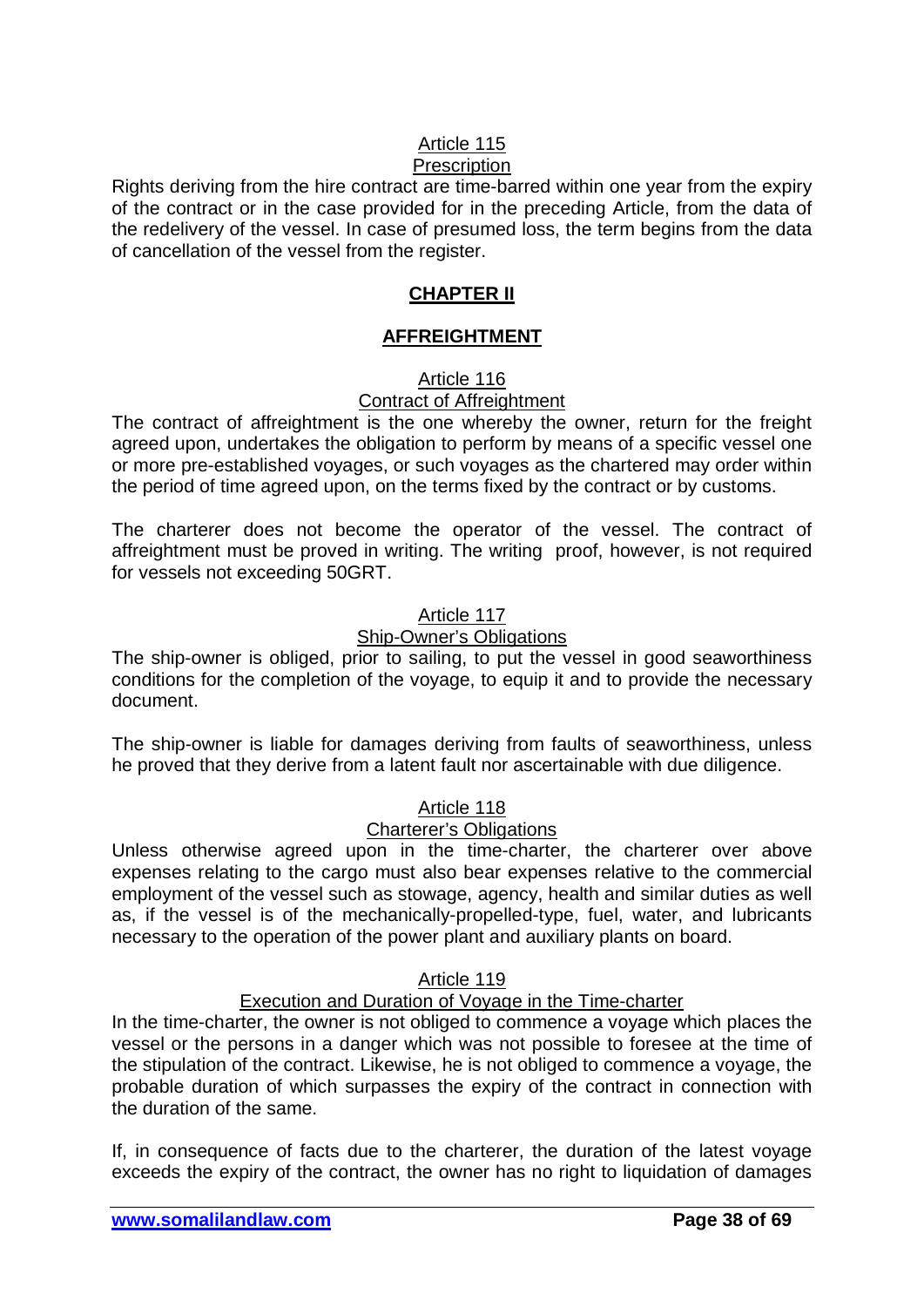but he is entitled to a freight in double-measure of that agreed upon in the contract for the period of time exceeding the duration of the contract.

### Article 120

### Payment of the Time-freight

The freight must be paid in advance by monthly instalments except for contrary agreement or customs. However, the freight prepaid is not earned in any case unless otherwise agreed upon.

### Article 121

### Sub-charter and Turnover of the Contract

Sub-charter or total or partial turnover of the rights delivering from the contract of affreightment is permitted. The charterer, however, remains liable towards the shipowner for the obligations by him taken over with the contract of affreightment.

# Article 122

### **Prescription**

The rights deriving from the charter-party become time-bared within one year. In case of time-charter, the period of one year commences from the expiry of the contract or from the end of the latest voyage if the latter is prolonged according to the last paragraph of Article 119; in case of voyage-charter, from the end of the voyage. When the voyage has not been commenced or completed, the period commences from the day in which the event took place, which rendered impossible the performance of the contract or the continuation of the voyage. In case of presumed loss of the vessel, the limitation of time begins from the data of cancellation of the vessel from the register.

#### **CHAPTER III CARRIAGE OF PERSONS**

# Article 123

### Carriage Contracts

By the contract of carriage of persons, the carrier commits himself, in return of a fare, to transfer persons from a port to another. If performed by means of ships, the carriage contract must be evidenced by a ticket issued by the carrier indicating the placer and date of issue, the place and date of departure as well as the place of destination and the fare; if dhows are involved, the contract can be made verbally. Unless otherwise agreed upon, the fare is paid in advance.

The fare is inclusive of the transport of the passenger's luggage within the limits of quality, weight, and volume established by the carrier or according to the customs. Embarkation and landing of the passenger and luggage are chargeable to the passenger himself, if not included in the fare.

### Article 124

### Transfer of the Right to Carriage and Contract Termination

The right to carriage cannot be transferred (a) without the express consent of the carrier, (b) if the ticket bears the passenger's name, or (c) if the latter does not appear on the ticket and the passenger has already commenced the voyage.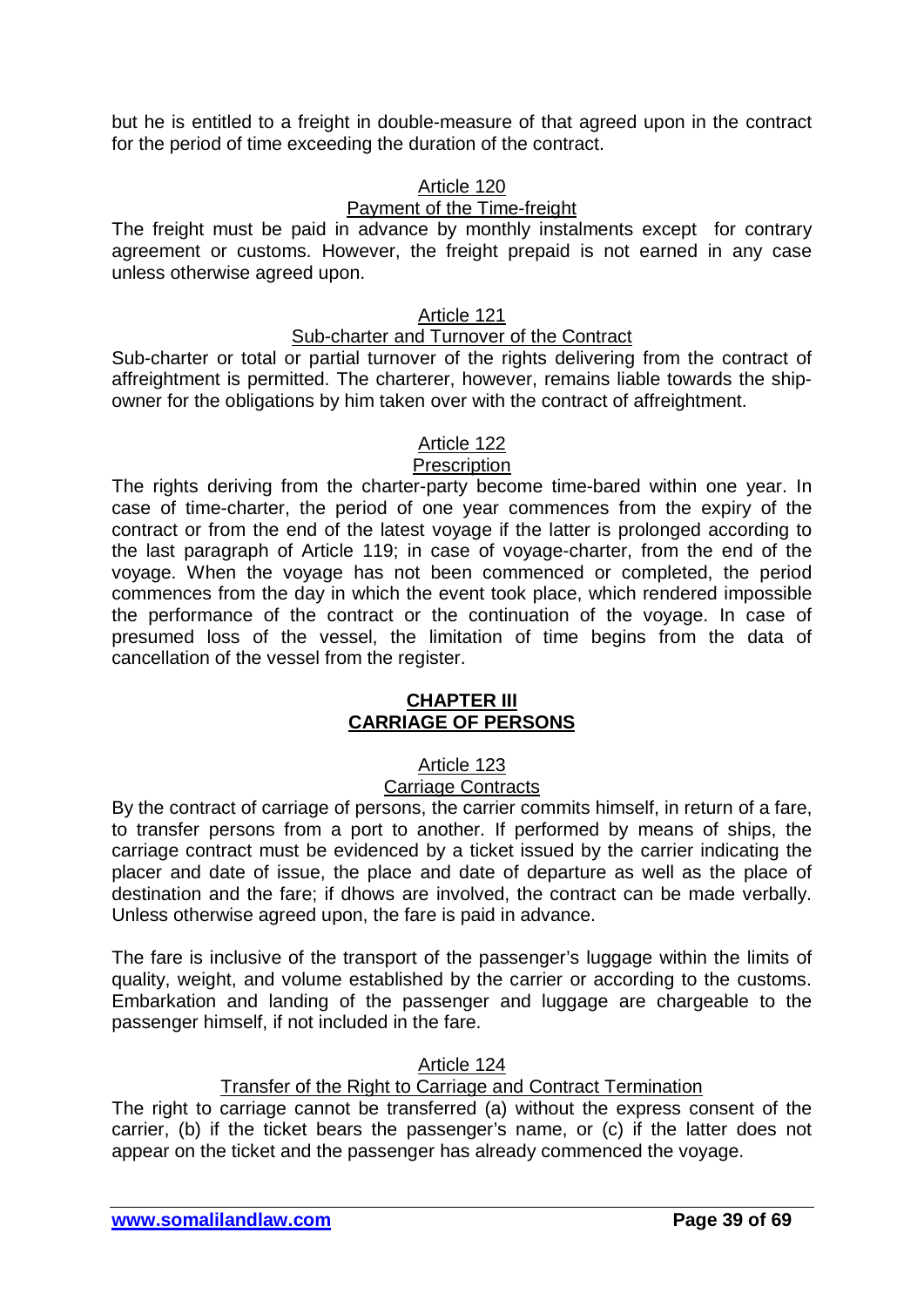If, prior to sailing, the passenger dies or else an impediment arises for causes not imputable to him, which prevents him from commencing the voyage, the contract is terminated and one forth of the fare is due, free of victuals if these were included in the fare. If the impediment concerns one of the relatives or persons belonging to the family who were to voyage together, each passenger can request contract termination under the same conditions.

In the cases contemplated in the preceding paragraphs, the passenger must inform the carrier of the impediment before sailing; in default, the entire net fare is due.

The passenger who does not present himself on board within the time fixed must pay the fare excluding victuals.

The fare, however, is not due if the right to carriage is transferred with the carrier's consent to others upon the passenger's request; in this case, however, a commission is due to the carrier on the fare, not excluding 10%. If sailing is delayed, the passenger has right to lodging and victuals, if the latter are included in the fare, for the duration of delay.

If the carrier cancels the departures of the vessel and the voyage cannot be made with another vessel belonging to the carrier, schedule to sail at a later date, the contract is terminated and the carrier must return the net fare paid by the passenger.

If the voyage is interrupted for causes of force majeurs, the fare is due in proportion to the distance already covered. The carrier, however, has right to the entire fare if, in reasonable time, he makes possible at his expenses for the passenger to continue the voyage on a vessel of similar characteristics, furnishing him in the meantime lodging and victuals if the latter were included in fare,

If the passenger is compelled to interrupt the voyage for causes not imputable to him, the fare is due in proportion to the distance already covered. If the voyage is interrupted by the passenger, he must also pay the net for the remainder of the voyage. The carrier is liable for damages to the passenger caused by delay or unfulfillment of carriage, unless he proves that the event is due to a cause not imputable to him.

The provisions set forth in the present Article can be derogated, also by means of a written agreement in relation to the customs for carriage effected by means of vessel not exceeding 150 GRT.

### Article 125

### Carrier's Liability

The carrier is liable for accidents hurting the passenger deriving from facts which occurred from the beginning of embarkation up to completion of landing, unless he proves that the event is derived from causes not imputable to him.

The carrier is also liable within the maximum limit of Sl.Sh. 120 per kilogram for the loss or damage of baggage which were delivered to him closed, unless he proves that the loss or damage are derived from causes imputable to him.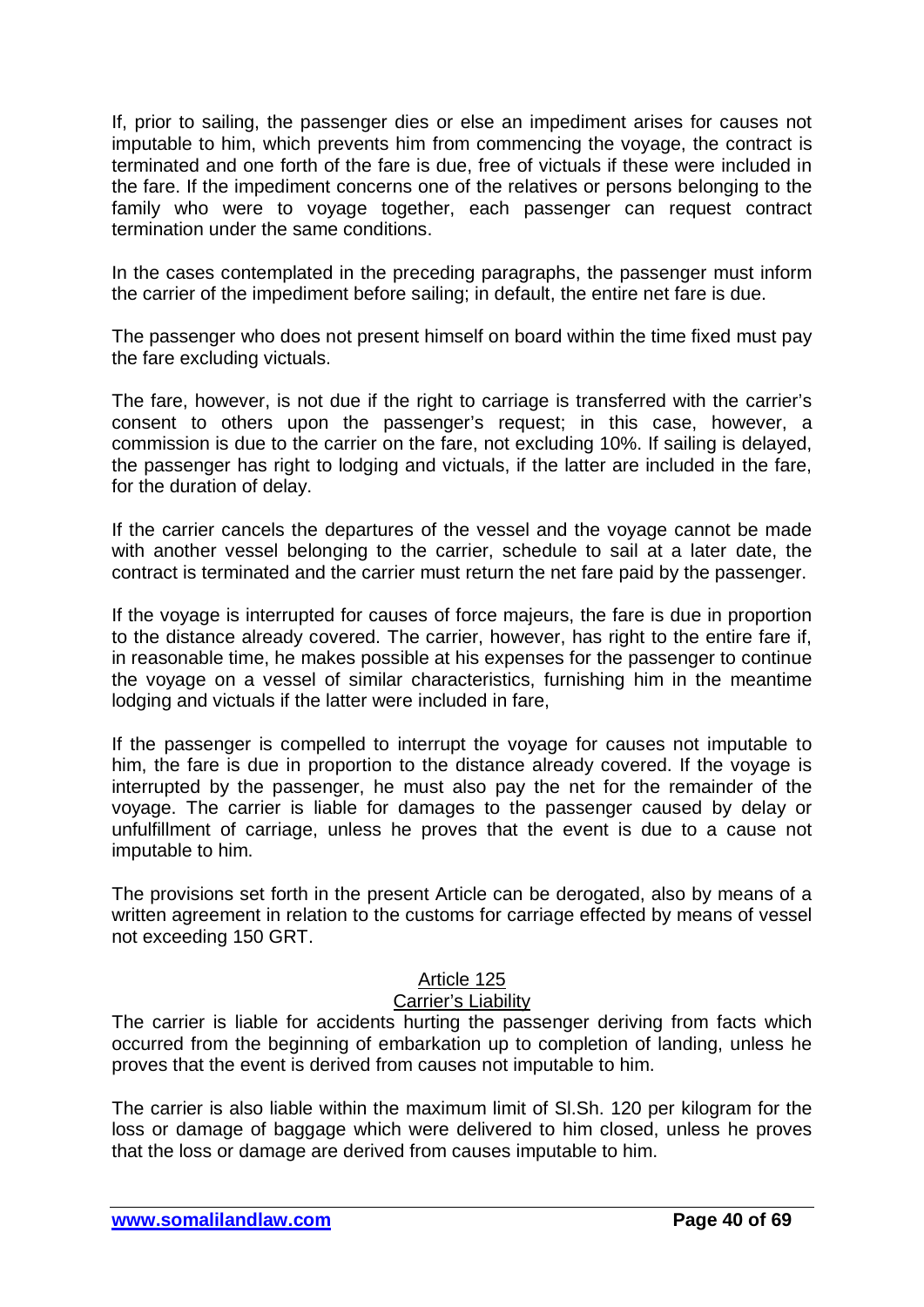The loss or damage must be ascertained at the time of delivery; in default, all rights to claim are lost. The carrier is not liable for the loss or damages to hand baggage and items not delivered to him, unless the passenger proves that the same have been determined by causes imputable to the carrier.

### Article 126

# **Prescription**

Rights deriving from the carriage contract of persons are time-barred within 6 months from the passenger's arrival at destination, or in case of non-arrival, from the day in which the passenger should have arrived.

### **CHAPTER IV CARRIAGE OF GOODS**

#### Article 127

### Contracts for the Carriage of Goods

By the contract for the carriage of goods, the carrier commits himself, in return of a given price, to transfer goods from one port to another. Any contract to be performed by means of vessels of over 150 GRT must be evidenced in writing, in accordance to the provisions of Article 132, last paragraph.

### Article 128

### Loading of Goods

Prior to the commencement of the voyage, the carrier must use due diligence in order that the vessel be prepared in good seaworthiness conditions suitably rigged and equipped. He must also take care that the holds and any other part of the vessel destined to loading are in good condition for the reception, preservation and carriage of goods. In default of any contrary agreement, the carrier receives or delivers in goods alongside under the vessel's tackle.

At the time of loading of goods and in any case before the vessel's sailing, the shipper must deliver to the carrier the bills of entry. The shipper is liable to the carrier for damages caused to him by non-delivery. The carrier is not obliged to check whether the documents are complete and their indications correct.

On the goods delivered to the carrier or on their packing, the shipper must place identification stamps in a manner that they are visible still at the end of the voyage. The shipper is liable to the carrier for damages caused to him imperfect affixture of stamps.

### Article 129

### Carrier's Liability

The carrier is liable for the loss or damages as well as for the damaged caused by delay, unless he proves that the cause of loss, damages or delay was not due his fault wholly or partly or to the fault of his staff.

The consignee, instead, must prove that the cause of loss, damages or delay was caused by:-

a) latent vice or unseaworthness of the vessel not deriving from unfulfilment of obligation provided for in the preceding Article, first paragraph.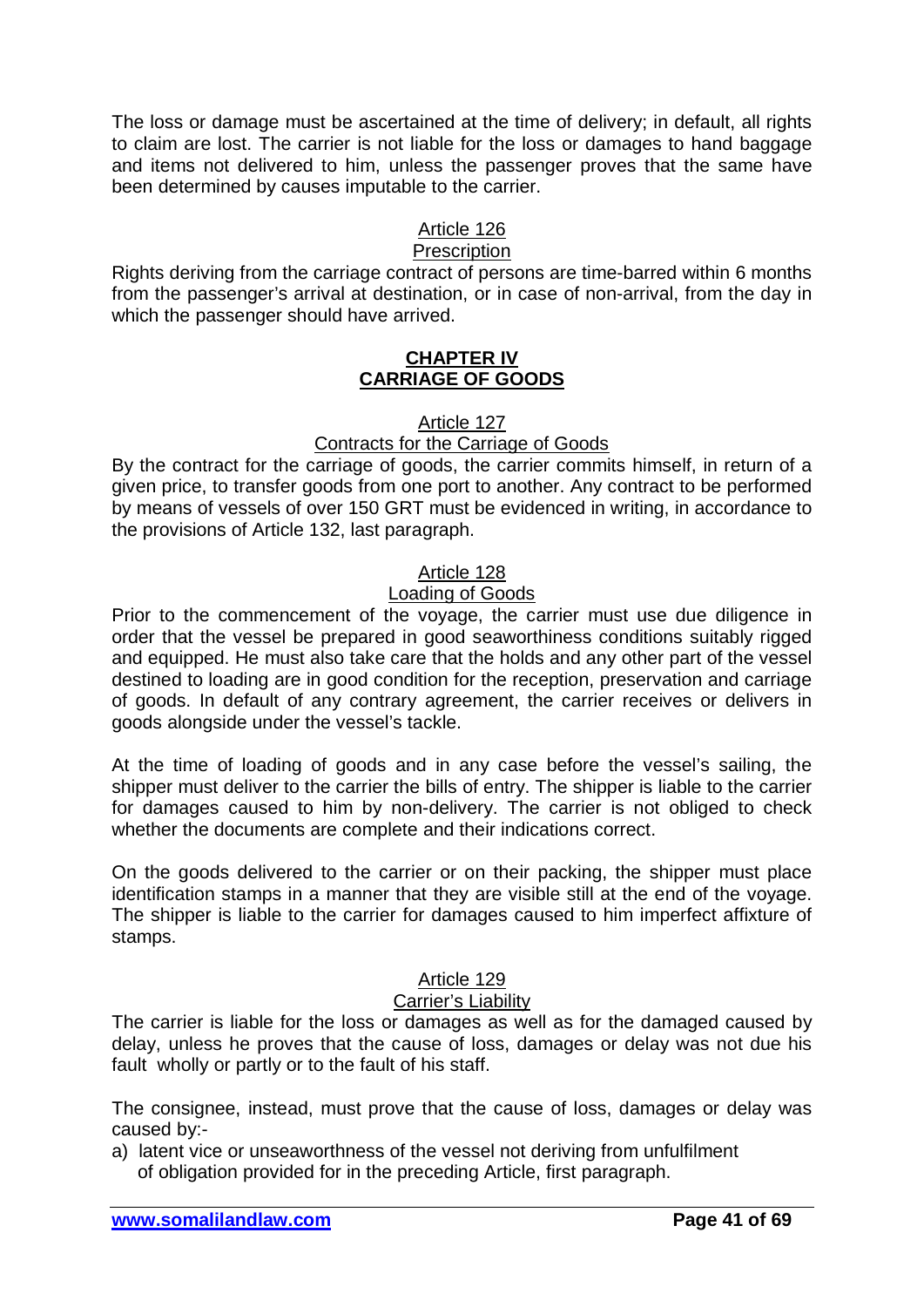- b) accident or perils of the sea,
- c) fire not caused by the carrier's fault,
- d) piracy,
- e) facts or war, civil riots and revolutions,
- f) orders of authorities having right to do so or otherwise even for health purposes
- g) Court-ordered attachment,
- h) strike, lockout, general or partial impediment to work,
- i) acts or attempts of assistance or salvage or deviation of the voyage for this purpose,
- j) wrong stowage,

k) vice of the goods, wastage in volume or in weight, insufficiency of packing, insufficiency

l) acts or omissions in general of the shipper or his staff,

In the case of non-liability envisaged in the two preceding paragraphs, the advanced freight is not returned.

Indemnization due by the carrier cannot exceed, however, the real and intrinsic value of the goods and in any case, it is limited to a maximum of 2,000 for each unit of the cargo, unless the shipper declared, before loading, the nature and value of the goods and this statement have been included in the bill of lading.

### Article 130

### Derogability of the Provisions Governing Liability

The provisions set forth in the preceding Article can be always derogated in the favor of the shipper. They can be derogated also in favor carrier as regarding that period of time prior to loading and that subsequent to the unloading; and also for the period between the loading and unloading for the transport of goods loaded on deck or on deckles vessels and for the transport of live animals.

Derogation can also be applied to transport along the coasts of the territory as well as regards damages arising out of delays. Before third parties, the efficacy of the derogating clauses, save for transports carried out by means of deckles dhows, is subordinated to their inclusion in the bill of lading.

The above provisions can be derogated also out of the limits envisaged in the preceding paragraph when a bill of lading is not issued.

### Article 131

### Loading and Unloading Time

Unless governed by the contract, loading and unloading time is established in accordance with local customs or in default, by the local Maritime Authority, which determines it without any formality in relation to the meteorological conditions, the available means, the vessel's structure and the nature of goods.

# Article 132

# Impediment to Sail and Continue the Voyage

If the sailing of the vessel is prevented due to force majeure, the contract is terminated; if the termination occurs after the loading , the shipper must pay unloading expenses.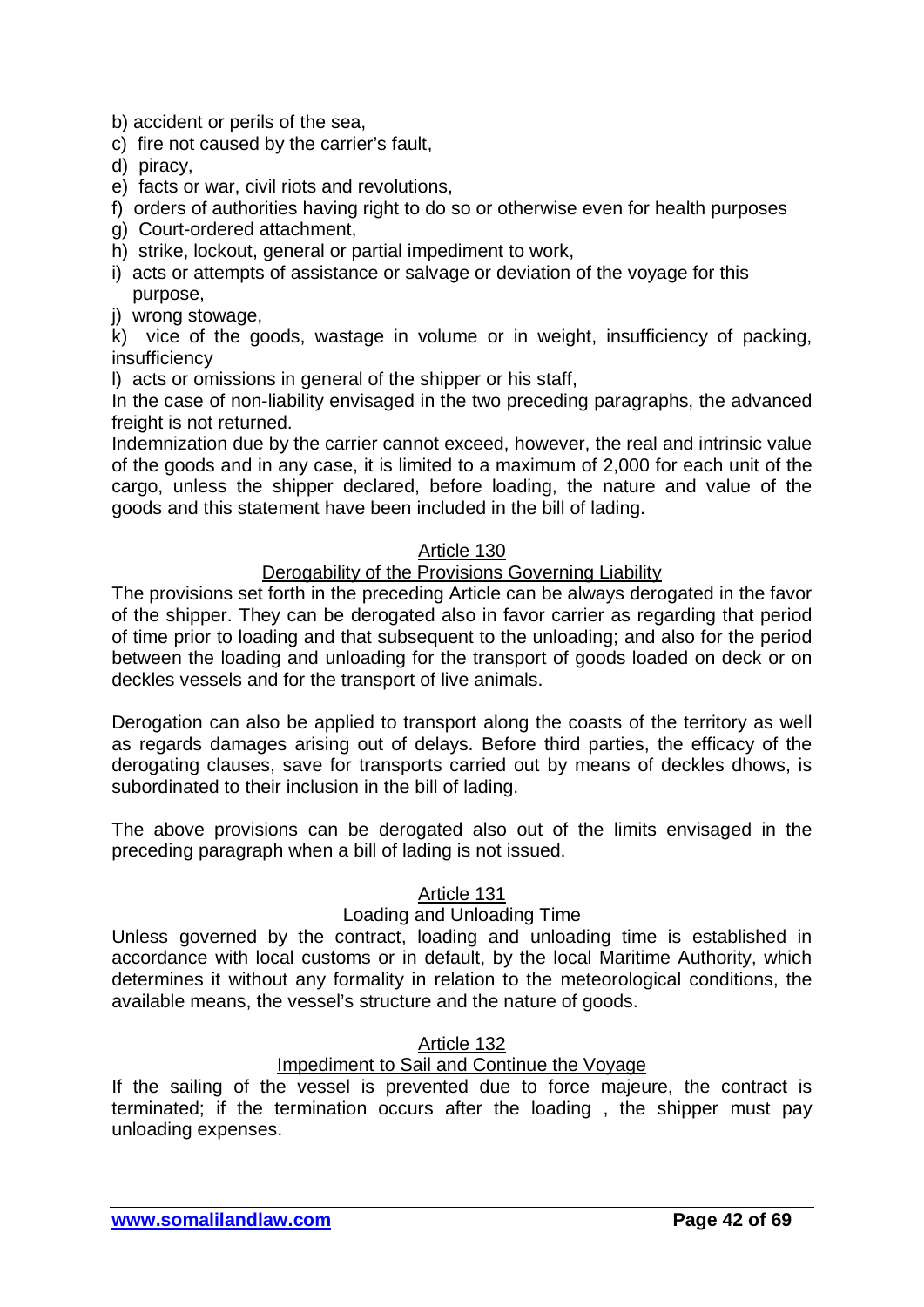If the sailing of the vessel or the continuation of the voyage are temporarily prevented for causes of force majeure, the contract remains in force and the shipper has no right to request freight reduction.

If the impediment to sail is excessive or become definitive before the vessel's sailing, the first paragraph of the present Article shall apply; if the impediment becomes definitive during the voyage, the shipper must pay unloading expenses and freight in proportion to the distance already covered, provided the master has made everything in his power to transfer the goods to the destination place by means of a written agreement in relation to the uses to be expressly indicated if transport by means of dhows is involved.

### Article 133

### Shipper's Withdrawal and Incomplete Loading

Before the sailing of the vessel, the shipper can withdraw from the contract paying half the freight agreed upon as well as loading and unloading expenses.

Nevertheless, the shipper can free himself, wholly and partially, of such obligation by proving that the carrier has suffered no damage or a minor damage.

If the shipper delivers a lesser quantity than that agreed upon, he must pay the entire freight unless otherwise agreed upon.

During the voyage, the shipper can withdraw the goods loaded, paying the entire freight and reimbursing the carrier any possible special expense connected with unloading operations.

### Article 134

# Impediment upon Arrival and Delay in Withdrawing the Cargo

If the call is prevented or excessively delayed due to force majeure, the master, i9f he has not received or the orders received can nor be carried out, must provide in the best possible way in the interest of the vessel and cargo, calling at another nearby port or returning to the port of departure.

When the consignee delays to withdraw the cargo or when a dispute arises as to the carrying of the delivery, the master can request authorization to the judicial Authority to unload and deposit in a place established by the latter the goods on board, or in case of failure of the consignee to pay the freight due, to deposit as much of the goods as it is necessary to cover the freight by subsequent sale.

### Article 135

### Loss or Damages to the Goods

Loss and averages suffered during the carriage by the goods carried must be notified by the receiver, in contradictory to the master or the carrier's representative, at the time of their redelivery if loss or averages are apparent, or within three days from the delivery if the same are not apparent.

In default of the ascertainment in contradictory, the goods are presumed re-delivery by the carrier in accordance with the indication contained in the transport document or with what was agreed upon in connection with the transport.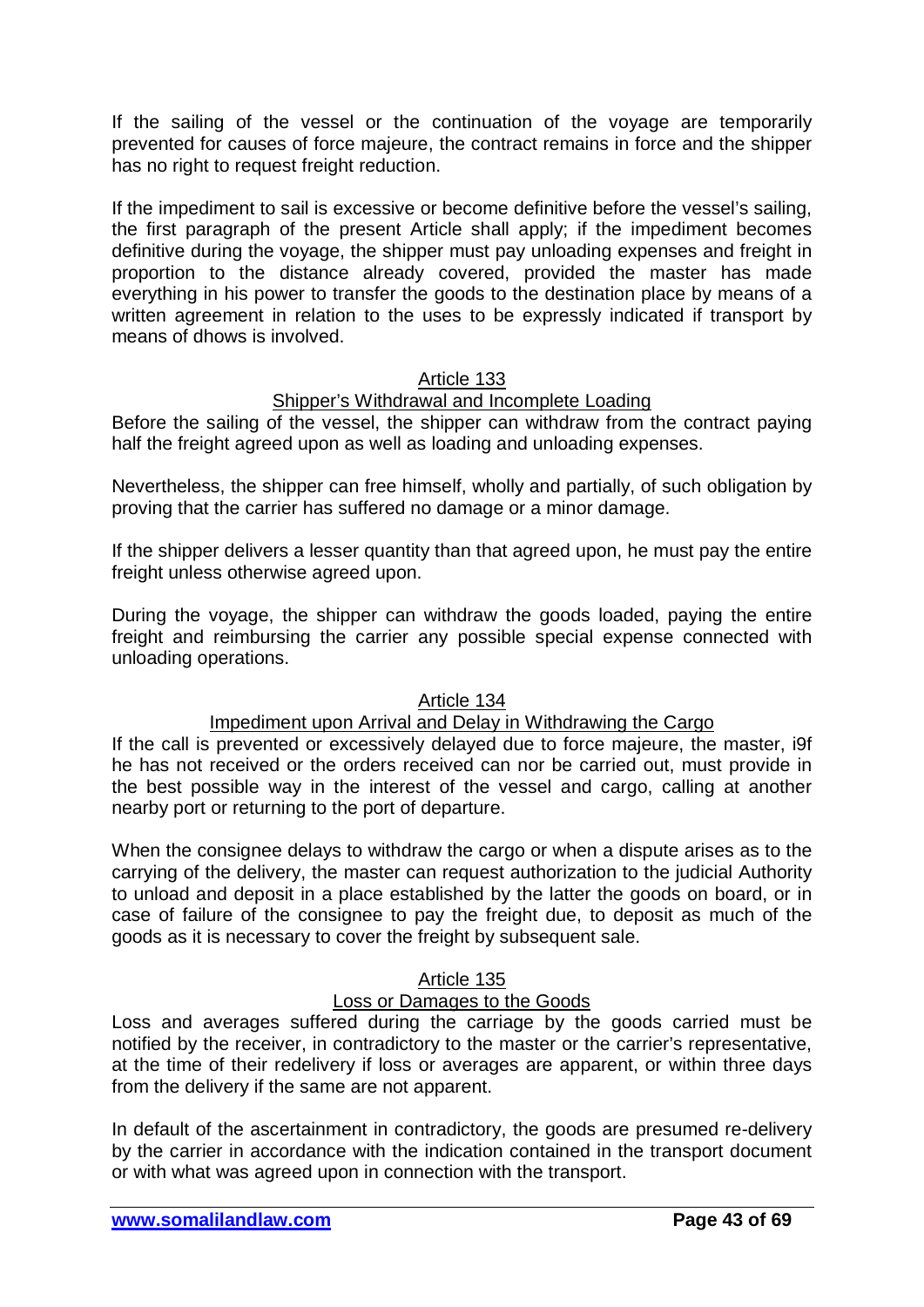# Article 136

# **Prescription**

Rights deriving from the carriage contract of the goods are time-barred within one year from the re-delivery of the goods, or in case of total loss, from the day in which the goods should have arrived at destination.

### **CHAPTER V BILL OF LADING**

### Article 137

### Issue and Indications of the Bill of Lading

Except for transports to be carried out by means of dhows or a ship not exceeding 150 GRT, the carrier, after goods have been loaded on the vessel, must issue the shipper a bill of lading. The bill of Lading dated and signed by the carrier or his representative or the master must indicate:-

- 1. the vessel,
- 2. the carrier's name and domicile,
- 3. the shipper's name and domicile,
- 4. place and date of loading of the goods,
- 5. destination place of the goods, and when the bill of lading is nominative, the name or domicile of the consignee,
- 6. the nature, quantity and quality of the goods to be carried as well as of the number of packages and their stamps,
- 7. the apparent condition of the goods and packages.

The carrier or his representative or the master issuing the bill of lading has the option to include his remarks in the same, when he cannot carry out, wholly or partially, a normal verification of the indications furnished by the shipper on the nature, quality and quantity of the goods as well as on the number of packages and stamps.

In default or remarks, the above date are presumed to be in conformity with the indications of the bill of lading unless otherwise proved.

#### Article 138 Originals of the Bill of Lading and Transfer of the Bill of Lading Delivered to the Shipper

the bill of lading is issued in two originals. The original kept b the carrier is signed by the shipper or by his representatives is not negotiable and contains the indication of non-negotiability.

The original issued to the shipper is signed by the carrier or his representative or the master, ad confers on the holder, entitled in accordance with Article140, the right to the delivery of the goods thereby specified, the possession to the same and right to make use of them by disposal of the title. The original of the bill of lading can be the bearer order on nominative.

The transfer of this original is effected by the delivery of the title, if the bearer; by endorsing the title and signing of the endorser, if holder; by transfer made by noting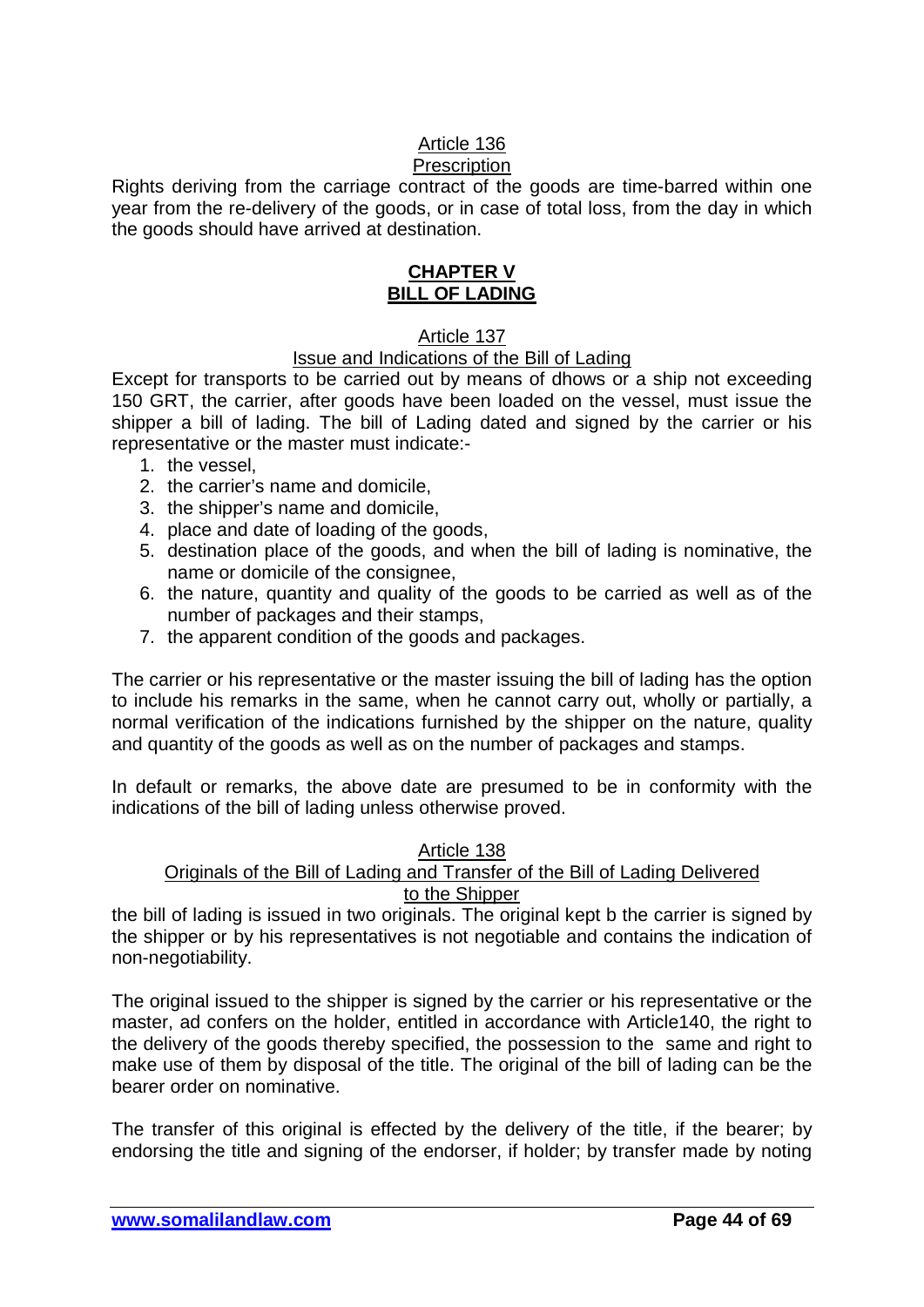on the title the name of the acquirer to be made by the person who has issued the bill of lading or by endorsement authenticated by a notary, if nominative.

### Article 139

# Duplicates of the Bill of Lading and Delivery Orders

Duplicates of the original bill of lading issued to the shipper can be issued on request of the person having right to dispose of the title; duplicates, however, do not attribute the rights indicated sub. Article 138, third paragraph.

Duplicates are not negotiable, must contain express mention of non-negotiability and bear each the number of issue. The carrier or his representative, when this has been agreed upon in the carriage contract, is obliged to issue on demand of the person having right to dispose of the goods by disposal of the title, delivery orders on the master or on the representative relative to signal lost of the goods covered by the bill of lading.

In case, the carrier or his representative is obliged at the time of issue of the delivery orders to take note of the same on the negotiable original of the bill of lading, with the indication of the nature, quality and quantity of the goods specified in each delivery order and with his own signature and that of the applicant,. They are also obliged to withdraw the negotiable original of the bill of lading when the entire cargo covered by the bill of lading is divided among various delivery orders.

Delivery orders issued in accordance with the preceding paragraph attribute the rights indicated in the third paragraph of Article 138; they can be the bearer, to the or nominative. The provisions on the issue and negotiation of bill of lading are applicable to above-mentioned delivery orders.

### Article 140

### Legitimacy of the Holder of the Representative Titles of the Goods

The holder of the negotiable of the bill of lading or of the delivery order is entitled to the exercise of the rights mentioned in the title, upon presentation of the same or of an uninterrupted succession of endorsements or in consequence of the heading in his favor, if the title respectively to the bearer, to the order or nominative.

#### **CHAPTER VI CONTRIBUTION TO GENERAL AVERAGE**

### Article 141

#### General Averages

Expenses and damages directly causes by measures, reasonably taken according to Article 93 by the master for the safety of the vessel, persons , and cargo, are general averages, whenever the damage voluntarily caused is not the same which would necessarily occur according to the natural course of events.

#### Article 142

### Damage Sharing

Unless otherwise agreed upon, in the transports carried out by means of dhows or ships not exceeding 150 GRT, damages to the goods are shared only among shippers according to the customs; any other expenses is chargeable to the owner.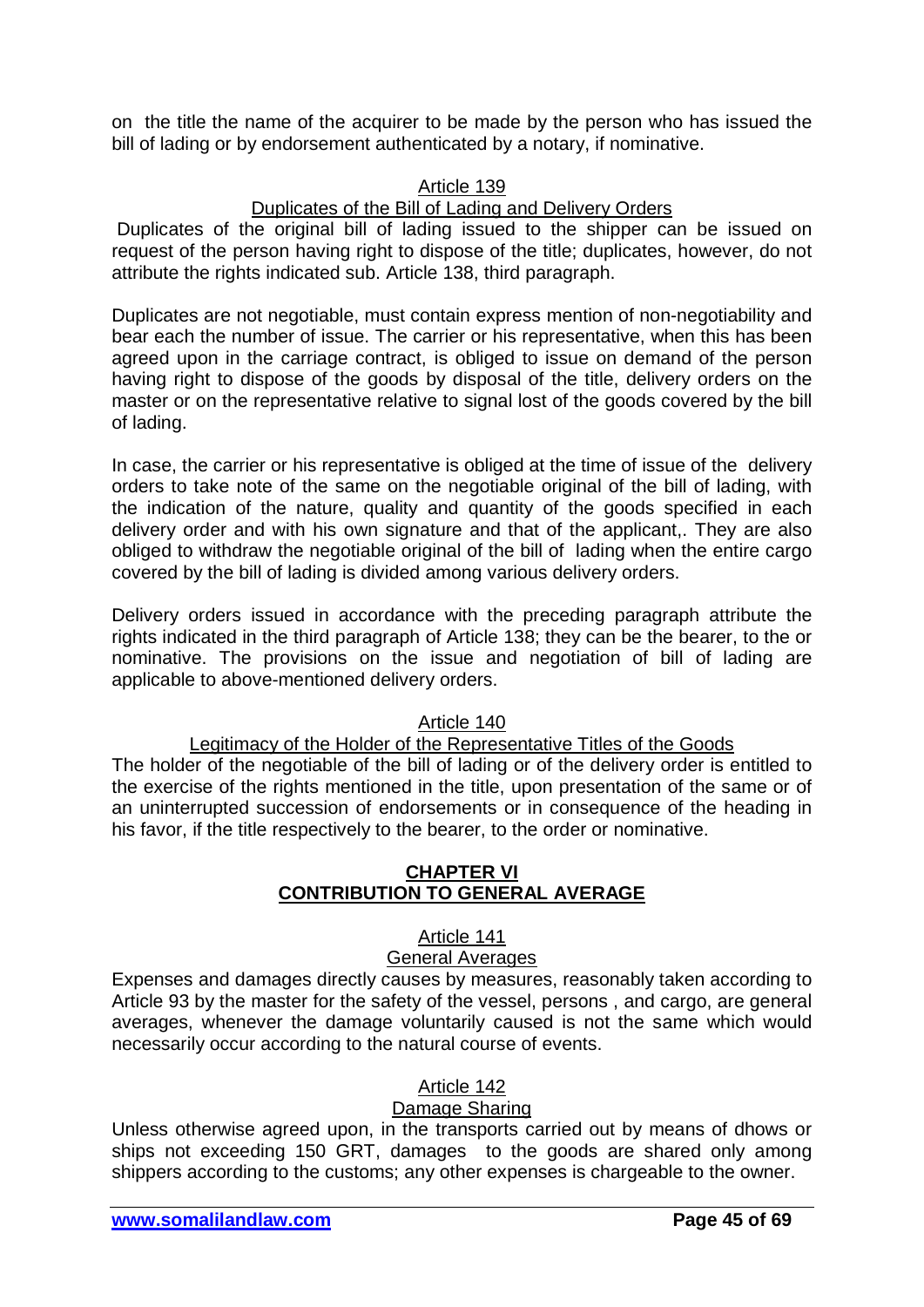In default of special agreements between the parties for transports to be carried out by means of vessels exceeding 150 GRT, both the shipper and the owner contribute the general averages, pursuant to the York-Antwerp Regulations 1950.

# Article 143

# **Liquidation**

Unless otherwise agreed upon, the description, estimate and sharing of the general averages are made on an amicable basis at the unloading place or the vessel by means of one or more "averages liquidators" jointly appointed by the parties, or in default, by the judicial authority, or if the unloading place is abroad, by the Consular Authority, or in default, by local authorities.

The damage sharing proposed by liquidators appointed by the above authorities must be submitted to the latter for consideration.

# Article 144

### **Prescription**

Action for contribution to general averages is time-barred within one year from the date of the unloading of the goods.

#### **CHAPTER VII RESPONSIBILITY FOR COOLISION OF VESSEL**

### Article 145

### Collision: Accidental for Doubtful Causes or Common Fault

If the collision took place due to an accidental case or force majeure or if it is not possible to ascertain the cause of the same, the damages remain at charge of those who suffered the same.

If the collision occurred for fault of one of the vessels, indemnification of damages is at charge of the vessel in fault.

If the fault is common to several vessels, each of them is liable in proportion to the gravity of its own fault and to the extent of the relative consequences. Nevertheless, the refund is due in equal parts in the even that it is not possible to determine the proportion due to particular circumstances.

The vessel in fault are jointly liable for damages deriving from death or injuries of persons.

### Article 146

# Obligation of Assistance in Case of Collision

After a collision between vessels, the master of each is obliged to assist the other vessel, its crew and passengers, provided he can do so without serious danger to his vessel or the persons on board. Likewise, the master is obliged as far as possible to give to the other vessels the necessary information on the identification of his own vessel.

Article 147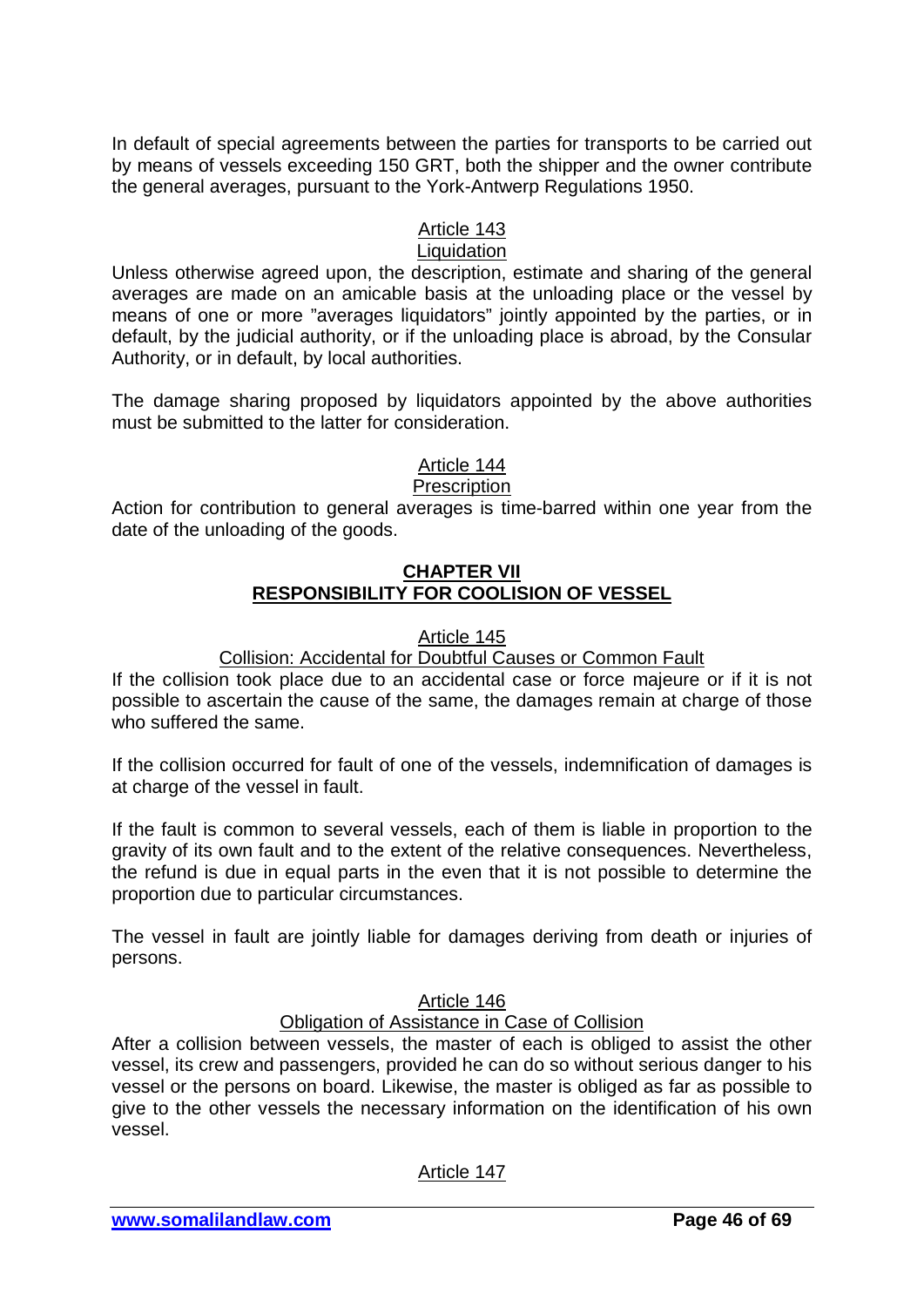### Contract Relations

Save for the obligation of the vessels in fault to indemnity the damages arising out of death or injuries of persons contemplated in sub. Article 145 last

Paragraph, the provisions regulating the liability for damages from collision do not apply to the relations of liability between persons bound by labor or carriage contracts or by any other contract.

# Article 148

### **Prescription**

The right to obtain the indemnification of damages caused by collision of vessel is time-barred within two years from the day in which the damage occurred. The right to recourse for vessels which paid the whole indemnification pursuant to Article 145 last paragraph is time-barred within one year from the day of payment.

### Article 149

### Damages Deriving from Actual Collision

The preceding provisions are applicable to the damages caused from displacement of water or other similar cause from one vessel to another or to the persons or things on board of the latter, even if no actual collision occurred.

#### **CHAPTER VIII ASSISTANCE AND SALVAGE**

#### Article 150

### Obligation of Assistance and Salvage

Assistance to a vessel in danger of being lost is compulsory, as far as possible, without serious risk to the assisting vessel, its crew and passengers besides the case contemplated sub. Article 146, when persons are in danger on board the vessel. The master of a vessel during the voyage or ready to sail, who has knowledge of a vessel being in danger, is bound under the above circumstances when he can reasonably foresee a useful result, unless he is aware that the assistance is given by other vessels in conditions more suitable or similar to those in which he could give it.

When the vessel in danger is completely unable to maneuver, the master of the assisting vessel is bound, under the circumstances and within the limits above, to attempt the salvage of the vessel or if not possible, to attempt the rescue of persons on board. It is likewise compulsory within the same limits to attempt to save persons who find themselves in the sea and in danger of life.

### Article 151

### Indemnity and Reward

The assistance and salvage of a vessel which is not effected against the express and reasonable refusal of the master, give right within the limits of the value of the properties assisted or salvaged to the indemnification of the damages suffered and to reimbursement of expenses borne as well as to reward, if the same have given an also partially favourable result.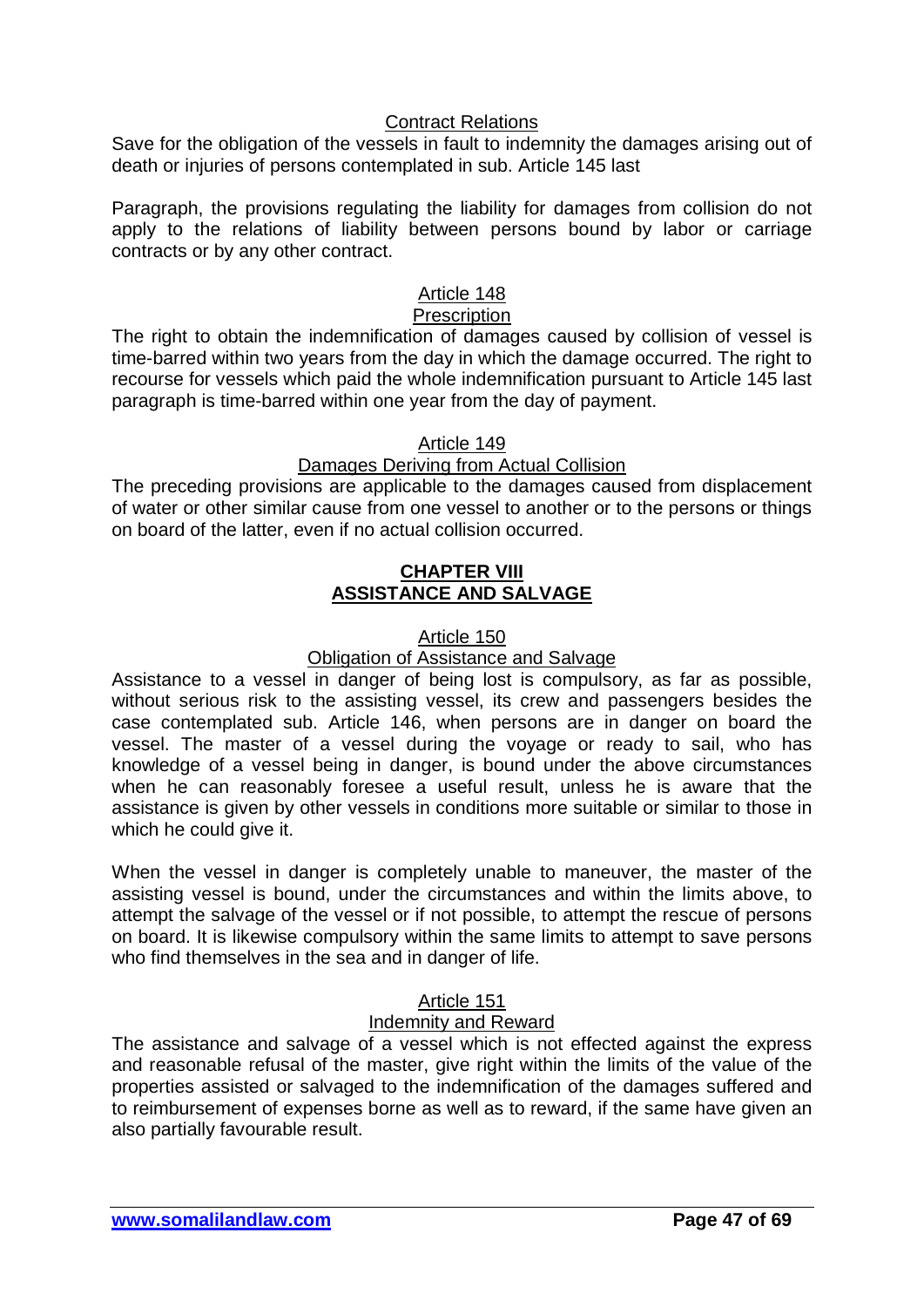The reward is fixed in proportion to the success obtained, risk run, efforts made and time employed as well as in proportion to the danger in which the properties assisted or salvaged were and to the value of the same.

No reward is due by persons saved. In cases of assistance and salvage involving at the same time more vessels to be assisted or more assisting vessels, a fair sharing of damages, expenses and rewards envisaged Sub. above paragraph is effected within the limits referred to in the preceding paragraphs.

### Article 152

#### Sharing of the reward

When the vessel is not rigged and equipped for the purpose of giving assistance, the reward for assistance of salvage is due to the ship-owner by one third and to the crew by two thirds among whom the amount is shared in proportion to the wage of each member, taking into account also the efforts made by each member.

### Article 153

#### Charge of Expenses for Indemnity and Reward

In case of assistance or salvage of a vessel, the expenses for indemnity and reward due to the assisting vessel are sharing among the parties concerned in the vessel assisted, in accordance with the provisions of the contribution to general averages, also when the assistance was not requested by the master of the vessel in danger or was given against his refusal.

### Article 154

#### **Prescription**

Any claim for indemnities and reward of assistance or salvage is time-barred within one year from the day in which operations were completed.

### **Chapter ix Salvage and finding of sea-wrecks**

### Article 155

#### Salvage and Salvager's Obligation

Without prejudice to the right to the owner to provide directly in the concurrence of several persons who intend to undertake the salvage of a wrecked vessel or other flotsam, preference is given to the person who, after locating the flotsam, has first denounced it to the Maritime Authority provided that within one year from location, he began salvage operations without subsequently stopping the same for a period exceeding one year.

After commencing salvage, operations cannot be stopped or abandoned without justified motive when a damage can derive to the owner of the wreck.

Within ten days from the arrival of the vessel which has effected the salvage or within ten days from the completion of operations in case the salvage was made without using nautical means, the salvaged property must be delivered to the owner or if the latter is unknown to the salvager, to the nearest Maritime Authority.

### Article 156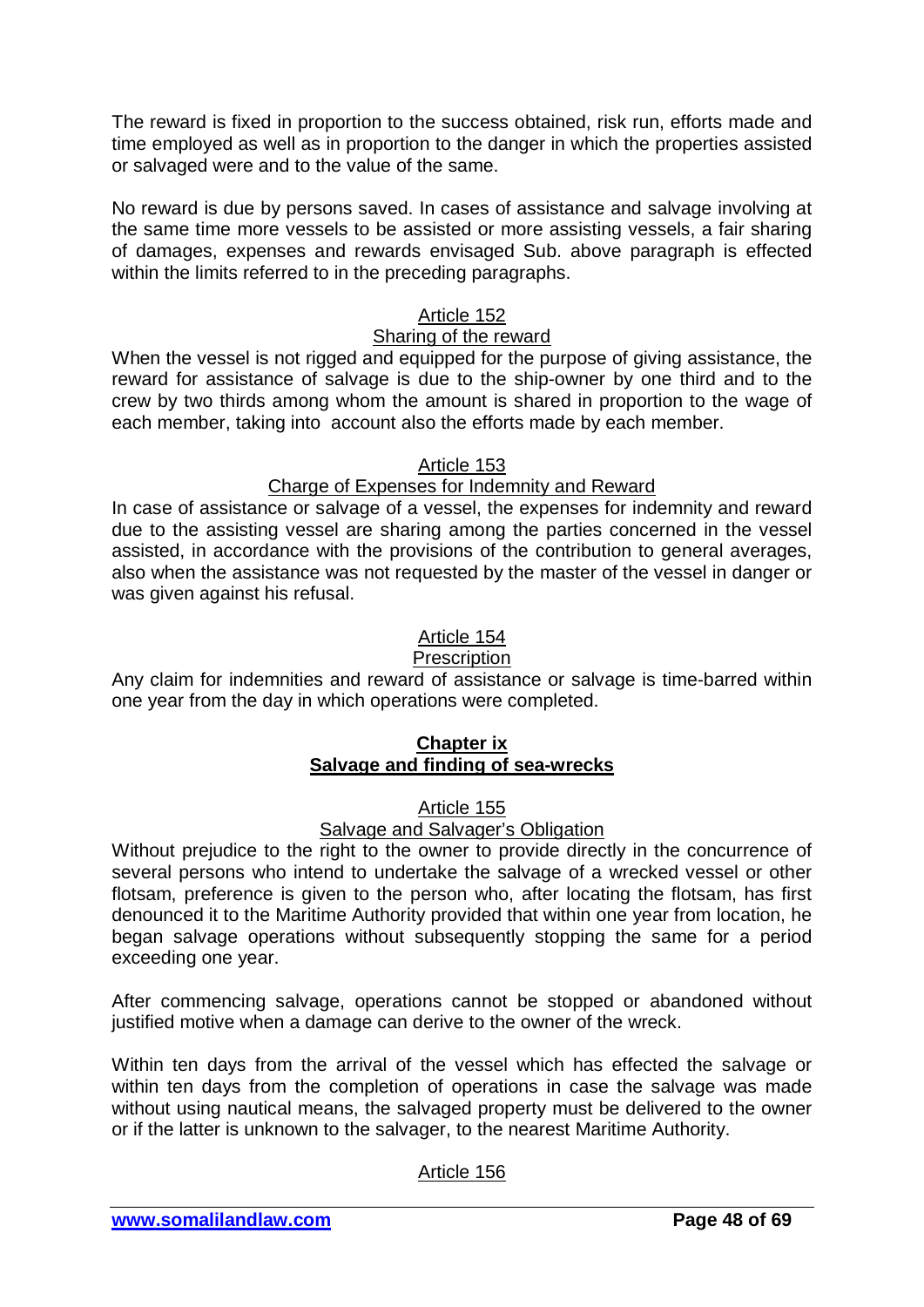### Indemnity and Reward

When obligations are carried out in connection with the delivery of the property salvaged, the salvage gives right within the limits of the value or the property salvaged to indemnification of damages and reimbursement of expenses.

The salvager is also entitled to a reward established in proportion to the value of the property salvaged, efforts made and risks run, to the value of means and materials employed and if the vessel is rigged and equipped for the purpose of effecting salvages, to the general expenses borne by the enterprise.

As for the sharing of the reward, the provisions of Article 152 shall apply in case the salvage was effected by nautical means the reward is shared

Among the persons who cooperated in the salvage in relation to the efforts made and risks run by each.

#### Article 157

### Salvage Effected by the Ship-master

Remaining firm the provisions of Article 155, first paragraph, in any case, the master is preferred who immediately after the wreck declares his will to become chief salvager.

In default of agreement with the ship-owner, the reward to the master and to the other crew members who cooperated in the salvage is fixed by the Maritime or Consular Authority in proportion to the value of the property salvaged, efforts made and risks run.

#### Article 158

### Finding of Sea-wrecks

Anyone, who fortuitously finds wrecks on the sea or by the sea thrown in a place belonging to the maritime demesne, must denounce the same to the nearest Maritime Authority within ten days from the finding or within three days from the arrival of the vessel if the discovery occurred during sailing.

The discoverer must also, whenever possible, deliver the property found to the owner or if the latter is unknown to him and the value of the wreck exceeds 5 Sl. Sh, to the above-mentioned Maritime Authority. The discoverer who fulfils the obligations of denunciation and delivery is entitled to the reimbursement of expenses and to a price equal to the third part of the value of the property found if the discovery occurred at sea or to the tenth part up to 800 Sl. Sh., and to the twentieth part of the amount in excess if the finding occurred in an area of the maritime demesne.

# Article 159

### Cetaceans Stranded

Cetaceans stranded on the coastline of the territory belong to the administration. He discoverer who has denounced if to the Maritime Authority within tree days from the discovery has right to a price equal to the twentieth part of the value of the cetaceans.

### Article 160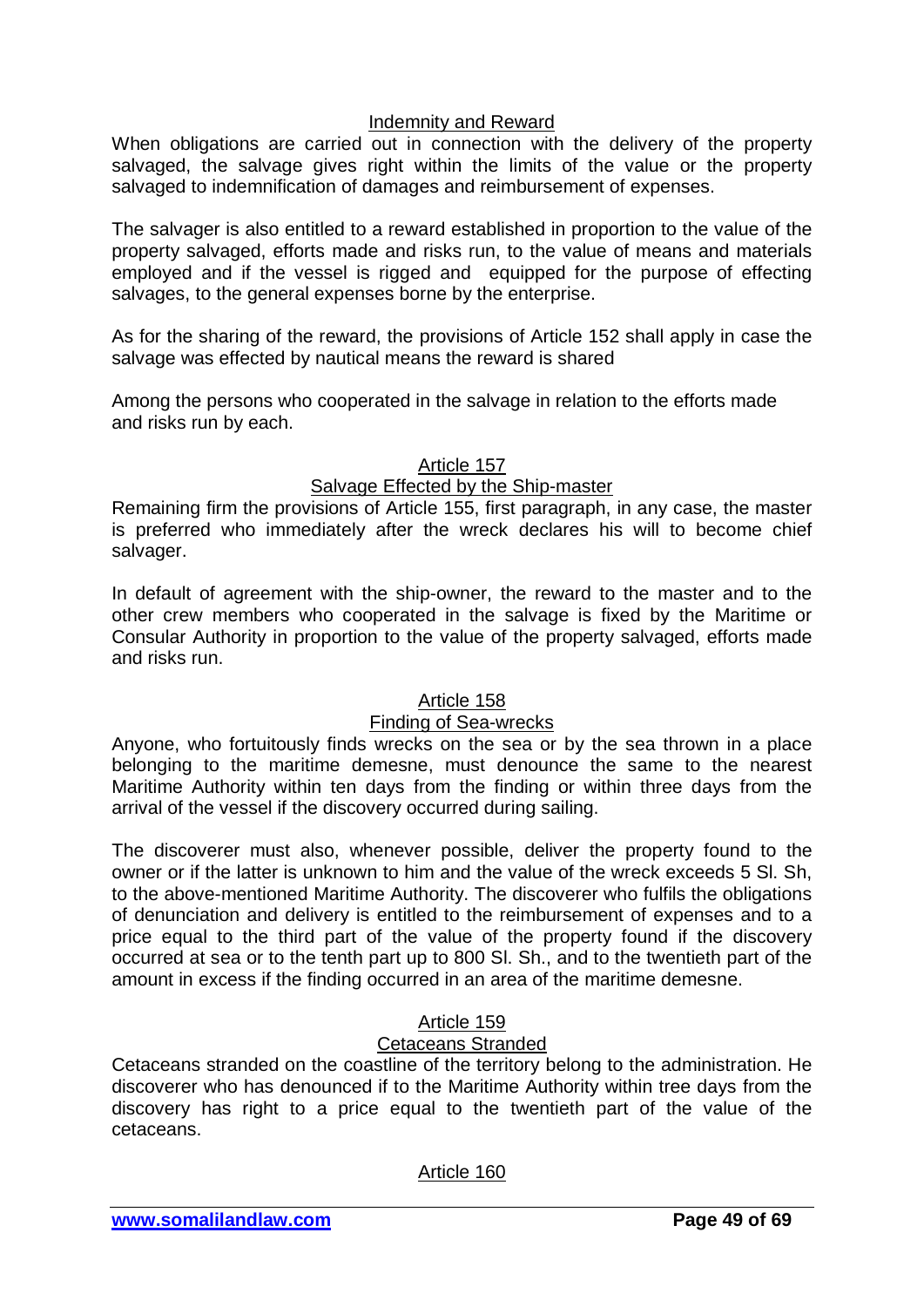### Custody and Delivery of the Property Salvaged

The Maritime Authority which, pursuant to Article 155 and 158, receives from the salvager or the discoverer any property which cannot be delivered to the owner because he is unknown, publishes a notice inviting the persons concerned to put forward their claims within one year, in order to obtain the delivery of the property. The head of the Maritime Zone, depending on cases, can also order that the above notice be published in the official bulletin. After one year has elapsed without the persons concerned having put forward their claims or else if claims have been rejected with an irrevocable judgement, the property is delivered to the salvager or to the discoverer.

Any item of artistic, historic, archaeological or ethnographic interest as well as arms are delivered to the administration, save for in any case the right of the discoverer to indemnities and rewards provided for by the preceding Articles.

# Article 161

#### **Prescription**

The right to indemnities, rewards and prizes is time-barred within two years from the day in which salvage operations were completed or from the day of finding.

### **CHAPTER X PRIVILEGES**

# Article 1162

### General Provisions

Privileges established in the present Chapter are preferred to any other General or special privilege. In case deterioration or diminution of the property on which a privilege exists, this is exercised on that which remains or is saved or salvaged .

The creditor having privilege over one or several properties, in the event that he finds himself losing due to the fact another creditor whose privilege of superior rank is extended to other properties of the same depot, has been wholly or partially satisfied on the price, can subrogate himself in the privilege belonging to other the creditor, satisfied, with preference to creditors having privilege of inferior rank.

The same right belongs to creditors losing in consequence of said subrogation. The transfer of the preferred credit produces also the transfer of the privilege.

### Article 163

### Privilege on Vessel and Freight

The following credits have privilege on vessel, property referred to in sub Article 73, second paragraph, and freight of the voyage during which the credit has arisen:-

- 1. legal expenses due to the administration or made in the common interest of the creditors for attachment or enforcement proceedings on the vessel maritime duties, expenses for the custody and conservation of the vessel after arriving at the latest port.
- 2. Credits deriving from the employment contract of the master and of other crew members.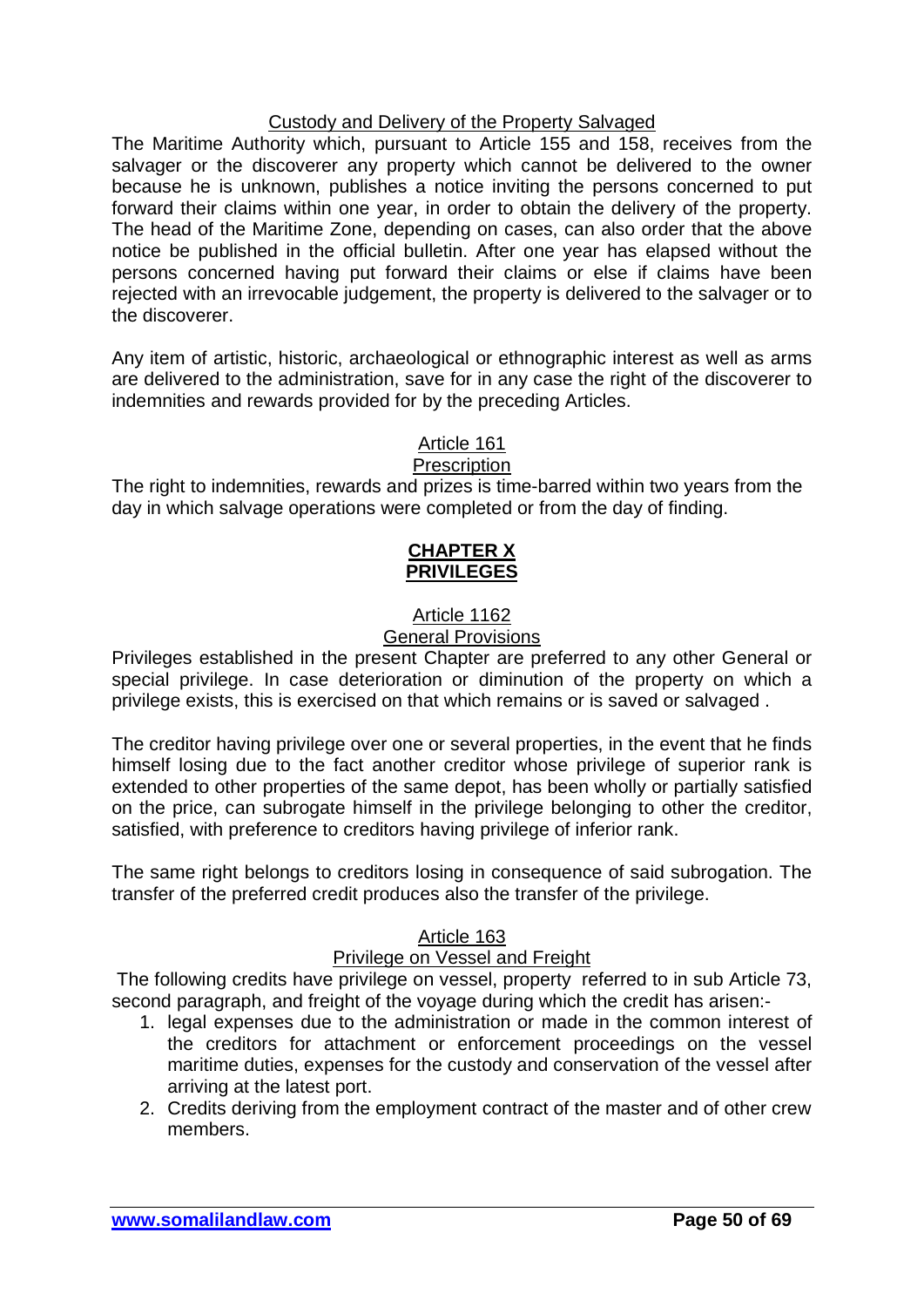- 3. Credits for the amounts advanced by the Maritime Administration or by the Consular Authority to repatriate crew members; credits for compulsory contributions due for the social assistance of sea-faring people.
- 4. Indemnities and reward for assistance and salvage, and the amounts due for contribution of the vessel to general averages.
- 5. Indemnities for collision or for other accidents occurred during sailing and those for damages to harbor facilities and installations; indemnities for death or injuries to passengers and crew and those for losses and damages cargo and luggage.
- 6. Credits deriving from contracts stipulated and from operations carried out by the master by virtue of his legal powers, even if he is the operator of the vessel for conservation of the latter or for the continuance of the voyage.

The privilege on freight established in favor of the crew is extended to all the freights due for the voyage carried out in the course of the same contract of employment. If the vessel is lost or damaged or the freight is partially or entirely lost, the following amounts and indemnities are bound to the payment of the credits indicated above :-

a) Indemnities for material damages suffered by the vessel and not repaired or for loss of freight,

b) Amounts due for contribution to the general averages suffered by the vessel to such an extent that the same constitute material damages not repaired or loss or freight.

c) Indemnities and rewards for assistance given up to the completion of the voyage, after deduction of the amounts attributed to the persons on duty on the vessel.

### Article 164

# Plurality of Privileges Relative to Vessel and Freight and their Order of Priority

Preferred credits of the latest voyage have privilege on those of the preceding voyage. Nevertheless, credits deriving from a single contract of employment including several voyages concur in the same rank with the credits of the latest voyage.

Credits relative to the same voyage are preferred in the order in which they are listed in the preceding Article concur together in proportion to their amount in the event of insufficiency of price.

Nevertheless, in the case indicated in the preceding paragraph, indemnities for damages to the persons foreseen in sub. Nr. 5 of said Article have preference on the indemnities for damages to the properties foreseen in the same number.

Credits indicated in Nr. 4 and 6 in each of the respective categories have preference in the inverse order of the dates in which the same have arisen. Credits depending upon the same event are considered as arisen at the same time.

### Article 165

### Exercise of the Privilege on Vessel and Freight

Preferred credits are applicable to vessels also when a third party becomes the owner of the same. The privilege on freight can be exercised so far as the freight is due or the amount is in possession of the master or representative.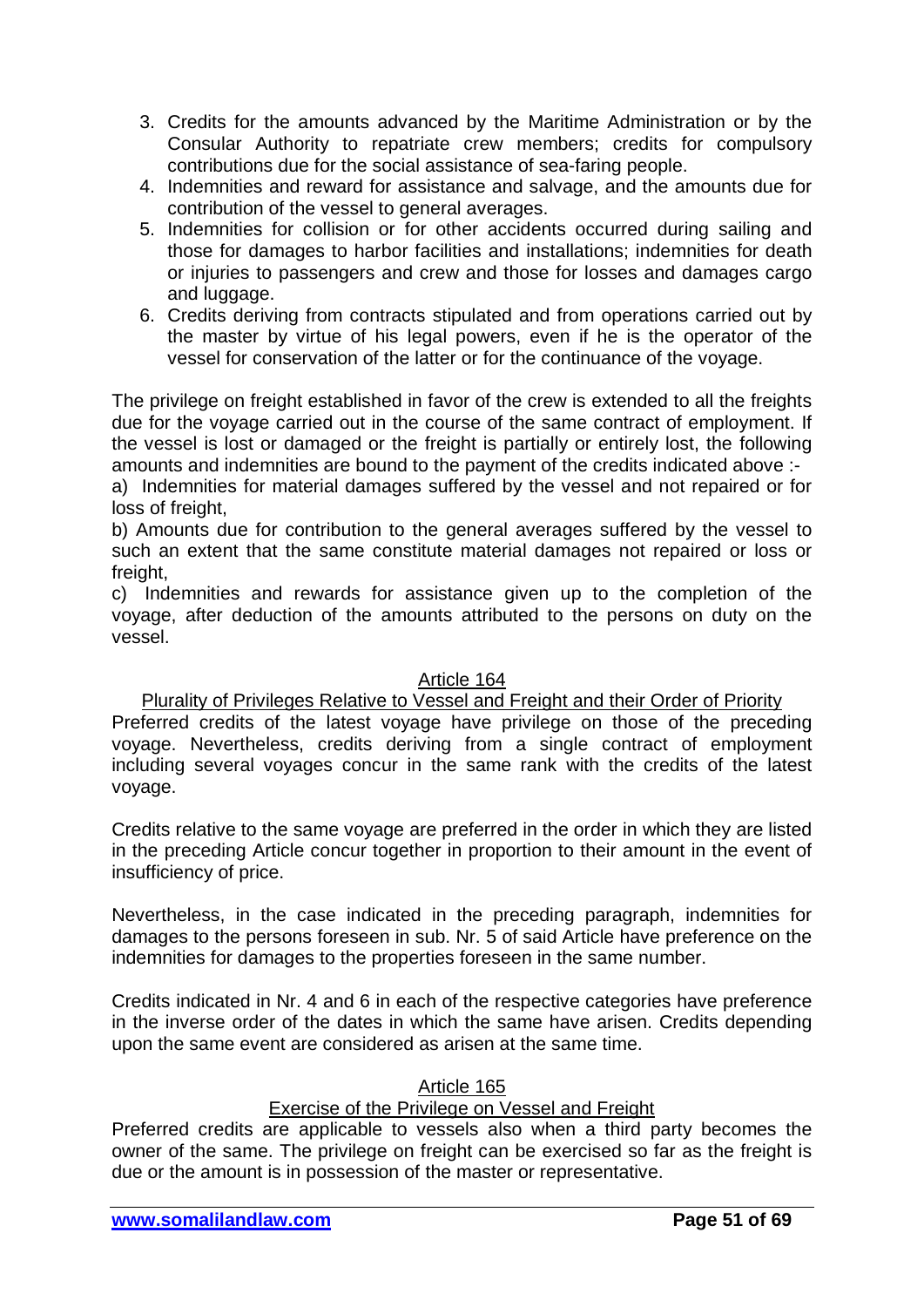### Article 166

# Extinction of Privileges on the Vessel and freight

Privileges become extinct not only for the extinction of the credit but also upon the expiry of one year except those regarding credits indicated in sub. Article 163, Nr. 6 which become extinct at the expiry of the period of 180 days.

The period runs, for privileges on credits for assistance or salvage, from the day in which operations are completed; for privileges or indemnities due following to collision or other accidents as well as on those for personal injuries, from the day in which the damage was caused; for the privileges relative to loss or averages to cargo or baggage, from the day of the re-delivery or from that in which the re-delivery should have been effected; for privilege of credits arising out of contracts stipulated or from operations carried out by the master for the conservation of the vessel or for the continuance of the voyage, from the day in which the credit has arisen; for privileges arising out of employment contracts, from the day in which the crew member was repatriated to the place of employment. In all other cases the period runs from the day in which the credit falls due.

The power to request advances or partial payments has not effect to have the credits under Nr. 2 of Article 163 considered as collectible. The aforesaid periods are suspended until the vessel burdened with privileges could not be seized or distrained in the territorial waters of Somaliland; such suspension, however, cannot exceed three years from the date in which the credit has arisen. Privileges on the vessel become also extinct :-

a) upon decree by which, in the case of court-ordered sale of the vessel, the latter is transferred to the acquirer.

b) with lapse of 60 days in case of voluntary sale. This period runs from the date of registration of the instrument of sale if the vessel is lying at the moment of registration in the registration place, and from the date of its return to said place if the registration of the sale takes place after the departure of the vessel.

### Article 167

### Vessel Managed by Operator not Owner

The provisions of the preceding Articles apply also in case the vessel is managed by an operator owner, except for the case that the latter has acquired the availability following an illicit act and the creditor is aware of the same.

### Article 168

### Privileges on the Properties Loaded

The following credits are privileged on the properties loaded:-

1. Legal expenses due to the administration or made in the common interest of creditors for attachment or enforcement proceedings on the properties,

2. Customs duties due on the properties in the place of unloading,

3. Indemnities and rewards for assistance and salvage and the sums due for contribution to the general averages,

4. Credits arising out of carriage contracts including expenses and the rent of warehouses in which the properties are stored.

5. Amounts of capital and interest due for obligations undertaken by the master on cargo in the cases envisaged in sub. Article 96.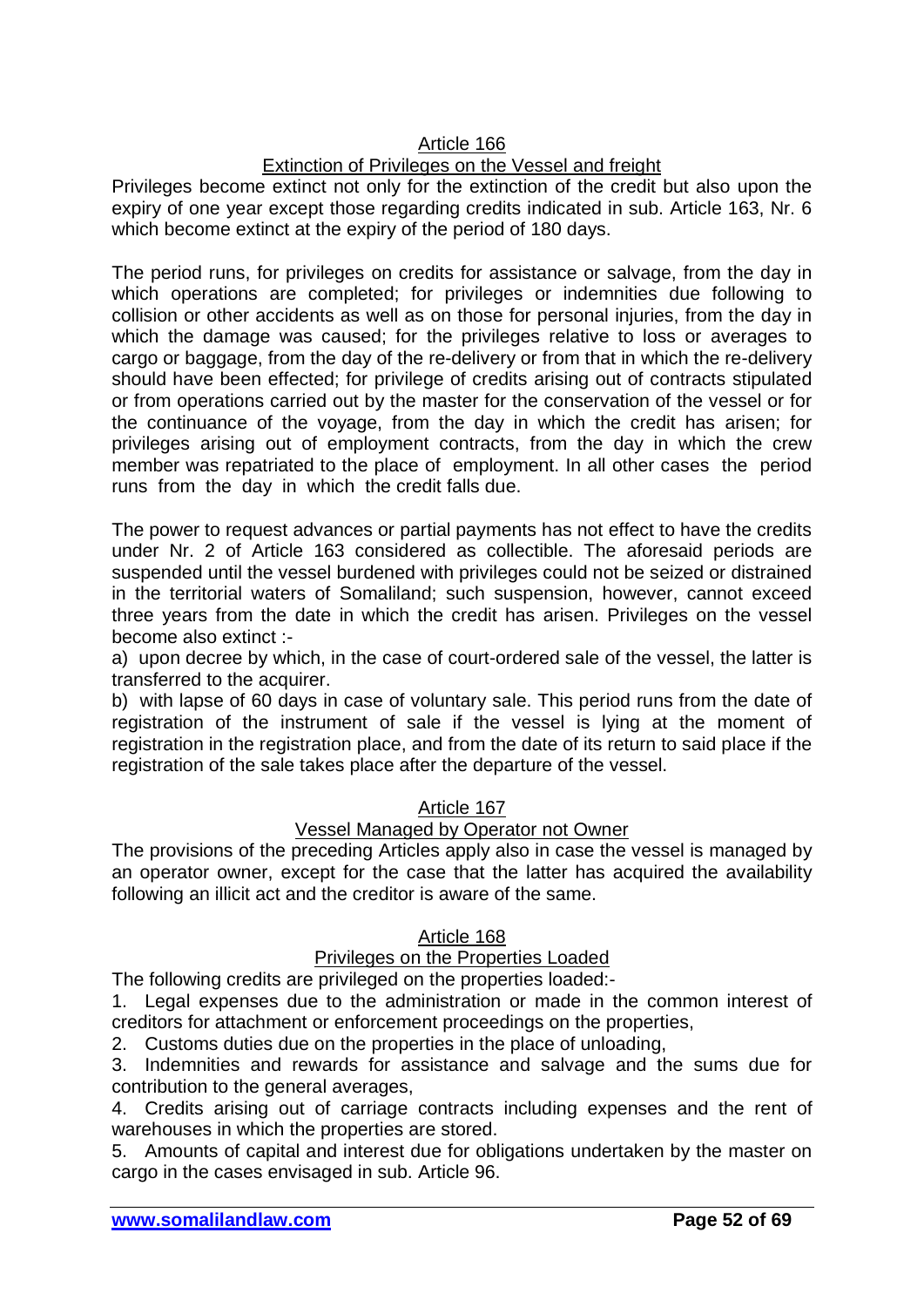The credits indicated in the above numbers are preferred to those guaranteed by pawn on the properties loaded.

If the properties loaded are lost or damaged, the amounts due for indemnities of the loss or averages including those due by the insures are bound to the payment of the preferred credits indicated above, unless the same amounts are used to repair the loss or average.

### Article 196

### Order of Priority and Extinction of Privileges on the Properties Loaded.

Preferred credits on the properties loaded have preference in the order in which the same are listed in the preceding Article. Credits indicated in sub. Nr 3 and 5, in each of the respective categories, have preference in the inverse order of the dates in which the same have arisen. Credits indicated in the other numbers, n each of the respective categories, have preference in the inverse order of the dates only when same have arisen in different pores.

Privileges on the properties loaded become exiting if the creditor does not intimate opposition to the master or does not start action within fifteen days from the unloading and before the legal transfer of the properties loaded to third parties.

### **CHAPTER XI MORTGAGE**

### Article 170

### Concession, From and Publicity

Mortgage on the vessel can be granted only if voluntary. Unless otherwise agreed upon, the mortgage does not extend to freights.

The concession of a mortgage of a mortgage must be made under of nullity by public deed or private instrument containing the specific indication of the data to identify the vessel. The mortgage has no effect toward third parties if not made public in accordance to Articles 76 and 77.

#### Article 171

### Subrogation of the Indemnity to the Vessel

If the vessel is lost or damaged, the following indemnities and sums are bound to the payment or mortgage credits, unless the same are employed in repairs of averages suffered by the vessel:-

a) indemnities due to the owners for damages suffered by the vessel.

b) Sums due to the owner for contribution to general averages suffered by the vessel.

c) Indemnities due to the owner for assistance or salvage, in the event that assistance or salvage took place after transcription of the mortgage and the sums have not been collected by the owner before the distraint of the vessel;

d) Indemnities relating to insurance.

# Article 172

# **Bank of Mortgage and Extensities of the Effects of Transcription**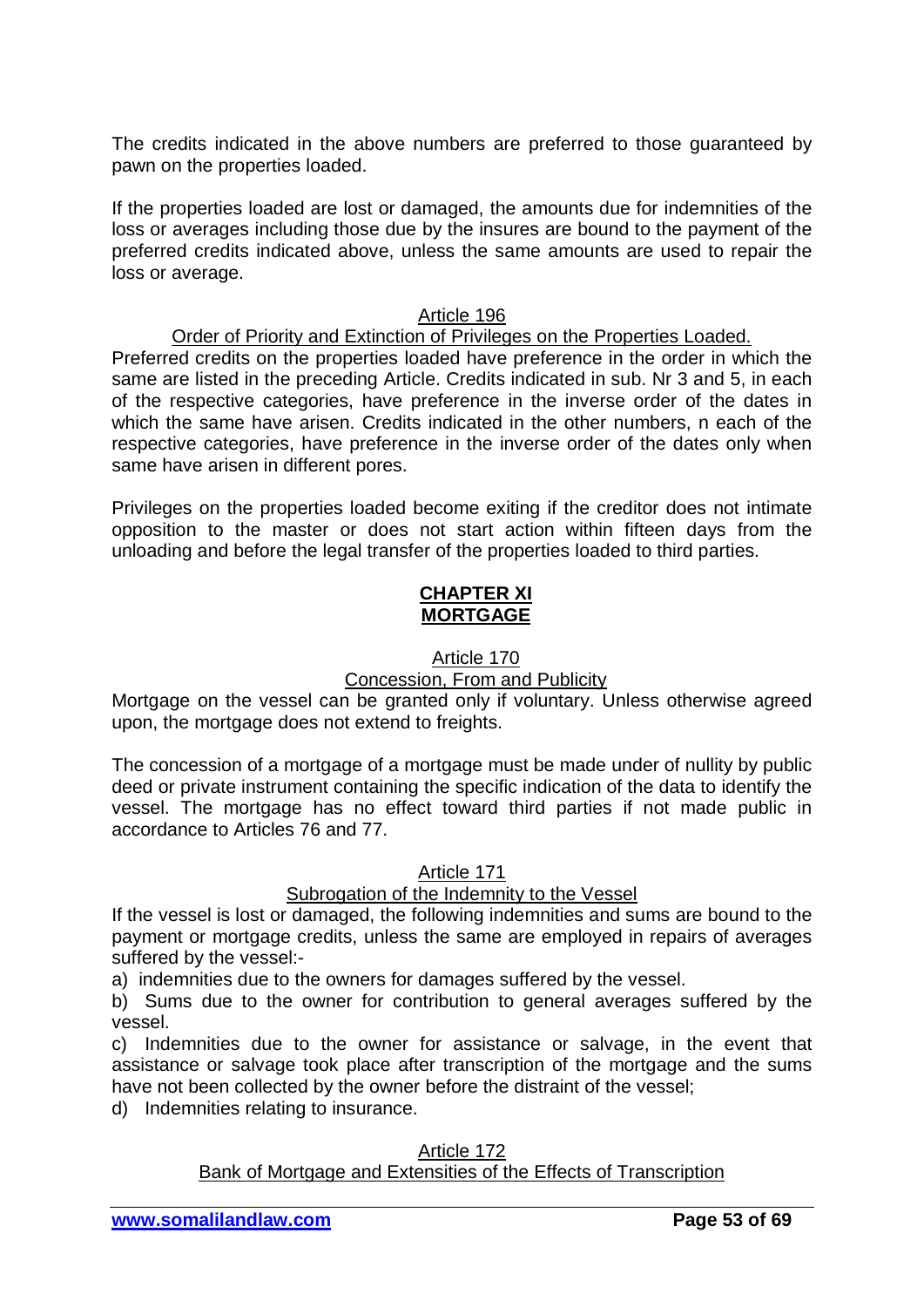The mortgage takes rank from the moment of transcription in the register of the vessel.

The mortgage takes rank following the privileges indicated in sub. Article 163 and is preferred to any other general or special privilege.

Transcription of mortgage puts on the same rank expenses borne for the instruments of constitution of mortgage, those for transcription and renewal, and ordinary expenses to intervene in the enforcement proceedings. For greater legal expenses, the parties can extend the mortgage, following a specific agreement provided relative transcription is made.

Transcription of a mortgage producing interests puts on the same rank the interest due provided their extent is shown by the transcription. The calculation of interest is limited to the preceding year and to the year of the day in which the vessel has been detrained. The parties, however, can agree that such calculation extend only to the interest relative to one year.

### Article 173

#### **Prescription**

The rights deriving from the concessions of mortgage are time-barred within two year from the expiration of the obligation.

### **BOOK IV: PROCEDURAL PROVISIONS**

### **CHAPTER I INQUIRIES AND LAWSUITS FOR MARITIME ACCIDENTS**

### Article 174

### Summary Inquiry

The authorities indicated in sub. Article 27, after completion of assistance operations, must take summary inquiries on the causes and circumstances and take the necessary measure to keep under control things and elements useful for further investigations.

If the vessel involved in the accident files a foreign, the above authorities can proceed as indicated above only if Somaliland vessel are also involved or if damages to the administration have arisen. The inquiring authority draws up a report regarding the investigation made and measures taken in order to keep evidence of the accident.

### Article 175

### Report to the Judicial Authority

If the above-mentioned report drown up by the inquiring authority or the investigation report referred to in sub. c), first paragraph, Article 51, both to be forwarded to the Head of the Maritime Zone, evidences that the ship-wreck or abandonment of the vessel, death or injuries to the persons are presumed to be caused by fraud or fault of anyone, those reports accompanied by further details from investigations considered necessary must forwarded by the Head of Maritime Zone to the judicial Authority.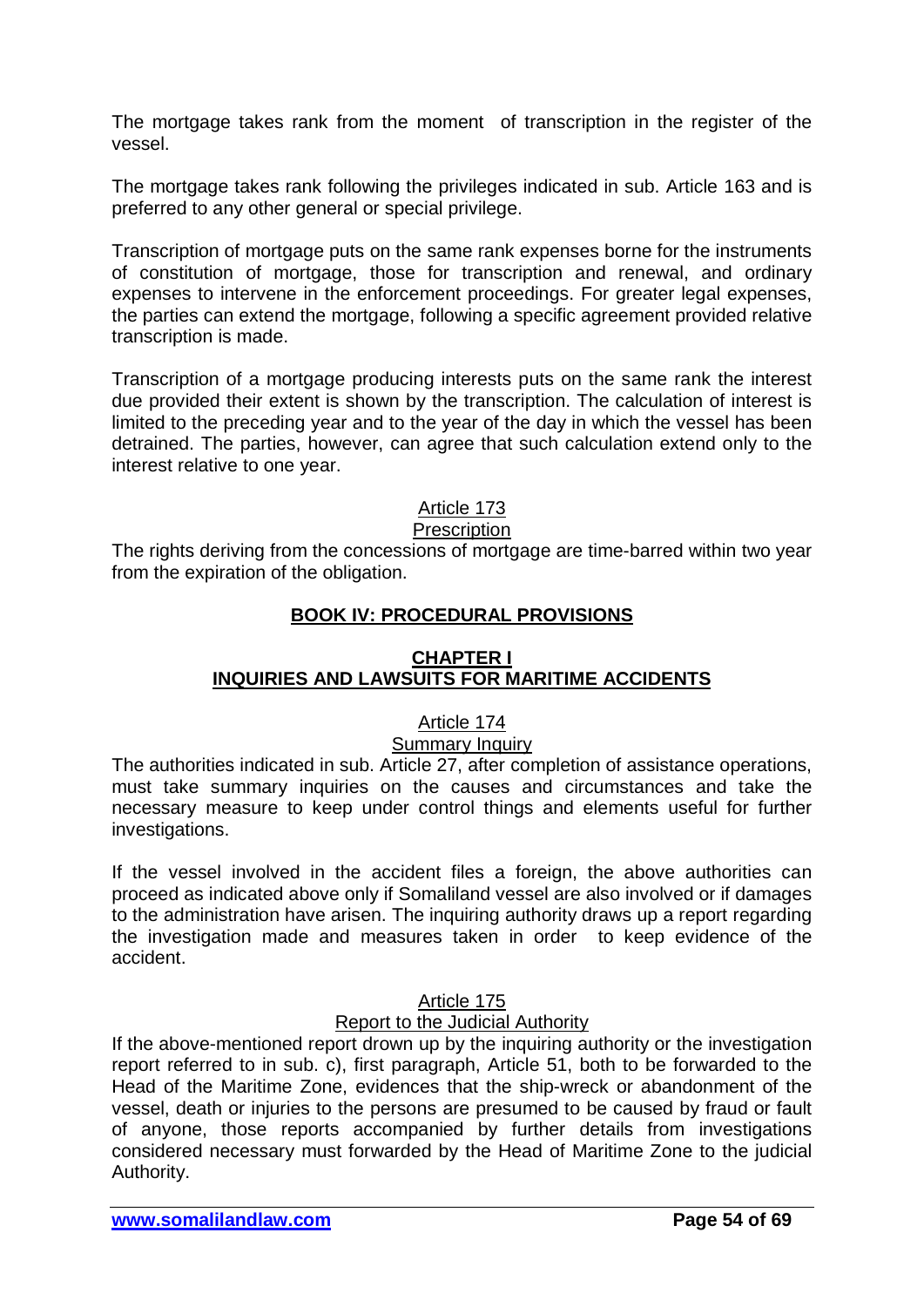# Article 176

# Amicable Settlement of Lawsuits for Maritime Accidents

For lawsuits concerning:-

a) damages resulting from collision.

b) damages caused by vessels while anchoring and mooring or engaged in any other maneuver in ports.

c) Damages caused when using loading and unloading facilities, when handling goods for embarkation and disembarkation operations including.

d) Damages caused by vessels to fishing nets and facilities.

- e) Indemnities and reward for assistance , rescue, and salvage.
- f) Reimbursement of expenses and prizes for the finding of wrecks.

The parties, before resorting to the judicial Authority, must request the intervention of the harbor master who must try to induce the parties to came to an amicable settlement.

If the latter is reached, process verbal is drown up, signed by the parties and other appearance, constitutes and enforceable title. If the settlement is not reached, a process verbal is drawn up, enclosing also all the papers relative to possible finding of facts, which is signed by the parties and other appearances.

### Article 177

### Probatory Effectiveness of the Inquiry Shown by Reports Drawn-up in Case of Maritime Accidents and Averages

In lawsuits for maritime accidents, the judicial Authority restored to order that the reports resulting from summary inquires and those showing failure to reach an amicable settlement be officially recorded.

For the examination of the sharing of general averages pursuant to Article 143, the Judicial Authority orders the official recording of reports resulting from investigations in accordance with the provisions of Article 51, first paragraph, c).

Facts evidenced by the above reports are considered ascertained but the parties concerned can afford evidence to the contrary.

### **CHAPTER II LABOR DISPUTES**

#### Article 178 Amicable Settlement of Disputes

In disputes concerning :-

a) labor relations of sea-faring people, also if the dispute is brought by persons of the family of the seaman or by other persons entitled to do so,

b) performance of port activities and relative wages,

c) wages due to the operators of sea craft and facilities employed in loading and unloading operations of goods and embarkation and disembarkation of persons.

The parties, before restoring to the Judicial Authority, must submit the dispute to the competent ''labor office'' which, whenever possible, will be assisted by the harbor master in order to possibly reach an amicable settlement.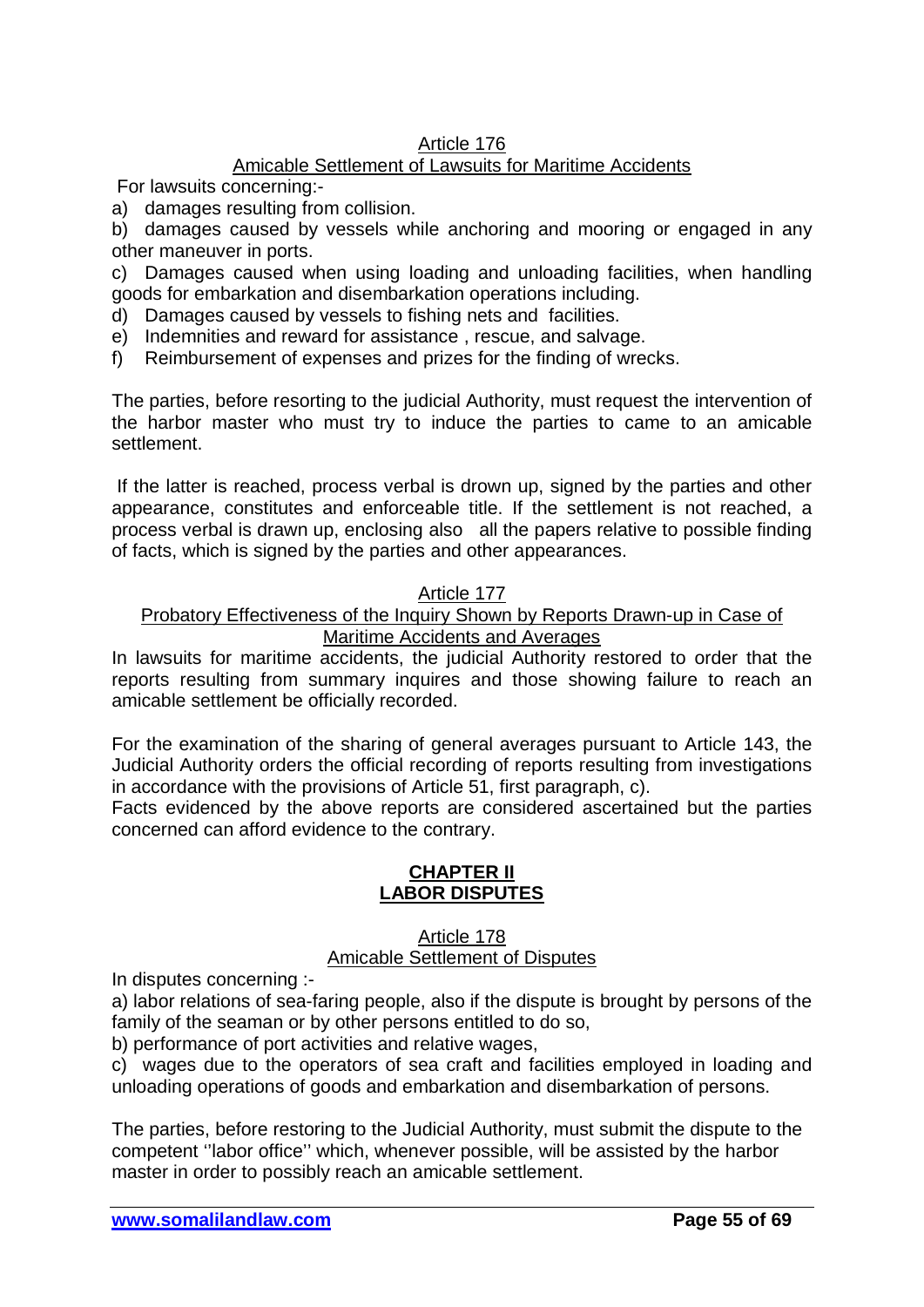### **CHAPTER III ENFORCEMENT AND OTHER COURT-ORDER STEPS**

### Article 179

### Object of Enforcement and Other Steps

Enforcement and other Court-ordered steps can have object ships, dhows, and sea craft or their fractions of property. If the object of such steps are fractions, the competent judge can, after hearing the joint-owners not debtors, authorize the distrait or seizure of the entire vessel when the fraction of the joint-owner debtor exceeds half the property; in this case, the right competent to the joint-owners not debtors on their fractions is converted into a right on the corresponding part of the award prise and is exempt from any participation to the expenses of the enforcement or other Court-ordered procedures.

Ships and Dhows ready to sail or while sailing cannot be object of enforcement provided that debts deriving from the voyage they are about to commence or which they continue are not involved. Ships and Dhows are considered to be ready to sail when they have received clearance in accordance to Article 52.

# Article 180

# Procedure

Enforcement and other Court-ordered steps are authorized and directed by the competent Judicial Authority, according to the original procedure foreseen for immovable property and the provisions set forth in the subsequent Articles.

# Article 181

### **Injunctions**

Injunctions, the term of which is reduced to 24 hours, become null and void after thirty days have elapsed without the distrait having been carried out.

### Article 182

# Contents and Notification of the Act of Distraint and of the Attachment Order

The act of distraint and the order authorizing to effect a Court-ordered attachment must contain also the data to identify the vessel and the order to the master not to let the vessel sail. They must be notified at the behest of the creditor to the owner and the master of the vessel.

### Article 183

### Enforcement against the Owner-not Operator

When actions are instituted by the creditors of the operator-not owner who have a maritime-privilege, the enforceable title, the injunction and other authorizing Courtordered attachment must be notified also the owner-not operator.

In the above case, the distraint and in general, enforcement steps are fulfilled in respect of the owner-not operator, to whom all the provisions regarding the debtor are applied except for the prohibition to make offers to purchase the vessel.

### Article 184

### Notification to the Enrollment Board and Steps to Present the Vessel from Sailing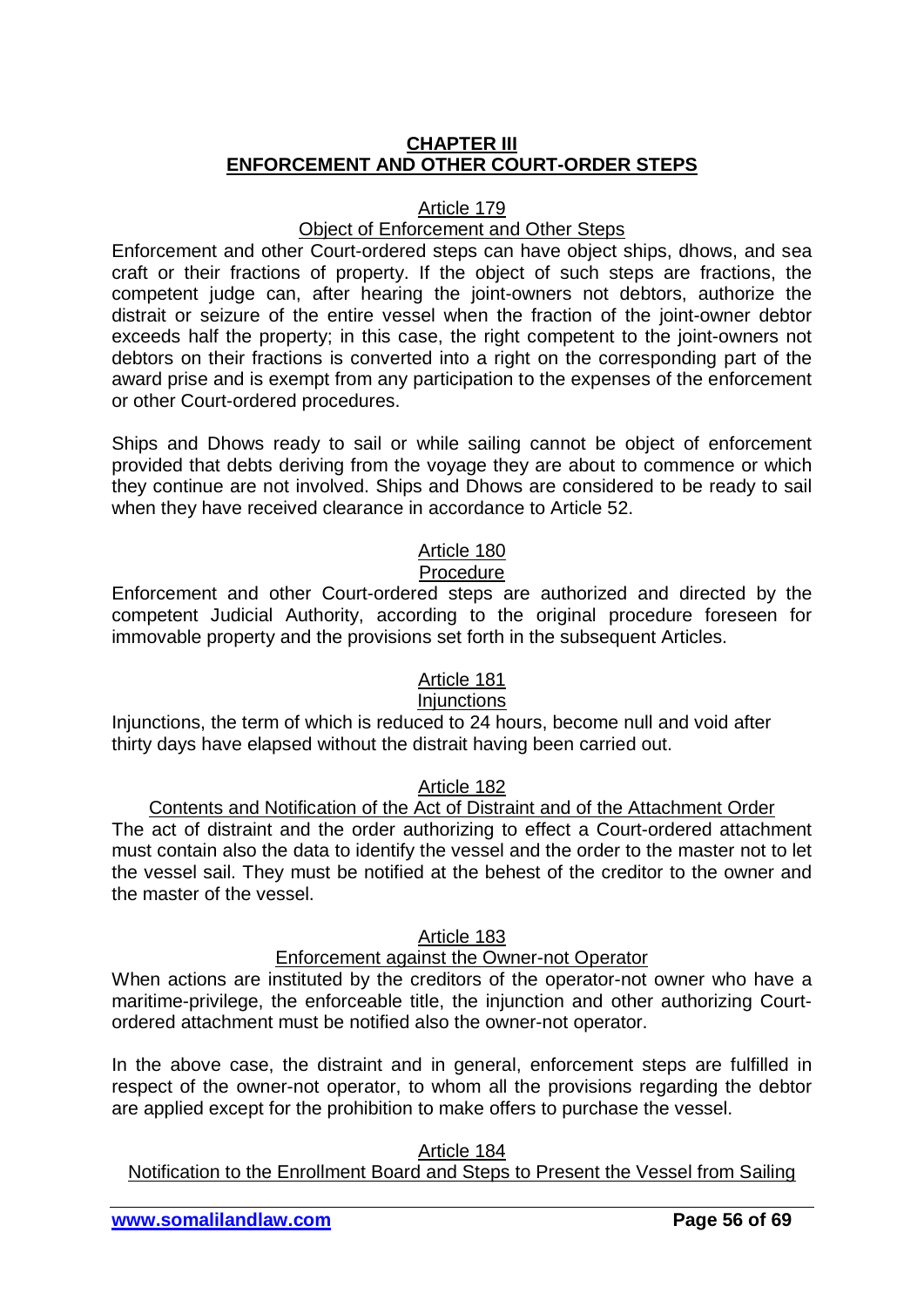The distraint order and the authorization to attach are notified by the creditor to the Enrollment Board.

The competent Judicial Authority and after notification, the Maritime Authority can take the necessary measures to prevent the vessel from sailing.

### Article 185

### Administration of the Vessel Distrained and Attached

On the request of the party concerned and who advances the sums necessary the competent Judicial Authority, after hearing the mortgages and prescribing the guarantees and other measures considered suitable, can authorize the vessel distrained or attached to effect one more voyages.

The freight, after deducting the expenses to be reimbursed to the applicant within the limits of the deposit effect, increases the award price.

#### Article 186

#### Publicity of the Transfer of the Awarded Vessel.

The decree whereby the judge after the sale transfers the vessel to the acquired and orders the Enrollment Board to cancel the transcription of mortgages must be public pursuant to Article 76.

### **BOOK V: MARITIME CRIMES**

# **CHAPTER I CRIMES AGAINST THE SHIP'S AND NAVIGATION POLICE**

### Article 187

### Non-compliance of Orders by Crew Members

Any crew member who fails to comply with an order given by a superior concerning a technical service of the vessel is punished by imprisonment up to 3 months. Should not compliance concern a service relating to the maneuver of the vessel, the punishment is imprisonment from 1 to 6 months.

Should this fact cause a remarkable trouble to sailing or a danger to the life and safety persons or to the security of the vessel, the punishment is imprisonment from 4 months to 2 years. If the order given relates to the safety of the vessel or to assistance to another vessel or persons in danger, the punishment is imprisonment from 1 to 3 years.

### Article 188

### Non-compliance of Orders by Passengers

Any passenger who fails to comply with an order concerning the security of the vessel is punished by imprisonment up to 3 months or by a fine up to Sl.Sh. 160/-

#### Article 189

### Abandonment of the Vessel by the Master or by Crew Members

The master who in case of abandonment of the vessel does not leave it last, is punished by imprisonment up to 2 years.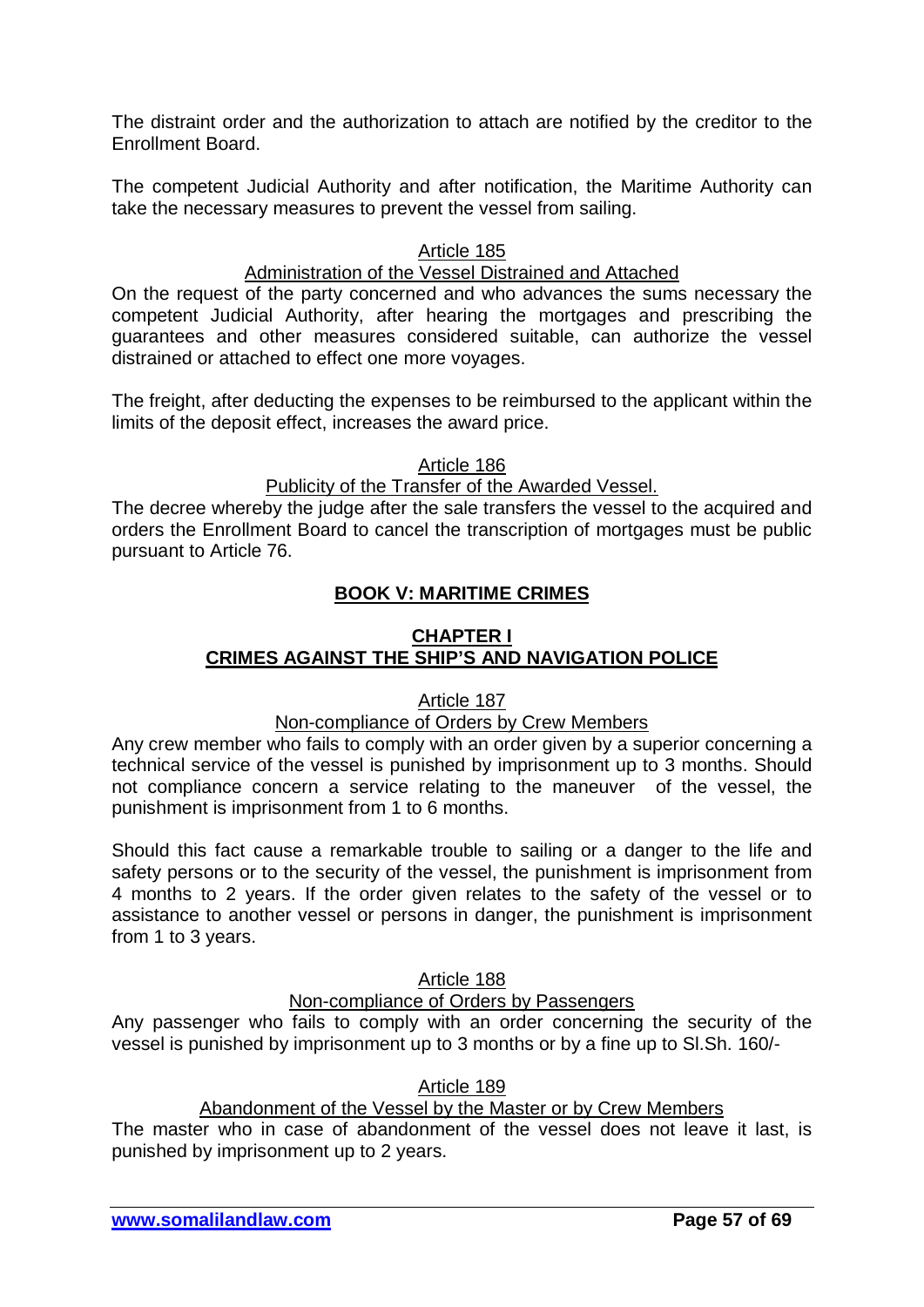Crew members who without the consent of the master abandon the vessel in danger are punished imprisonment up to 1 year.

### Article 190

### Loading of Arms, Ammunition and Persons for Criminal Purposes

The master of a vessel, also if foreign, who loads arms, ammunition or persons, in order to commit a crime is punished if the latter is not committed, by imprisonment from 6 months to 2 years, save for the case that this fact constitutes a crime subject to other regulations.

#### **CHAPTER II CRIMES AGAINTS SHIP'S AUTHORITIES OR AGAINST CONSULAR AUTHORITIES**

### Article 191

### Offence against the Master or Superior

Any crew member who offends the hanor or prestige of a superior in presence of him owing to or in the performance of his duties, 9is punished by imprisonment from 3 months to 2 years.

The same punishment is inflicted upon anyone who commits this fact by telegraph, telephone, in writing or by drawing addressed to a superior and relating to his duties.

Punishment is increased up to one third when this fact is committed with violence or menace or when the offence is made in presence of one or more persons.

If the above fact is committed by a passenger against the master, officers or petty officers, the preceding provisions shall apply provided it does not constitute a graver crime; punishments, however are reduced by not less than one third.

# Article 192

### **Mutiny**

Crew members are considered mutinied and are punished by imprisonment from 3 months to 3 years, when in number not less than one third of the entire crew they:-

- 1. do not comply with an order given by the master, collectively or after agreement,
- 2. collectively abandon themselves to tumultuous disturbances. Crew members who upon the firs intimation carry out the order or desist from participating in the disturbance, are subject only punishment for acts which they have already committed, whenever the same constitute a different crime.

The punishment increased from 6 months to 4 years:-

- 1. if the mutiny is committed under such conditions that it is not possible resort to police.
- 2. if non-compliance concerns an order relative to a service connected with the safety of navigation or else if the fact is committed with the purpose of interrupting the voyage, changing its route or threatening the security of both vessel and cargo.
- 3. if any of the persons is manifestly armed or the fact is committed by threat.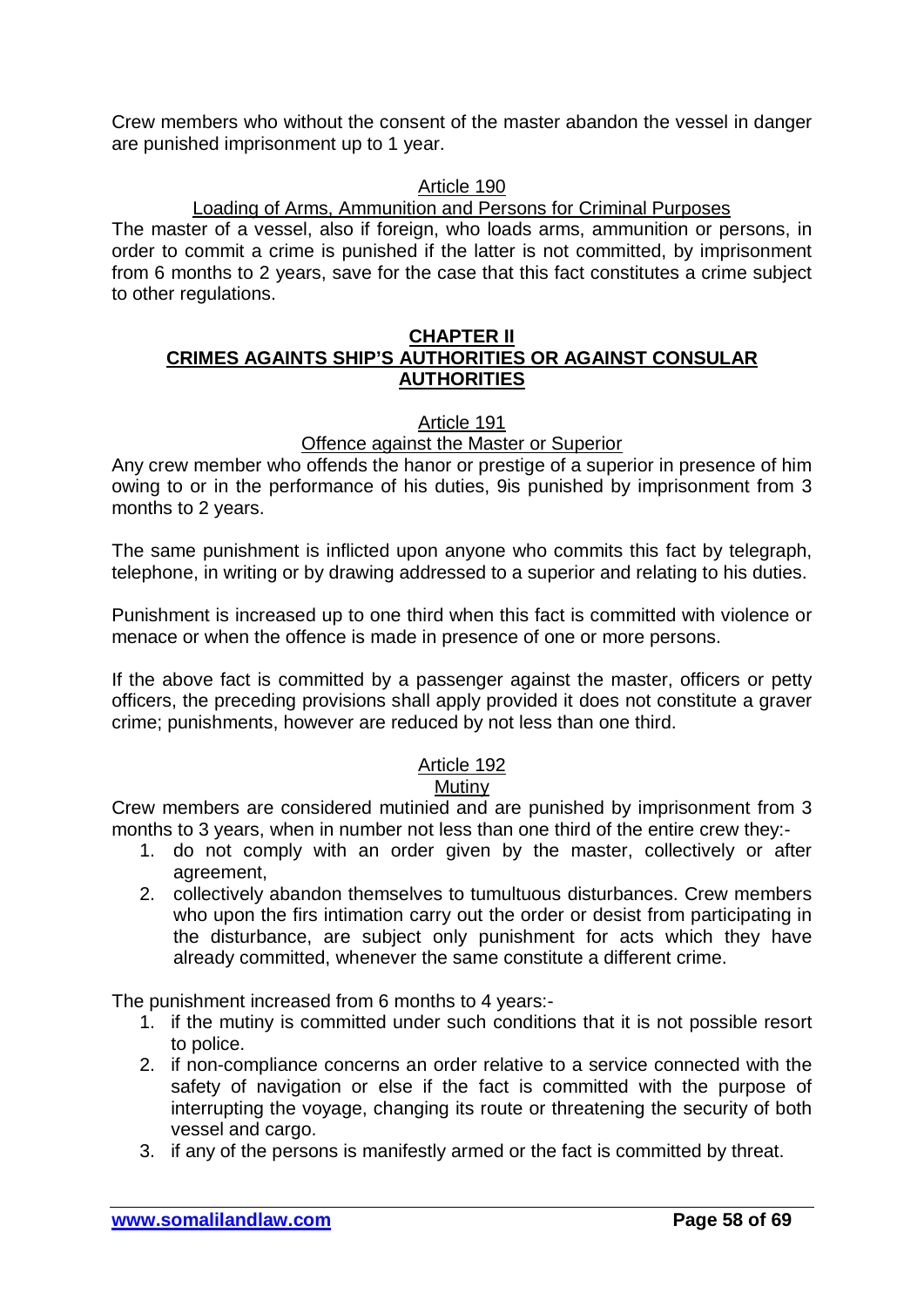If promoters, organizer and heads, the punishment is increased up to one third.

# Article 193

### Failure to Prevent a Crime

Any crew member who on being present to acts of threat or violence against a superior or the performance of his duties fails to give assistance or help, is punished by imprisonment up to 1 year or by a fine up to Sl.Sh. 4000/-

The same punishment is inflicted upon any crew member who on being present to the mutiny referred to in the preceding Article, does not make everything in his power to break up to meeting or thwart the disturbance.

### Article 194

### Plot against the Master

Crew members who in number of three or more agree with the purpose of committing a crime against the life, safety, individual freedom or the performance of the master's powers, are punished and if the crime is not committed, by imprisonment up to 3 years. For promoters and organisers, the punishment is increased up to one third. Crew members who having knowledge of the plot fall to in form the master of the same, are punished by imprisonment up to 1 year.

The punishment to be applied, however, is in any event, less than half of that established for the offence to which the plot refers.

### Article 195

### Non-repatriation of Citizens

The master of a vessel bound for a port of the territory who without justified reasons fails to comply with the request of the Consular Authority for the transportation of citizens in accordance with Article 57, second paragraph, is punished by imprisonment up to 6 months or by a fine up to Sl. Sh 800/-.

### **CHAPTER III CRIMES AGAINST THE SAFETY OF NAVIGATION**

### Article 196

### Performance, Arbitrary Removal and Omission of Signals

Anyone who arbitrary orders or makes some of the signals used for sea navigation or removes these signals is punished by imprisonment up to 1 year or by a fine up to Sl. Sl 800/-

The same punishments is infected upon anyone who, on being obliged to do so, fails to place the above-mentioned signals or fails to take measures required for this purpose.

If this causes danger of fire, shipwreck or submersion of a vessel, the punishment is imprisonment from 1 to 5 years, the provisions of the present Article do not apply if the fact is contemplated as a graver crime by other provisions of the Law, if any of the facts envisaged in the present Article is committed by fault, the punishment is reduced by one half.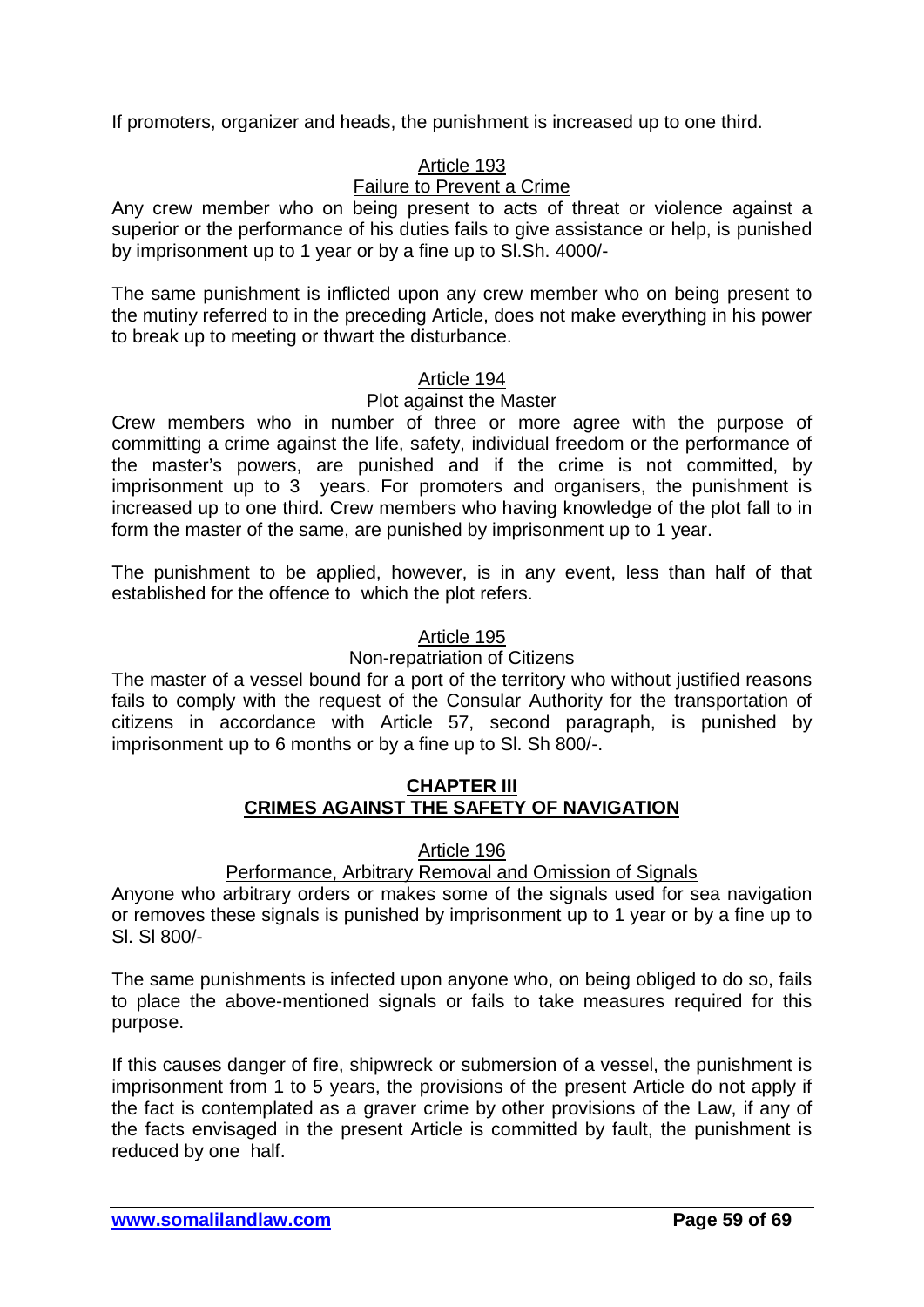# Article 197

### Failure to Give Assistance

The operator or the master of a vessel who on being so requested by the competent authorities pursuant to Article 27, third paragraph fails to cooperate in assisting a vessel in danger or damaged, is punished by imprisonment from 1 to 3 years.

### Article 198

### Abandonment of Command and of Place

The master who, without necessary, abandons the nautical direction of the vessel in such conditions that the same must be taken by a person not qualified to replace him, is punished by imprisonment up to 1 year or by a fine from Sl. Sh. 200 to 800/-

The punishment is increased up to one third if this fact is committed in those cases in which the master has the obligation of personally directing the maneuver.

Crew members who during the performance of a service pertaining to the safety of navigation abandon their place, are punished by imprisonment from 3 months to 1 year.

#### Article 199

### Conditions for Greater Punishment

In the cases foreseen in Articles 196 and 198, the punishment is imprisonment from 2 to 8 years if the facts causes fire, shipwreck or submersion of the vessel.

### **CHAPTER IV CRIMES AGAINST PUBLIC FAITH**

### Article 200

### False Statements

The master of a vessel who, with the purpose of obtaining for himself or others an advantage or causing to others a damage, makes false statements in report to authorities as well as in the log-book saying that a fact was by him performed or done in his presence, or reports statements which he never received, or else deletes or alters the statements received, or falsely confirm facts contained in the aforesaid reports or in the log-book which are destined to serve as evidence is punished, when the facts does not constitute a graver crime, by imprisonment from 6 months to 4 years.

### Article 201

### Abusive Use of the Flag

Anyone hosting or using the flag of the Somaliland Merchant Marine on a foreign vessel is punished by imprisonment up to 1 year or by a fine from Sl Sh 200 to 1,000/-.

### Article 202

### Use of False Identification Marks

Anyone who, with the purpose of obtaining for himself or for others an advantage or causing to others a damage, affixes on the vessel a false identification mark is punished by imprisonment up to 1 year. The punishment is imprisonment up to 2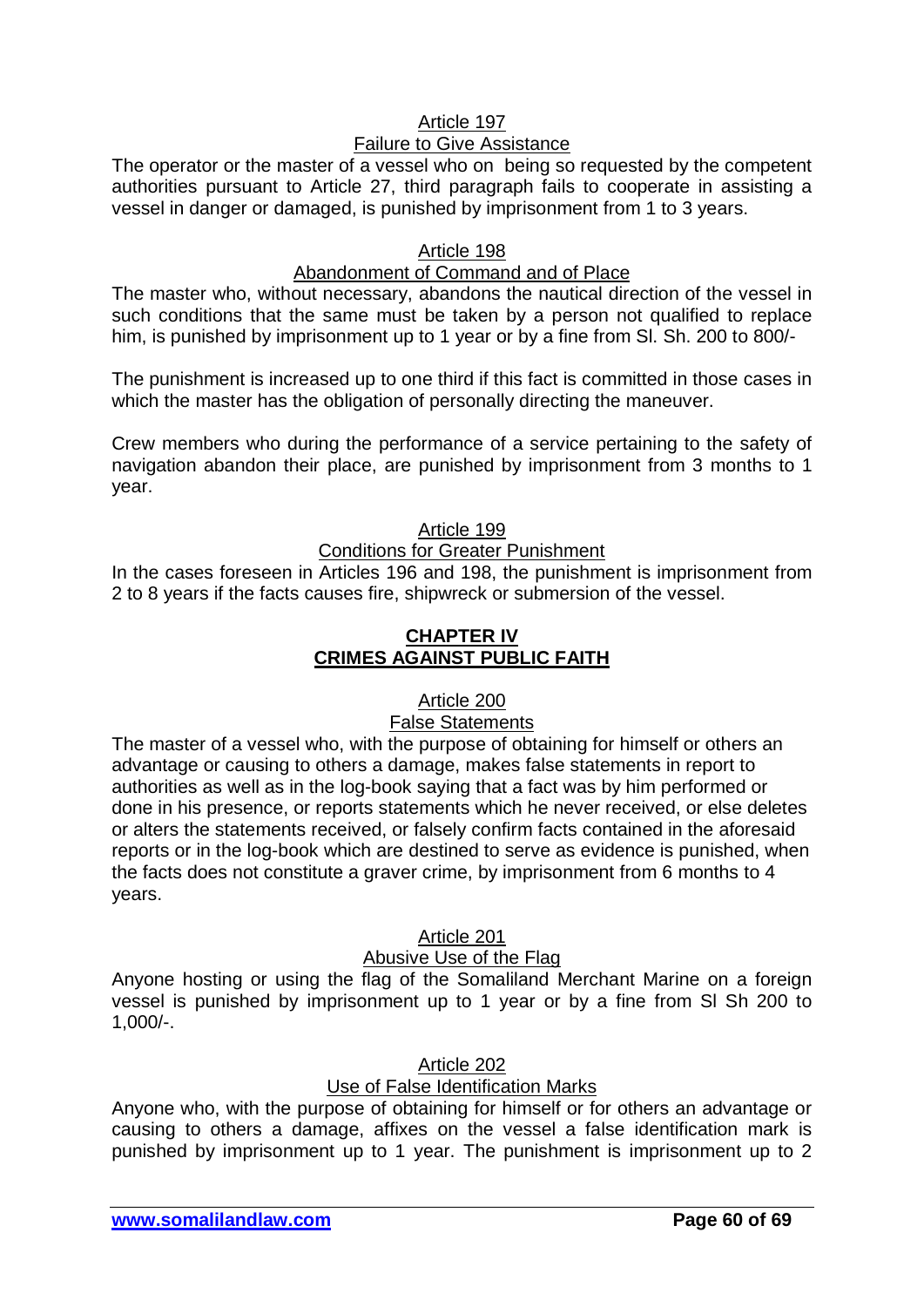years and fine up to Sl. Sh. 400/-, and if the culprit employs the documents of the vessel, the mark of which he has abusively used.

### Article 203

### Abusive Concession of the Name for the Construction of the a Vessel

Anyone who, on being qualified to the construction of vessels, consents the use of his name for such construction to a person not authorized, is punished by a fine from Sl. Sl. 80 to 800/. The same punishment is inflicted upon any one who uses the name of others if the construction has already been started, the punishment is increased up to one third.

#### Article 204

#### Abusive Use of Sailing Books

Anyone who, with the purpose of obtaining himself or for others an advantage or causing to others a damage, uses a sailing book belonging to another person, is punished by imprisonment up to 1 year unless the facts constitutes a different crime against public health.

### **CHAPTER V CRIMES AGAINST THE OWNERSHIP OF THE VESSEL OR CARGO**

# Article 205

#### **Piracy**

The master or officer of Somaliland or foreign vessels who commit acts off deprecation to the damage of a Somaliland or foreign vessel or its cargo, or for this purpose commit violence against persons on board Somaliland or foreign vessels, are punished by imprisonment from 10 to 20 years.

### Article 206

#### Taking Possession of the Vessel

Crew members of a vessel who take possession of the same are punished:-

- 1. by imprisonment from 110 to 20 years if the facts is committed with violence or threat against the master the other officers.
- 2. by imprisonment from 3 to 10 years if the facts is committed clandestinely or by fraudulent means.

For promoters and heads, the punishment is increased up to one third

If the fact is committed by a person extraneous to the crew the punishment is reduced by one third.

# Article 207

#### False Route

The master of a vessel who, in order to obtain for himself or for others an unfair benefit or to cause to others a damage, take false route, is punished by imprisonment from 1 to 6 years and a fine up to Sl. Sh. 800/-, if the fact causes a danger of fire, shipwreck or submersion of the vessel, he punishment is increased by one third. If the fact causes fire, shipwreck or submersion, the punishment is imprisonment from 2 to 110 years.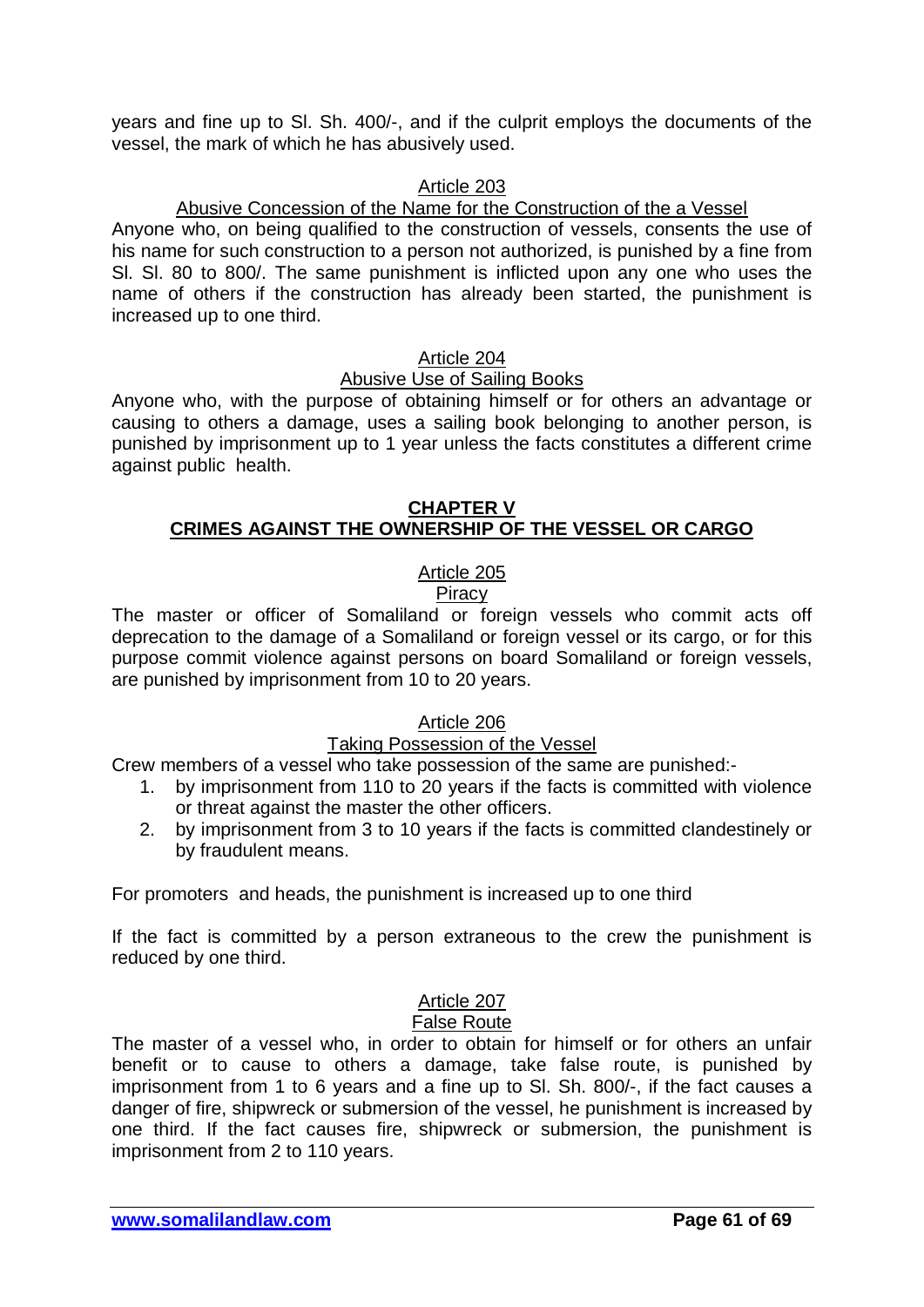### Article 208

### Embezzlement of Wrecks

Anyone who embezzles the wreck indicated in sub. Article 158, in the cases in which he has the obligation of denunciation, is punished by imprisonment up to 2 years to by a fine up to Sl. Sh. 1,000/-.

# Article 209

### Taking Possession of a Shipwrecked Vessel

Anyone who takes possession of a shipwrecked submerged or abandoned vessel is punished by imprisonment from 1 to 4 years and by a fine from Sl. Sh. 60 to 800/-.

#### **CHAPTER VI CRIMES AGAINTS PERSONS**

### Article 210

### Abuse of Authority

The master, who subject to rigour0ous measures not permitted by the law a crew member or passenger or a person imprisoned and entrusted to him in custody or for transport, is punished by imprisonment up to 30 months, provided the fact does not constitute a graver crime. The same punishment is inflicted upon those to whom the said person has been entrusted.

The punishment cannot be less than 6 months when the fact is committed for personal reasons or against an ill person or a minor or a major of seventy or against women.

### Article 211

### Disembarkation and Arbitrary Abandonment of Persons

The master of a ship, who arbitrarily disembarks a crew member or a passenger out of the territory or abandons them avoiding their return on board or anticipating the ship's departure, is punished by imprisonment from 6 months to 3 years and a fine from Sl. Sh. 80 to 240/-.

The punishment cannot be less than 1 year if the person disembarked lacks the necessary means of subsistence or to repatriate. The punishment is imprisonment from 1 to 6 years if the facts causes personal injuries; from 3 to 8 years if it causes the death. The above punishment are reduced to two thirds in case of disembarkation or abandonment within their nation territory.

### Article 212

### Failure to Give Assistance

The master who, on finding abandonment a Somaliland seaman in a foreign country in which there is no Consular Authority, fails without justified reason to five him assistance on board and repatriate him, is punished by imprisonment up to 6 months or a fine up to Sl. Sh. 240/-. If failure of assistance involves several persons, the punishment is doubled.

The punishment is imprisonment from 1 to 6 years if the fact causes personal injuries; from 3 to 8 years if it causes the death.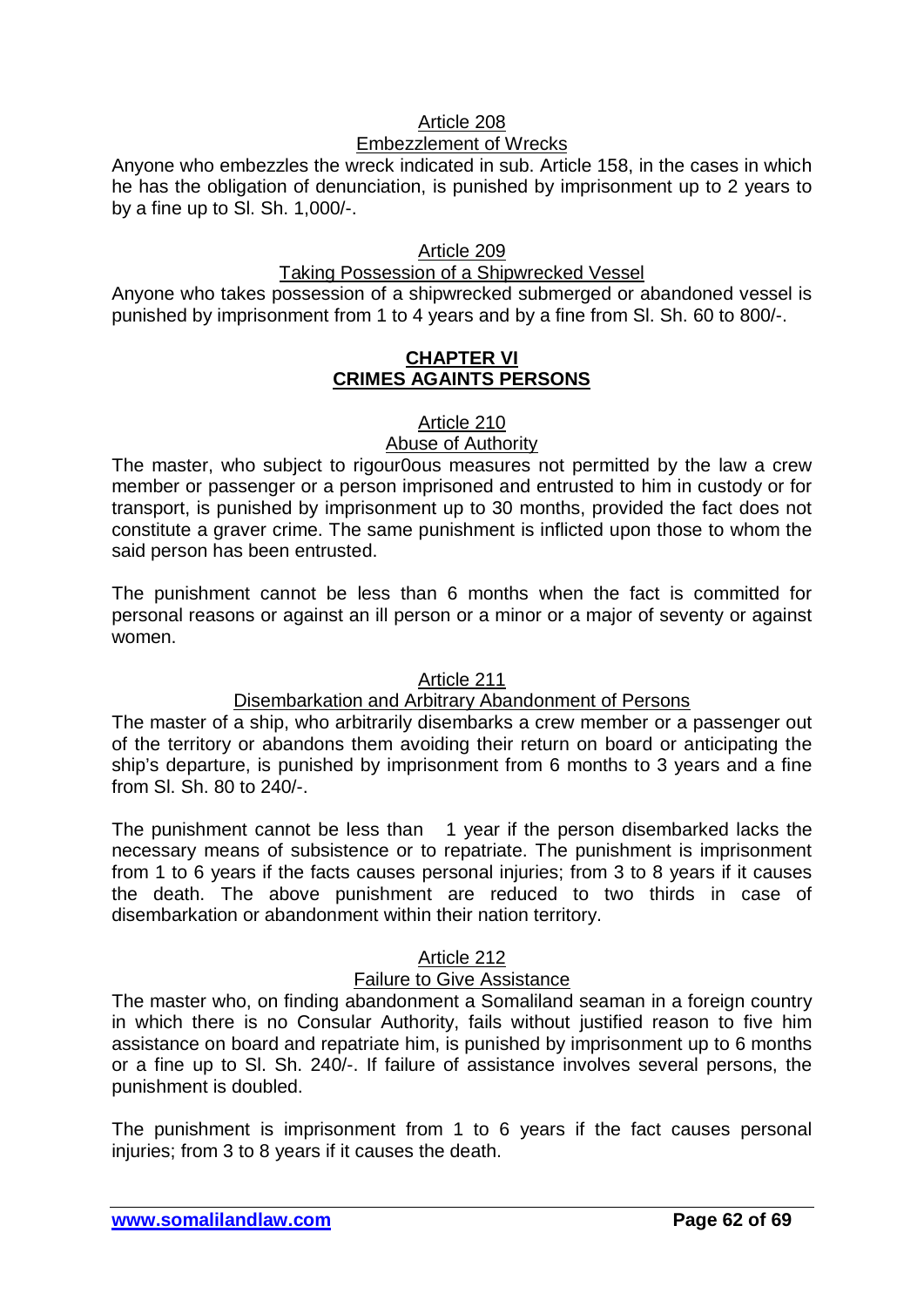### Article 213

### Failure to Assist Vessels or Persons in Danger

The master of a national or foreign ship, dhow or craft, who fails fo give assistance to vessels or persons in danger or else fails to attempt salvage in cases in which he is obliged to d so under the present Code, is punished by imprisonment up to 2 years.

The punishment is imprisonment from 1 to 6 years if the fact causes personal injuries; from 3 to 8 years if it causes the death.

If the fact is committed by fault, the punishment is imprisonment up to 6 months; in the cases indicated in the preceding paragraph, the punishment therein foreseen are reduced to the half.

### Article 214

### Lack Necessary Victuals

The master of a ship who causes the lack of victuals necessary to the persons embarked is punished by imprisonment from 1 to 6 years.

If the fact is committed by fault, the punishment is imprisonment from 1 month to 1 year or a fine up to Sh. So.

### **CHAPTER VII INFRINGEMENT OF THE PROVISIONS GOVERNING THE MARITIME**

### Article 215

### Abusive Occupation of Demesnial Areas

Imprisonment up to 6 months or fine up to Sl. Sh. 4000/-, if the fact does not constitute a graver crime, are inflicted upon anyone who arbitrarily occupies an area of the maritime demesne, prevents public use or makes unauthorized innovations on the same.

### Article 216

# Abusive Extraction of Stone and Other Materials

Anyone who extracts materials referred to sub. Article 17 without a licence to do so is punished by imprisonment up to 2 months or a fine up to Sl. Sh. 80/-.

### Article 217

# Abusive Storages of Goods and Failure to Remove the Same

Anyone who stores goods and other materials in the indicated in sub. Article 23 without being authorized the customs Authority.

Anyone who does not comply with the order of removal the material stored;

A fine up to Sl. Sh. 4000/- is imposed upon

### **CHAPTER VIII INFRINGEMENT OF THE PROVISIONS GOVERNING POLICE, PORT SERVICES AND PORT OF CALL**

# Article 218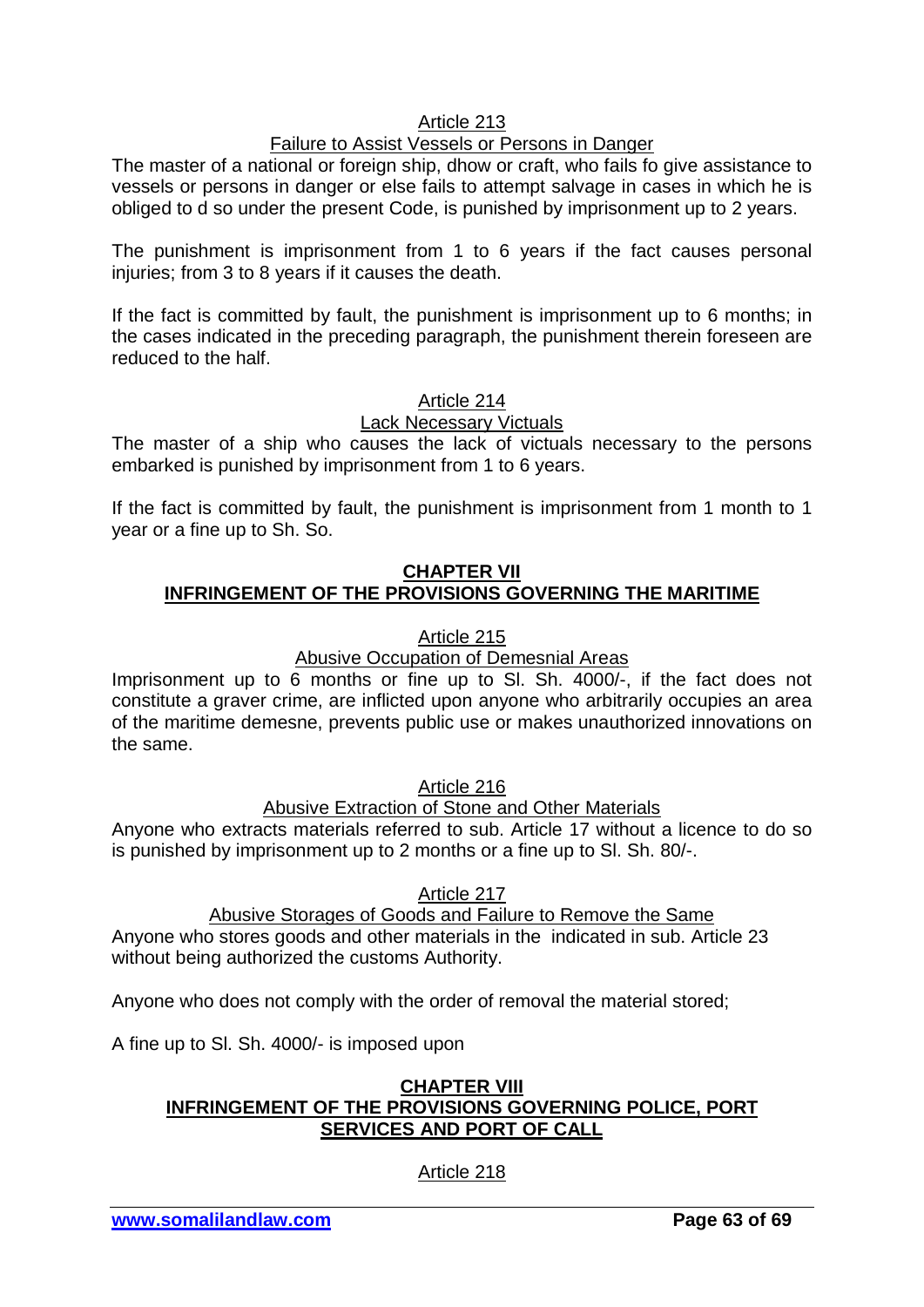Fishing, Use Explosives and Lighting of Fires in Aries in Which They are Prohibited Anyone who, in the areas indicated in sub. Article 30, carries out fishing activities without being authorized by the Maritime Authority, is punished by a fine up to Sh. So 40/-. Anyone who, in the same areas without being authorized by the Maritime Authority uses explosives or lights fire and lights can interfere with the maritime signalling service, is punished by imprisonment up to 3 months or by a fine from Sl. Sh. 16 to 300/-.

### Article 219

### Abusive Harbor Contacting

Anyone who performs harbor contracting work without having the concerning indicated in sub. Article 33 is punished by imprisonment up to 1 year or a fine up to SL. Sh.. 800/-.

#### **CHAPTER IX INFRINGEMENT OF THE PROVSIONS GOVERNING THE EMPLOYMENT OF SEA-FARING PEOPLE**

Article 220

### Employment and Undue Assignment of Minors

The operator or the master of the ship, dhow or sea craft referred to in sub. Article 35, second paragraph, who employs a person under fifteen years of age, out of the cases envisaged in sub. Article 36, fourth paragraph, or else who assigns a person under eighteen to engine services is punished a fine from Sl. Sh. 40 to 400/-.

### **CHAPTER X**

# **INFRINGEMENT OF THE PROVISIONS GOVERNING THE OWNERSHIP OF THE VESSEL**

Article 221

#### Non-compliance with the Provisions Relating to the Abandonment of the Ship's Falag

Failure to comply with the provisions in sub. Article 43 and 44 is punished by imprisonment up to 6 months or by a fine up to Sl. Sh. 800/.

Article 222

#### Non-compliance with the Provisions Governing the Demolition or Arrival of the Vessel.

Anyone who carries out demolition as per Article 46 without being authorized to do so is punished by a fine from SL. Sh. 40 to 400/-.

# **CHAPTER XI INFRINGEMENTS OF THE PROVISIONS GOVERNING NAVIGATION POLICE**

Article 223

Non-compliance with the Provisions Governing the Use Flag, Identification Mark and Ship's Documents

A fine up to Sl. Sh. 160 is imposed upon;-

1. the ship's master who does not hoist the flag when required,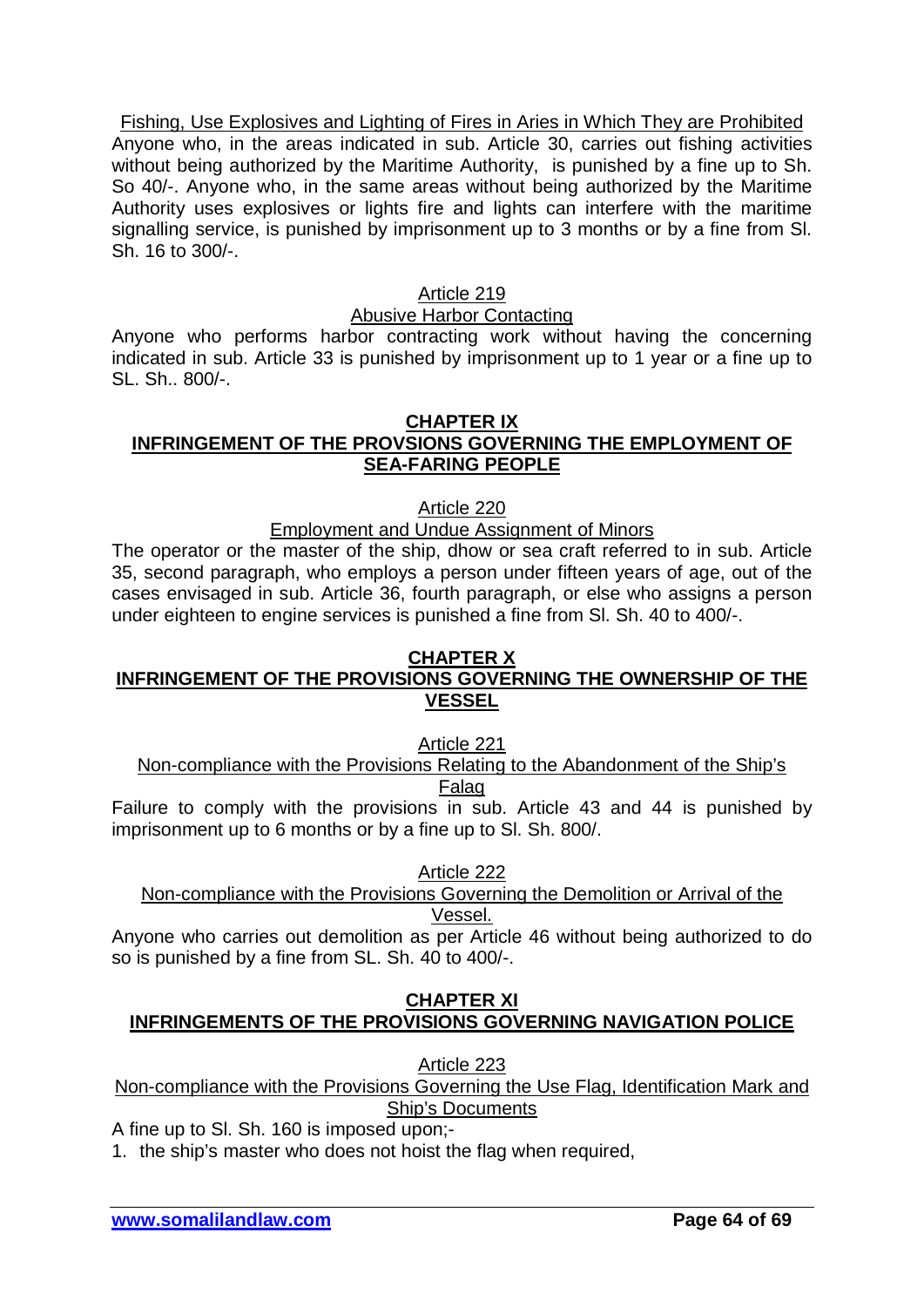- 2. the ship-owner or master who does not comply with the provisions on the use of the name and identification mark of the vessel,
- 3. the master who sails without having the required ship's documents on board.

# Article 224

# Failure to Renew Ship's Documents

The owner of a vessel who does not timely renew the sip's documents is punished by a fine up to Sl. Sh. 400/-

### Article 225

### Non-compliance with Formalities at the Departure in Ports

The master of a Somaliland or foreign ship or dhow who at arrival does not comply with the required formalities is punished, when the fact does not constitutes a graver crime, by a fine up to Sl. Sh. 400/-.

### Article 226

# Refusal to Cooperate in the Salvages

Crew members, in case of shipwreck of the ship, on being requested by the master or by the competent authority, who refuse to cooperate in the salvage of the wreck are punished, if the fact does not constitute a graver crime, by a fine up to Sl. Sh. 160/-.

### *The following articles 227 to 252 which were missing from our copy of the Somaliland Maritime Code were copied from the Identical provisions of the Somali Martime Code*

# Article 227

# Presentation of claims

The Master who, without justified motive; prevents a crew member or a passenger from landing to present claims to the authority concerned, is punished, if the fact does not constitute a graver crime, by a fine from Sh.So. 8 to 400.

# Article 228

### Prohibition of shelter

The Master who, abroad, gives shelter on board to persons, also if Somali citizens, searched for by the competent authority for having committed a common crime, is punished by a fine up to Sh.So. 800/-.

### **CHAPTER XII INFRINGEMENTS OF THE PROVISIONS GOVERNING THE SAFETY OF NAVIGATION**

### Article 229 Unauthorized sailing

The Operator who uses a ship, dhow or sea craft not qualified for sailing or prior to the issue of the documents evidencing the seaworthiness requisites, is punished by a fine up to Sh.So.800. The same provision applies to the Master but the punishment is reduced by not less than one third.

# Article 230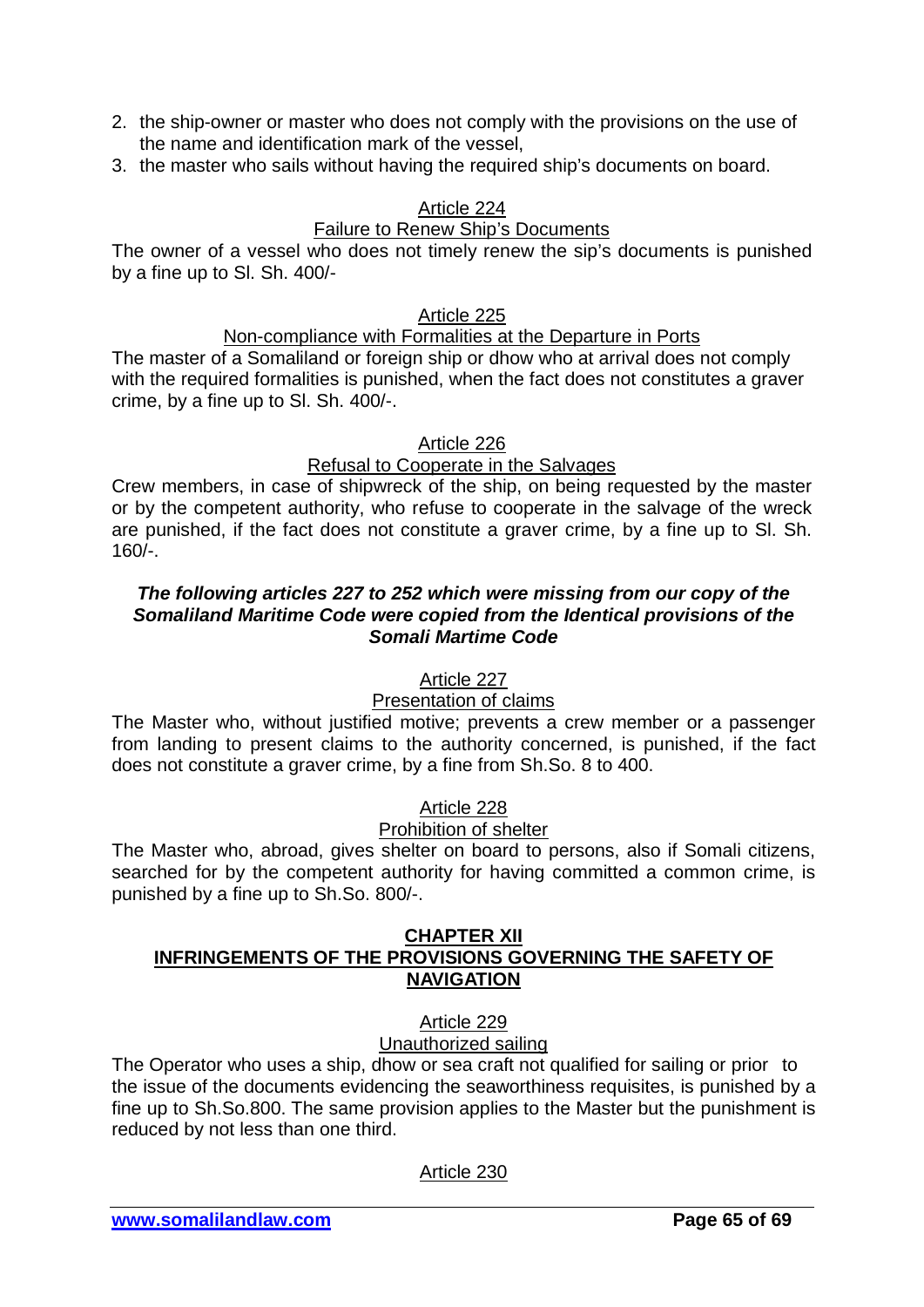### Failure to comply with maritime signalling rules

The Master of Somali or foreign ships, dhows or sea craft who does not comply with maritime signalling rules is punished by imprisonment up to 6 months or by a fine from Sh.So 40 to 800*l-.*

### Article 231

### Non-compliance with the rules on the composition of the crew and undue assignment of duties

The Operator or Master who does not comply with the rules set forth in article 98 on the composition of the crew is punished by a fine from Sh.So. 24 to 240. The Operator or Master who, without justified motive, assigns certain duties to persons who are not qualified to carry out the same, is punished, if the fact does not constitute a graver crime, by a fine from Sh.So.40 to 400/-.

#### **CHAPTER XIII**

### **INFRINGEMENTS OF THE PROVISIONS GOVERNING THE MARITIME HEALTH CONTROL SERVICE**

#### Article 232

#### Failure to take prophylactic measures

The Master who does not take adequate prophylactic measures to safeguard the health of passengers and crew in infected ports is punished by imprisonment up to 1 year or by a fine from Sh.So. 40 to 400/-.

#### Article 233

### Abusive embarkment of ill passengers

The Carrier or Master who, without being authorized by the competent authority or with disregard to the precautionary measures established by the latter takes on board a passenger manifestly affected by a serious disease or by a disease dangerous to the safety of navigation or to the passenger's health, or else a person who was forbidden, by the competent authority, for health reasons, to embark, is punished by imprisonment up to 6 months or by a fine from Sh.So, 40 to 400/-.

### **CHAPTER XIV INFRINGEMENT OF THE PROVISIONS GOVERNING SEA-FISHING**

### Article 234

#### Abusive Fishing

Anyone who, without the concession or licence referred to sub article 67

1. Carries out major fishing activities, is punished by a fine from Sh.So. 80 to 800/-;

2. Keeps breeding installations for fish and other aquatic animals, is punished by a fine from Sh.So. 30 to 80/-;

3. Carries out minor fishing activities, is punished by a fine from Sh.Sh. 30 to 300/-

# Article 235

### Fishing with prohibited means

Anyone who fishes in the manner specified sub.article 71, first paragraph, is punished by imprisonment up to 3 months or by a fine up to Sh•.So. 160. Anyone who collects and sells fish and acquatic animals caught in the above manner is punished by a fine from Sh,So.30 to 80/-.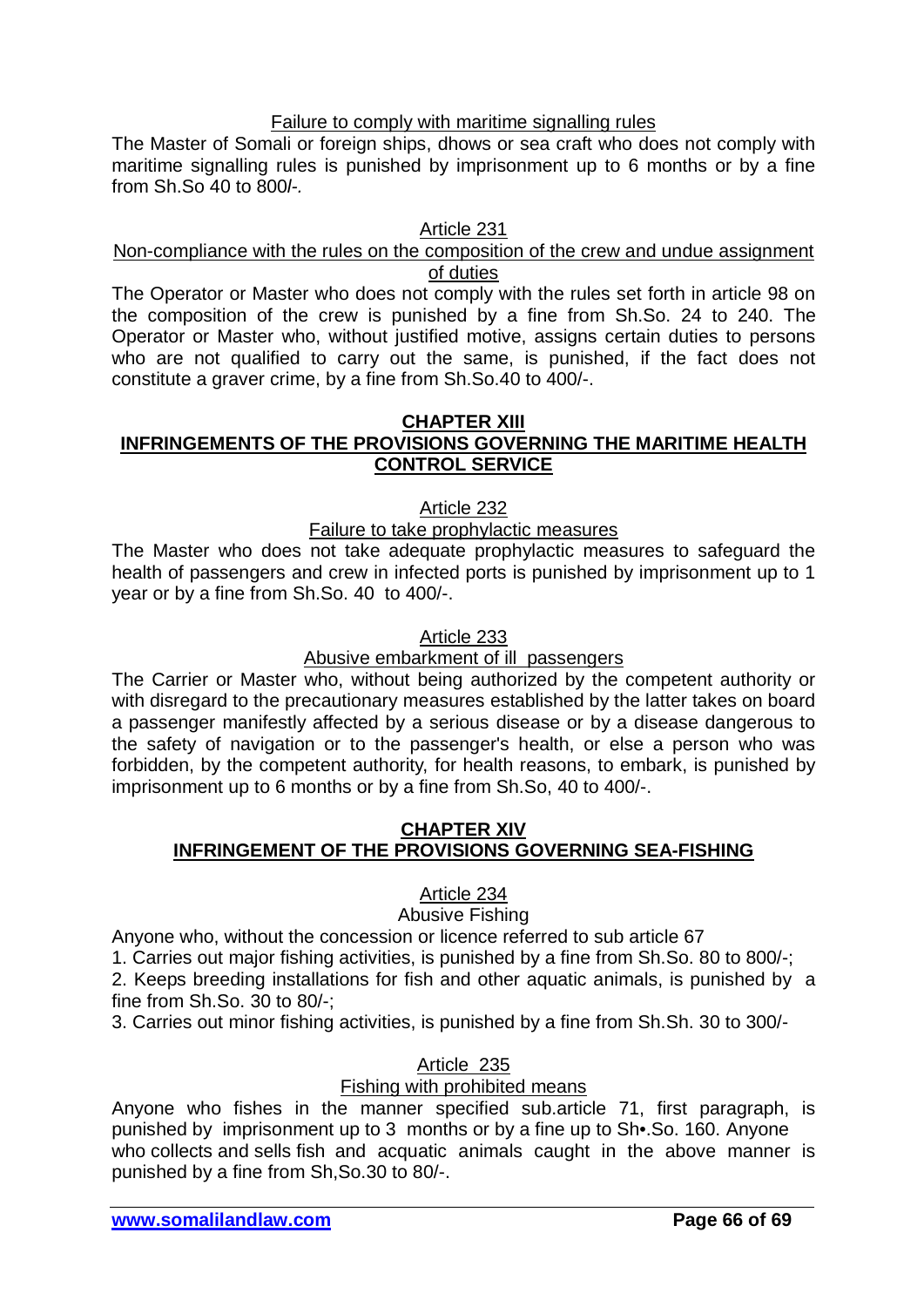### **BOOK VI PROVISIONS GOVERNING DISCIPLINE**

### Article 236

#### Disciplinary power

The disciplinary power is exercised by :

1. The Master over crew members and passengers, also if foreign;

2. Harbour Masters on sea-faring people, people in charge of maritime services in ports and persons indicated in article 28, first paragraph;

3. Consular Authorities abroad on crew members.

### Article 237

#### Disciplinary infringements

The following facts represent disciplinary infringements for sea-faring people, persons in charge of maritime services in ports and persons indicated in sub. article 28, first paragraph, when the infringement does not constitute a crime under the. present Code:

1. Refusal or delay to comply with an order given by the Master or other superior;

2. Non-compliance with the provisions governing the performance of the port activities;

- 3, Negligence in the performance of one's own duties;
- 4. Lack of respect towards superiors;
- 5. Absence from board without authorization;
- 6. Lack of respect towards maritime or consular authorities;

7. Disorders on board and, in general, behaviour causing disorder and indiscipline on board or inconsistent with the requirements of order and discipline.

### Article 238

### Disciplinary punishment for crew members

Disciplinary punishment for crew members are

1. Confinement on board from 1 to 5 days.

2. Non-payment of the wage from 1 to 10 days or of a share of profit from 2 to 24 Sh.So.

The punishment sub. 1 is enforced by the Master or by the Harbour Master as well as by Consular Authorities abroad. The punishment sub. 2 is enforced by the Harbour Master.

### Article 239

### Disciplinary punishment for people in charge of port services

The disciplinary punishments for people in charge of port services is non-payment of a quota of their age from 2 to 24 Sh.So.; the above provisions is enforced by the Harbour Master.

Article 240

Disciplinary punishment for persons exercising an activity in ports

The persons indicated in sub article 28, first paragraph, for disciplinary infringements, can be prevented from accruing put their activity up to 10 days by the Harbour Master.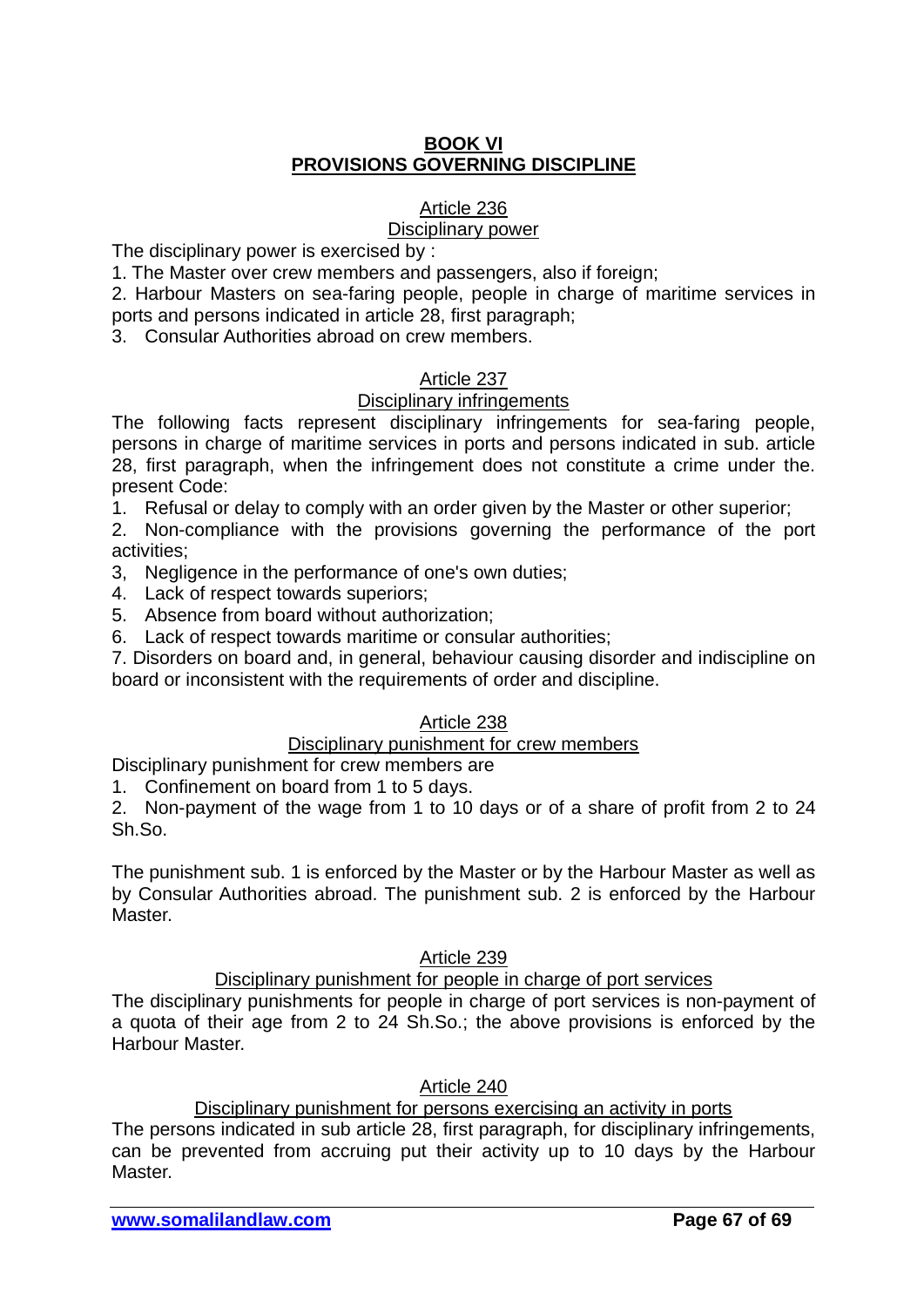# Article 241

# Disciplinary infringements of passenger

If the fact does not constitute a crime, disciplinary infringements of passengers are the following:

- 1. Lack of respect towards the Master of other persons in charge of ship services;
- 2. Trouble to other passengers and crew;
- 3. Trouble in whatever manner to the order of the ship.

# Article 242

### Disciplinary punishment for passengers

Disciplinary punishment for passengers are:

- 1. Simple warning;
- 2. Public warning.

Passengers can also be prevented from remaining on deck for over 5 hours a day, for not more than 3 days.

### Article 243

### Disciplinary power in case of loss of the vessel

In case of loss of the vessel, persons who constituted the crew remain subject to the disciplinary rules so long as they are under the Master's authority for salvage operations.

### Article 244

### Prohibition of accumulation of disciplinary punishments

Disciplinary punishments cannot be enforced cumulatively. In case of plurality, the gravest is applied.

# **TRANSITORY AND FINAL PROVISIONS**

# Article 245

# Demesnial concessions

Maritime demesnial concessions and fishing concessions already implemented at the time of the entry into force of the present Code are in full force until expiration established in the relative instrument.

### Article 246

### Port tariffs

Port tariffs in force at the time of the entry into force of the present Code are considered as fully valid pursuant to previous legislative provisions.

# Article 247

Tax exemption for the enrollment of sea-faring people and employment contracts Application for the enrollment of sea-faring people and employment contracts of seafaring people, including all the related acts and documents, are tax free.

### Article 248

### Temporary qualification of unlicensed shipwrights

Until when there will not be maritime shipwrights in sufficient number, the